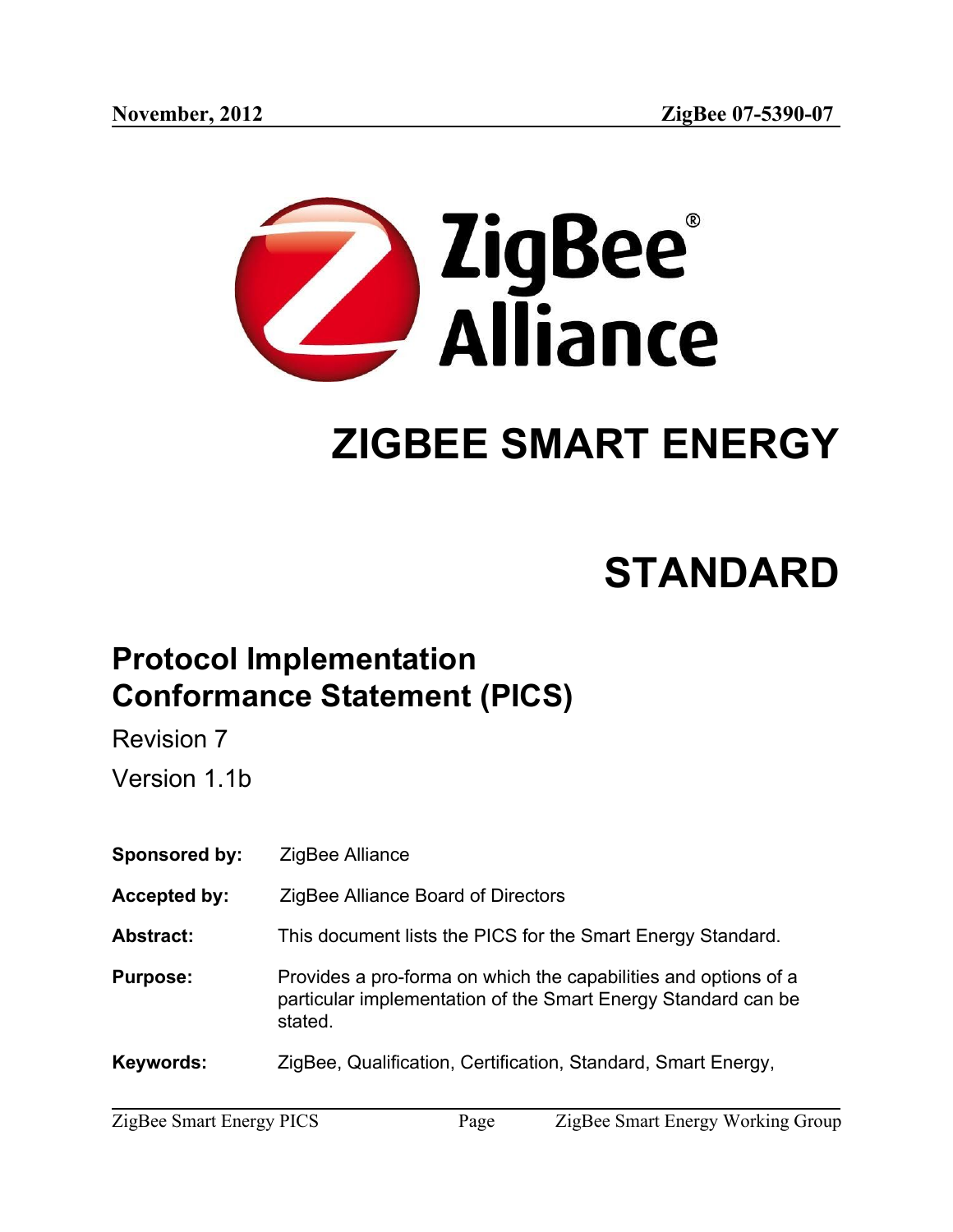Metering, Energy Management

**November 17, 2012**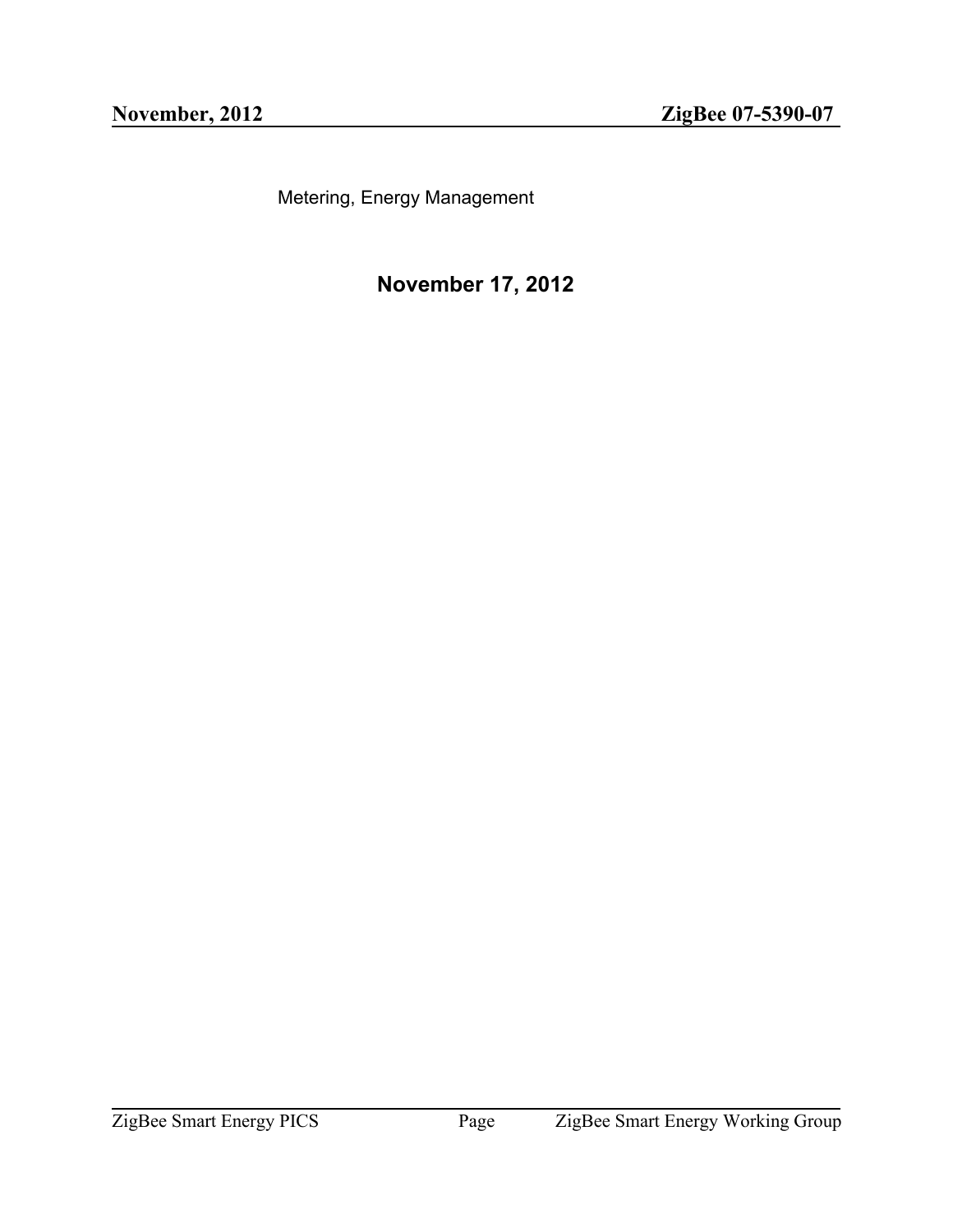Legal **Notice** Copyright © ZigBee Alliance, Inc. (2007-2012). All rights Reserved. This information within this document is the property of the ZigBee Alliance and its use and disclosure are restricted.

> Elements of ZigBee Alliance specifications may be subject to third party intellectual property rights, including without limitation, patent, copyright or trademark rights (such a third party may or may not be a member of ZigBee). ZigBee is not responsible and shall not be held responsible in any manner for identifying or failing to identify any or all such third party intellectual property rights.

> This document and the information contained herein are provided on an "AS IS" basis and ZigBee DISCLAIMS ALL WARRANTIES EXPRESS OR IMPLIED, INCLUDING BUT NOT LIMITED TO (A) ANY WARRANTY THAT THE USE OF THE INFORMATION HEREIN WILL NOT INFRINGE ANY RIGHTS OF THIRD PARTIES (INCLUDING WITHOUT LIMITATION ANY INTELLECTUAL PROPERTY RIGHTS INCLUDING PATENT, COPYRIGHT OR TRADEMARK RIGHTS) OR (B) ANY IMPLIED WARRANTIES OF MERCHANTABILITY, FITNESS FOR A PARTICULAR PURPOSE, TITLE OR NON-INFRINGEMENT. IN NO EVENT WILL ZIGBEE BE LIABLE FOR ANY LOSS OF PROFITS, LOSS OF BUSINESS, LOSS OF USE OF DATA, INTERRUPTION OF BUSINESS, OR FOR ANY OTHER DIRECT, INDIRECT, SPECIAL OR EXEMPLARY, INCIDENTIAL, PUNITIVE OR CONSEQUENTIAL DAMAGES OF ANY KIND, IN CONTRACT OR IN TORT, IN CONNECTION WITH THIS DOCUMENT OR THE INFORMATION CONTAINED HEREIN, EVEN IF ADVISED OF THE POSSIBILITY OF SUCH LOSS OR DAMAGE. All Company, brand and product names may be trademarks that are the sole property of their respective owners.

> The above notice and this paragraph must be included on all copies of this document that are made.

<span id="page-2-0"></span>ZigBee Alliance, Inc. 2400 Camino Ramon, Suite 375 San Ramon, CA 94583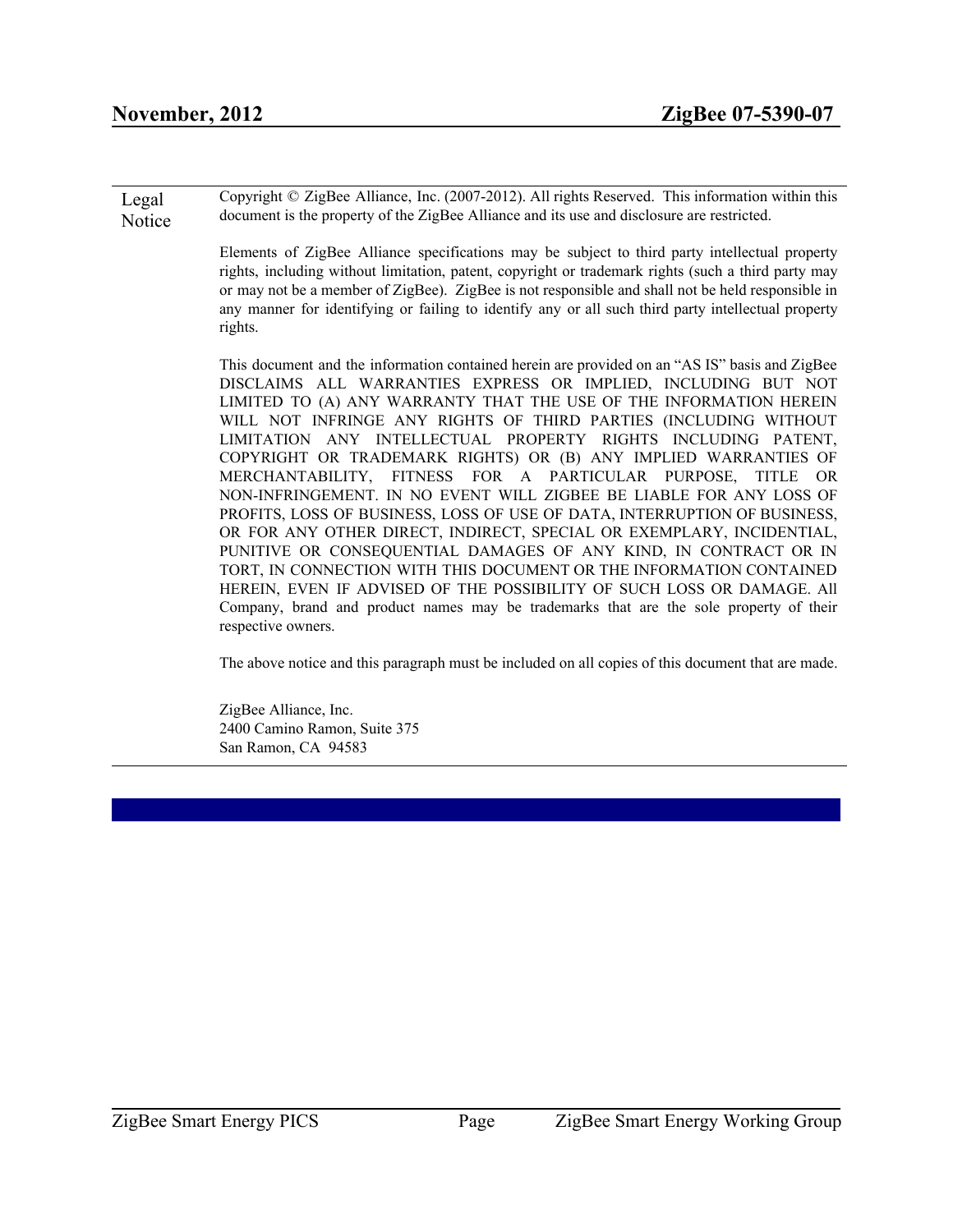When the document was released, the Smart Energy Application Profile Work Group leadership was composed of the following members:

Larry Kohrmann: Chair

Ian Winterburn: Vice-Chair

Rob Alexander & David Smith: Technical Editors

<span id="page-3-0"></span>Jeff Shudark: Secretary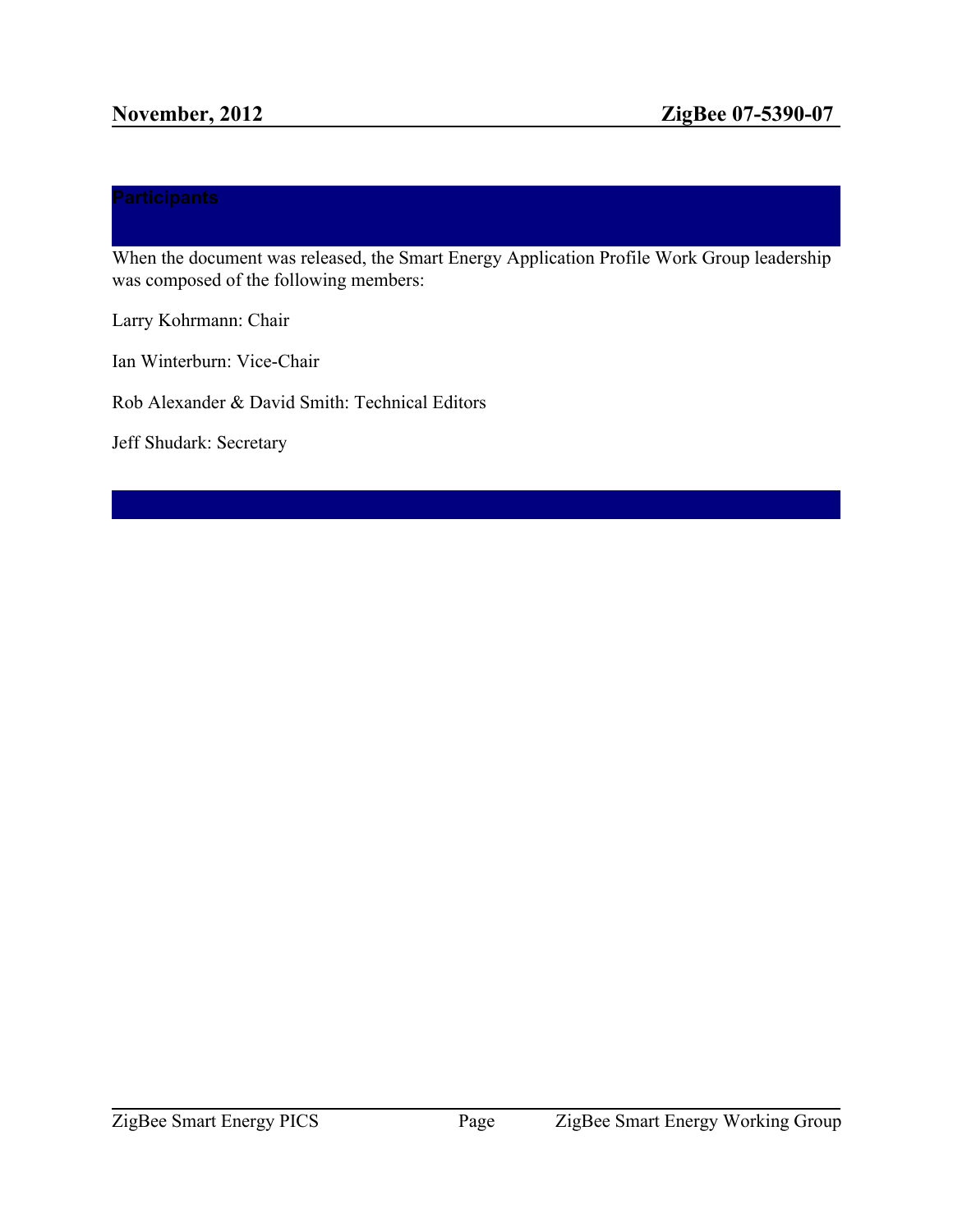| Table of Contents                                                      |                  |
|------------------------------------------------------------------------|------------------|
| Participants                                                           | 3                |
| Table of Contents                                                      | $\overline{4}$   |
| References                                                             | 6                |
| 1.1<br>ZigBee Alliance documents                                       | $\boldsymbol{6}$ |
| 1.2<br><b>IEEE</b> documents                                           | 6                |
| 1.3<br>ISO documents                                                   | 6                |
| Change history                                                         | $\sqrt{ }$       |
| Introduction<br>2                                                      | 8                |
| 2.1<br>Scope                                                           | 8                |
| 2.2<br>Purpose                                                         | $8\phantom{.}$   |
| 3<br>Abbreviations and special symbols                                 | 9                |
| Instructions for completing the PICS pro forma<br>4                    | 10               |
| Identification of the implementation<br>5                              | 11               |
| Identification of the protocol<br>6                                    | 14               |
| Global statement of conformance<br>7                                   | 15               |
| 8<br>PICS pro forma tables                                             | 16               |
| 8.1<br>ZigBee Device Types                                             | 16               |
| <b>Stack Profile</b><br>8.2                                            | 16               |
| 8.3<br>Stack Profile extensions for SE                                 | 17               |
| 8.4<br>SE general requirements support                                 | 17               |
| 8.5<br>ZigBee SE device description support                            | 20               |
| 8.6<br>SE common clusters                                              | 21               |
| 8.7<br>ZigBee SE Device Description Capabilities                       | 25               |
| 8.7.1<br>Energy Service Interface device functions                     | 25               |
| 8.7.2<br>Metering device functions                                     | 26               |
| 8.7.3<br>In-Home display device functions                              | 28               |
| 8.7.4<br>Programmable Communicating Thermostat (PCT) device functions  | 29               |
| 8.7.5<br>Load Control device functions                                 | 30               |
| 8.7.6<br>Range Extender device functions                               | 31               |
| 8.7.7<br>Smart Appliance device functions                              | 32               |
| 8.7.8<br>Prepayment Terminal device functions                          | 33               |
| 8.8<br>Smart Energy Application Specific Cluster function capabilities | 34               |
| 8.8.1<br><b>Basic Cluster</b>                                          | 34               |
| 8.8.2<br>Identify                                                      | 35               |
| 8.8.3<br>Alarms                                                        | 35               |
| 8.8.4<br>Commissioning                                                 | 35               |
| 8.8.5<br>Power Configuration                                           | 35               |
| 8.8.6<br>Time Cluster attributes and functions                         | 35               |
| 8.8.7<br>Key Establishment Cluster attributes and functions            | 36               |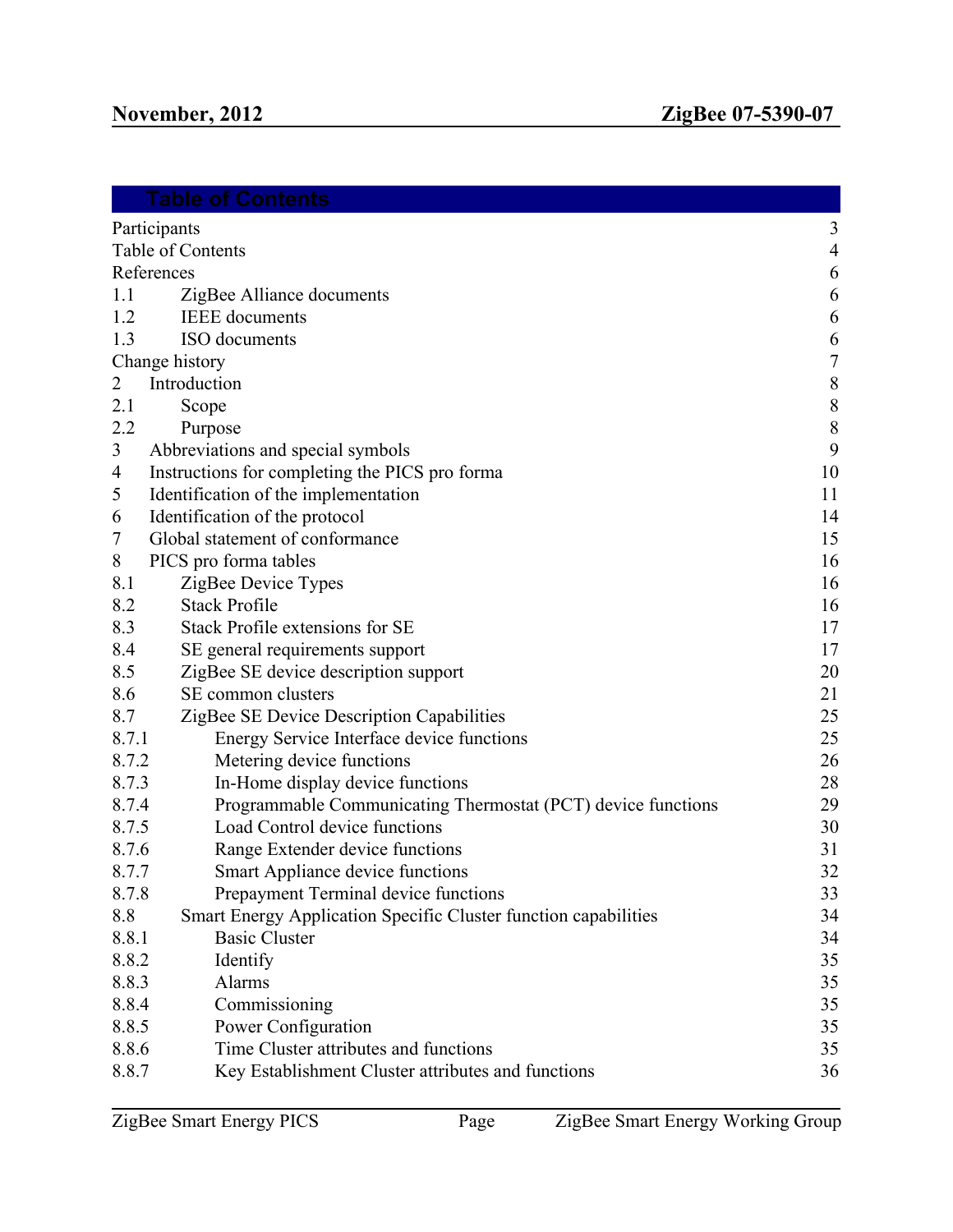<span id="page-5-0"></span>

| Demand Response and Load Control Cluster attributes and functions | 38 |
|-------------------------------------------------------------------|----|
| Metering Cluster attributes and functions                         | 39 |
| Price Cluster attributes and functions                            | 55 |
| Messaging Cluster attributes and functions                        | 60 |
| Tunneling Cluster attributes and functions                        | 61 |
| Prepayment Cluster attributes and functions                       | 63 |
| <b>Trust Center Swap-out</b>                                      | 65 |
| Multiple ESI                                                      | 67 |
| OTA Upgrade Cluster attributes and functions                      | 68 |
| Support on Non SE clusters                                        | 68 |
|                                                                   |    |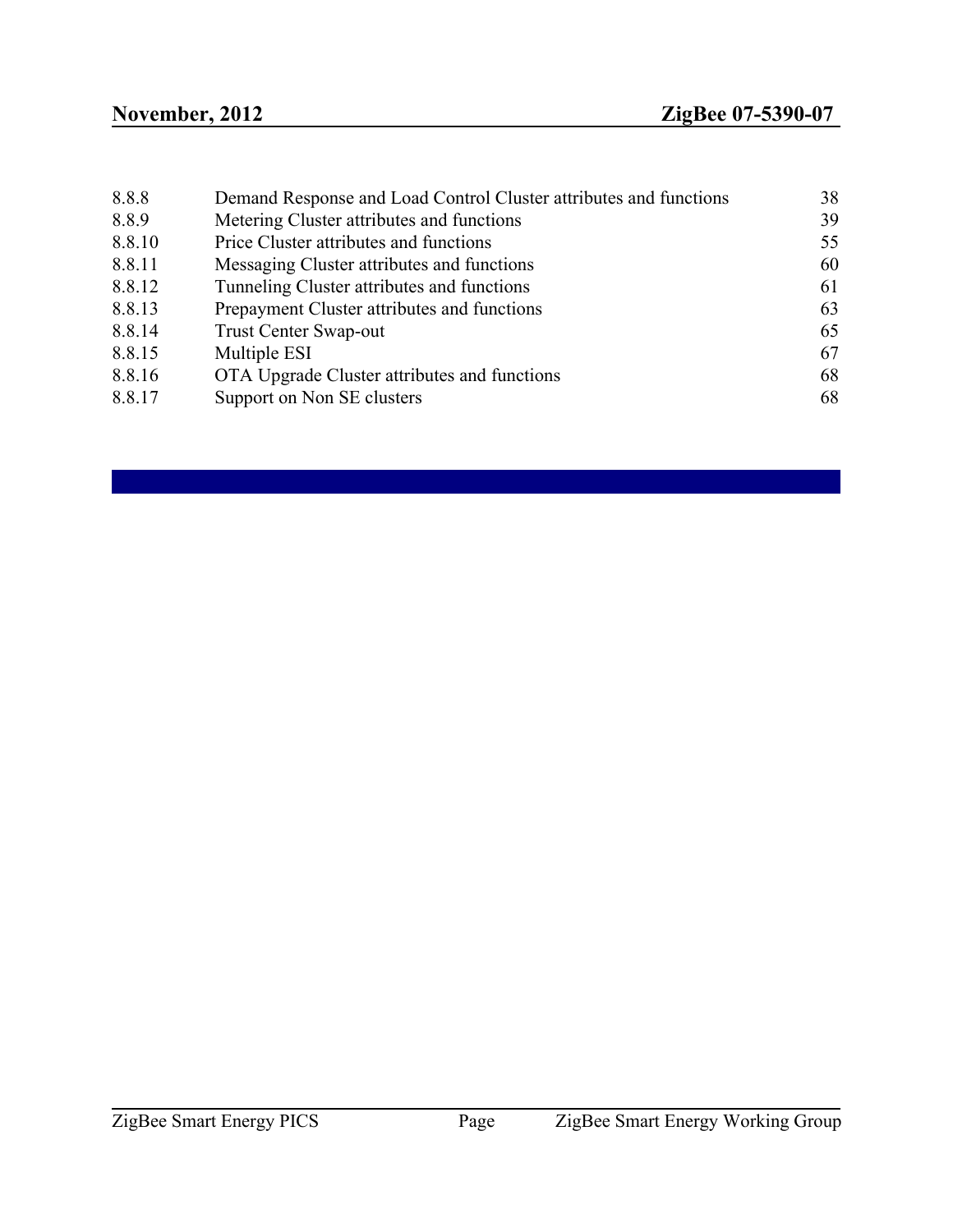The following standards contain provisions, which, through reference in this document, constitute provisions of this standard. All the standards listed are normative references. At the time of publication, the editions indicated were valid. All standards are subject to revision, and parties to agreements based on this standard are encouraged to investigate the possibility of applying the most recent editions of the standards indicated below.

### <span id="page-6-0"></span>**1.1 ZigBee Alliance documents**

- [R1] ZigBee document 053474r18: ZigBee Specification 2007
- [R2] ZigBee document 07-5356: ZigBee Smart Energy Standard Revision 18
- [R3] ZigBee document 07-5123-04, ZigBee Cluster Library Specification
- [R4] ZigBee document 04300r08: ZigBee Network Layer PICS
- [R5] ZigBee document 064147r07: ZigBee Application Layer PICS
- [R6] ZigBee document 043171r04: ZigBee Security Layer PICS
- [R7] ZigBee document 064113r07: ZigBee Cluster Library PICS
- [R8] ZigBee document 08006r03: ZigBee 2007 Layer PICS and Stack Profiles
- [R9] ZigBee document number 09-5264-19: ZigBee OTA Upgrade Cluster Specification
- [R10] ZigBee document number 09-5284-09: ZigBee OTA Upgrade Cluster PICS
- [R11] ZigBee document number 09-5473-06: ZigBee OTA Upgrade Cluster Test Specification

# <span id="page-6-1"></span>**1.2 IEEE documents**

[R12] IEEE Standard for Part 15.4: Wireless Medium Access Control (MAC) and Physical Layer (PHY) specifications for Low Rate Wireless Personal Area Networks (LR-WPANs), 2003.

# <span id="page-6-2"></span>**1.3 ISO documents**

- [R13] ISO/IEC 9646-1:1991, Information technology Open Systems Interconnection Conformance testing methodology and framework - Part 1: General concepts.
- <span id="page-6-3"></span>[R14] ISO/IEC 9646-7:1995, Information technology - Open Systems Interconnection - Conformance testing methodology and framework - Part 7. Implementation conformance statements.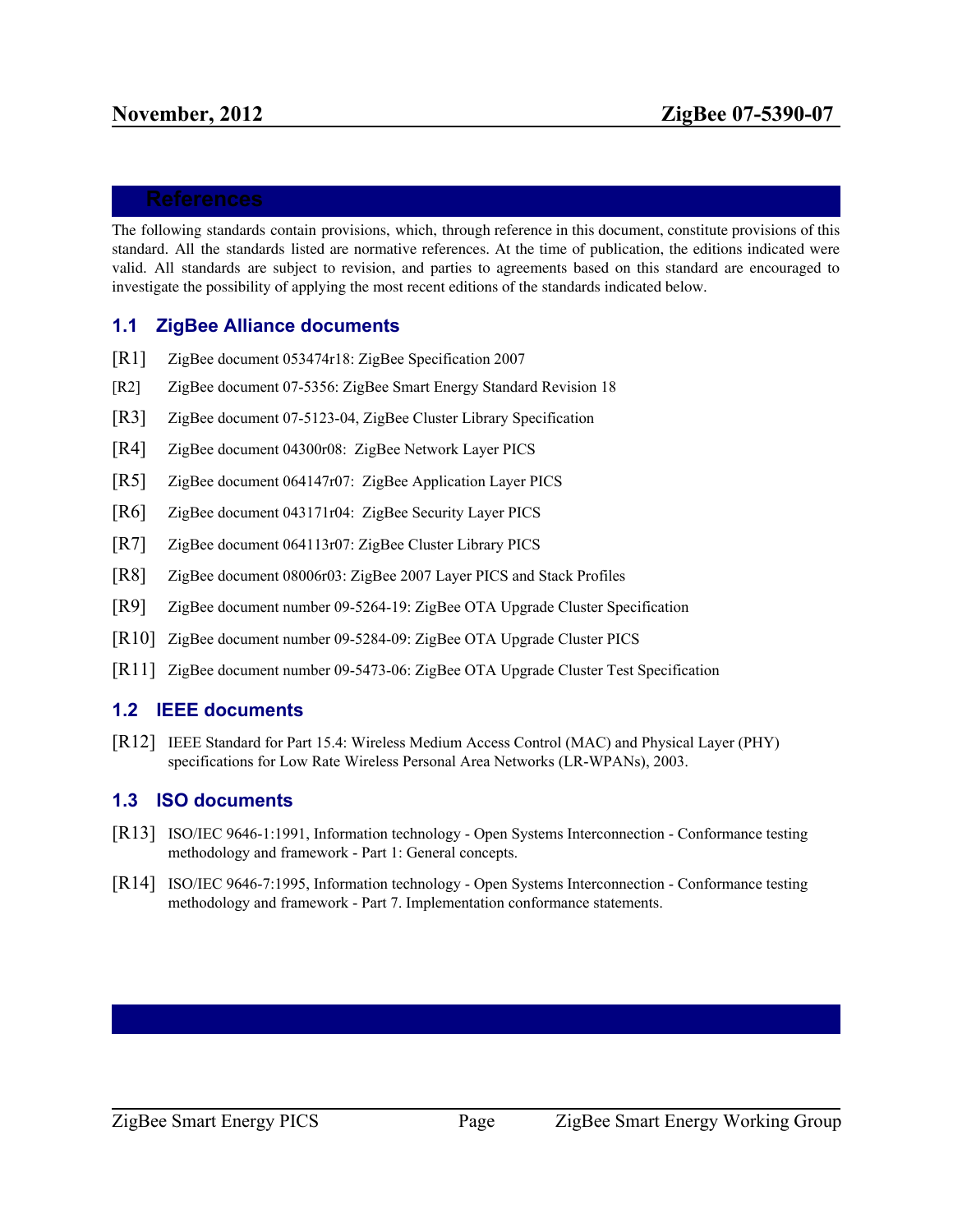The following table shows the change history for this specification.

| <b>Revision</b> | <b>Version</b>   | <b>Description</b>                                                                                                                                                                                                                                                                                                                                                                                                                                                                                                                                                                           |
|-----------------|------------------|----------------------------------------------------------------------------------------------------------------------------------------------------------------------------------------------------------------------------------------------------------------------------------------------------------------------------------------------------------------------------------------------------------------------------------------------------------------------------------------------------------------------------------------------------------------------------------------------|
| <b>R00</b>      |                  | Initial draft (November, 2007)                                                                                                                                                                                                                                                                                                                                                                                                                                                                                                                                                               |
| <b>R01</b>      |                  | Updated to Revision 12 of the SE specification and Errata.                                                                                                                                                                                                                                                                                                                                                                                                                                                                                                                                   |
| R02             |                  | Updated to Revision 14 of the SE specification                                                                                                                                                                                                                                                                                                                                                                                                                                                                                                                                               |
| R03             | 1.0              | Fix typo. Update SE specification reference to r14.                                                                                                                                                                                                                                                                                                                                                                                                                                                                                                                                          |
| <b>R04</b>      | 1.0              | Update SE specification reference to r15.<br>Update section references.                                                                                                                                                                                                                                                                                                                                                                                                                                                                                                                      |
| <b>R05</b>      | 1.1              | Update for SE 1.1 release                                                                                                                                                                                                                                                                                                                                                                                                                                                                                                                                                                    |
| <b>R06</b>      | 1.1.1            | Update for SE 1.1.1 release<br>Processed CCBs:<br>1264 - Add support for CV and PTZ (gas conversion factors) to price<br>cluster<br>1273 - Additional of 'Get Support Tunnel Protocols' Command and<br>Response<br>1289 - PhysicalEnvironment bit for Mirroring<br>1301 - Simplified Multi-ESI Time Sync<br>1430 - PICS requirement (Table 38 - item MCC1) wrong<br>1431 - PICS requirement (Table 5 - item SEG25) wrong<br>1432 - PICS requirement (KES1 and KECS1) Mismatch<br>1437 - DeviceClass is marked read-writeable but write may not be<br>allowed<br>1486 - End point requirement |
| <b>R07</b>      | 1.1 <sub>b</sub> | Update for SE 1.1b release<br>Processed CCBs:<br>1494 - Add Billing Period Attribute Set to the Price Cluster<br>1496 - Duplicate Item Number in PICS Document Table [MCS2]<br>1500 - New metering attribute for block pricing<br>1570 - Rename Display Device to "In-Home Display" (IHD)<br>Modifications to link the elements of the Block Tariff feature together                                                                                                                                                                                                                         |

#### **Table 1 – Revision change history**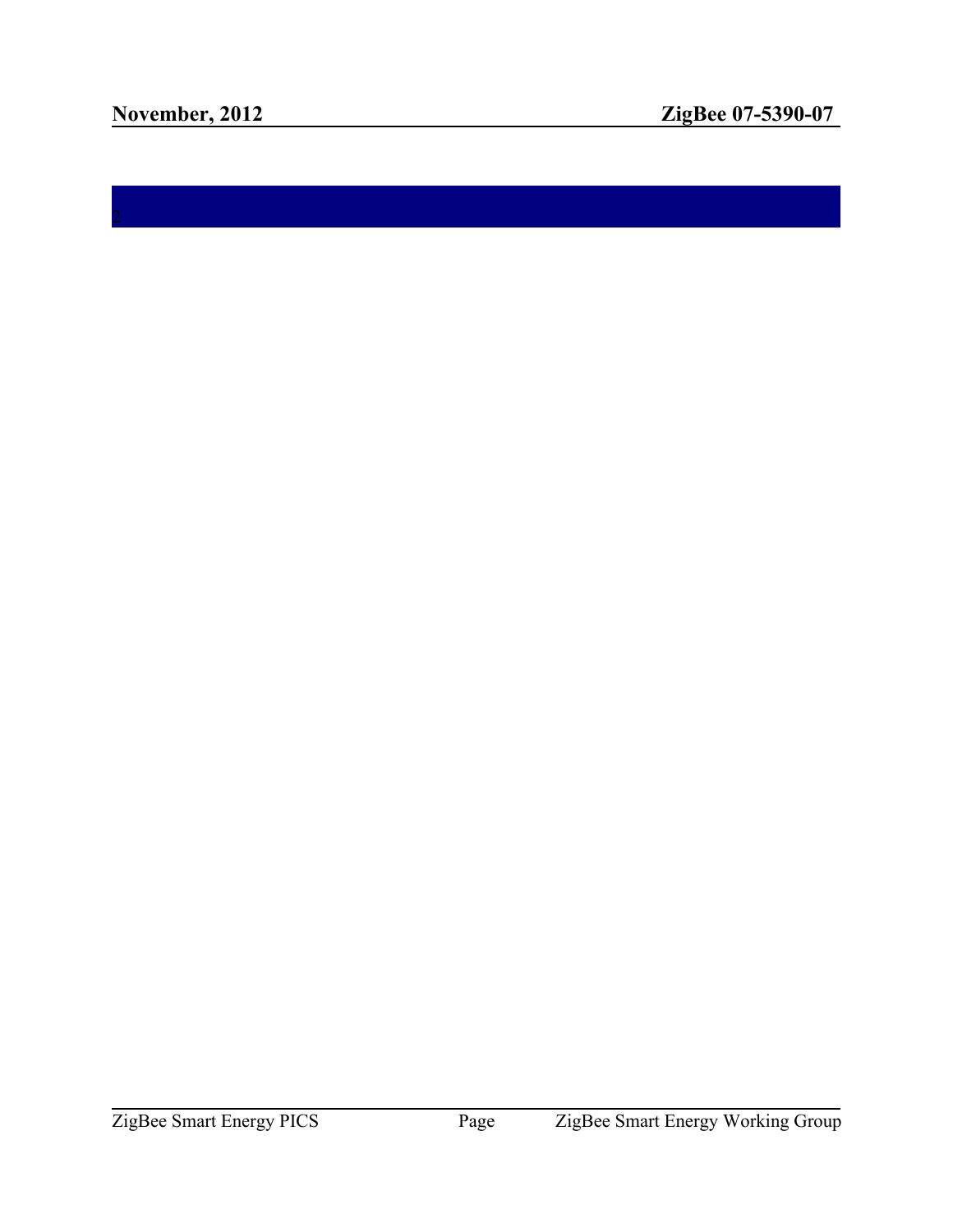To evaluate conformance of a particular implementation, it is necessary to have a statement of which capabilities and options have been implemented for a given standard. Such a statement is called a protocol implementation conformance statement (PICS).

# <span id="page-9-0"></span>**2.1 Scope**

This document provides the protocol implementation conformance statement (PICS) pro forma for the ZigBee specifications cited in Reference [R2] in compliance with the relevant requirements, and in accordance with the relevant guidance, given in ISO/IEC 9646-7.

<span id="page-9-1"></span>This document addresses the ZigBee SE Application Profile.

# **2.2 Purpose**

The supplier of a protocol implementation claiming to conform to the ZigBee SE Application Profile shall complete the following PICS pro forma and accompany it with the information necessary to identify fully both the supplier and the implementation.

<span id="page-9-2"></span>The PICS is in the form of answers to a set of questions in the PICS pro forma. The questions in a pro forma consist of a systematic list of protocol capabilities and options as well as their implementation requirements. The implementation requirement indicates whether implementation of a capability is mandatory, optional, or conditional depending on options selected. When a protocol implementer answers questions in a PICS pro forma, they would indicate whether an item is implemented or not, and provide explanations if an item is not implemented.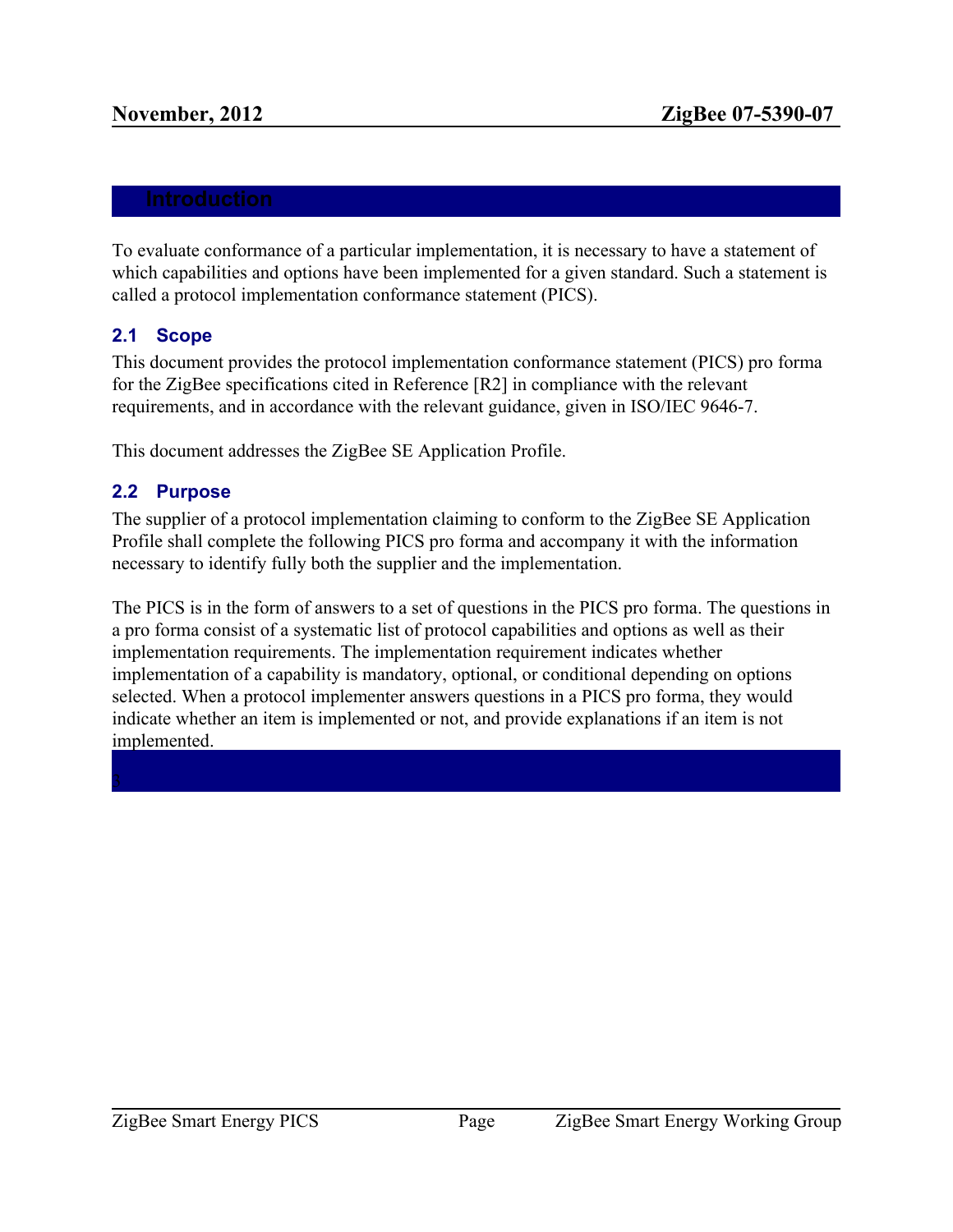Notations for requirement status:

| M              | Mandatory                                                                    |
|----------------|------------------------------------------------------------------------------|
| $\overline{O}$ | Optional                                                                     |
| O.n            | Optional, but support of at least one of the group of options labeled O.n is |
|                | required.                                                                    |
| N/A            | Not applicable                                                               |
| X              | Prohibited                                                                   |
| Item Number:   | Status is conditional on support of item number                              |
| : Status       |                                                                              |

"*Item Number*": Conditional, status dependent upon the support marked for the "*Item Number*".

<span id="page-10-0"></span>For example, FD1: O.1 indicates that the status is optional but at least one of the features described in FD1 is required to be implemented, if this implementation is to follow the standard of which this PICS Pro forma is a part.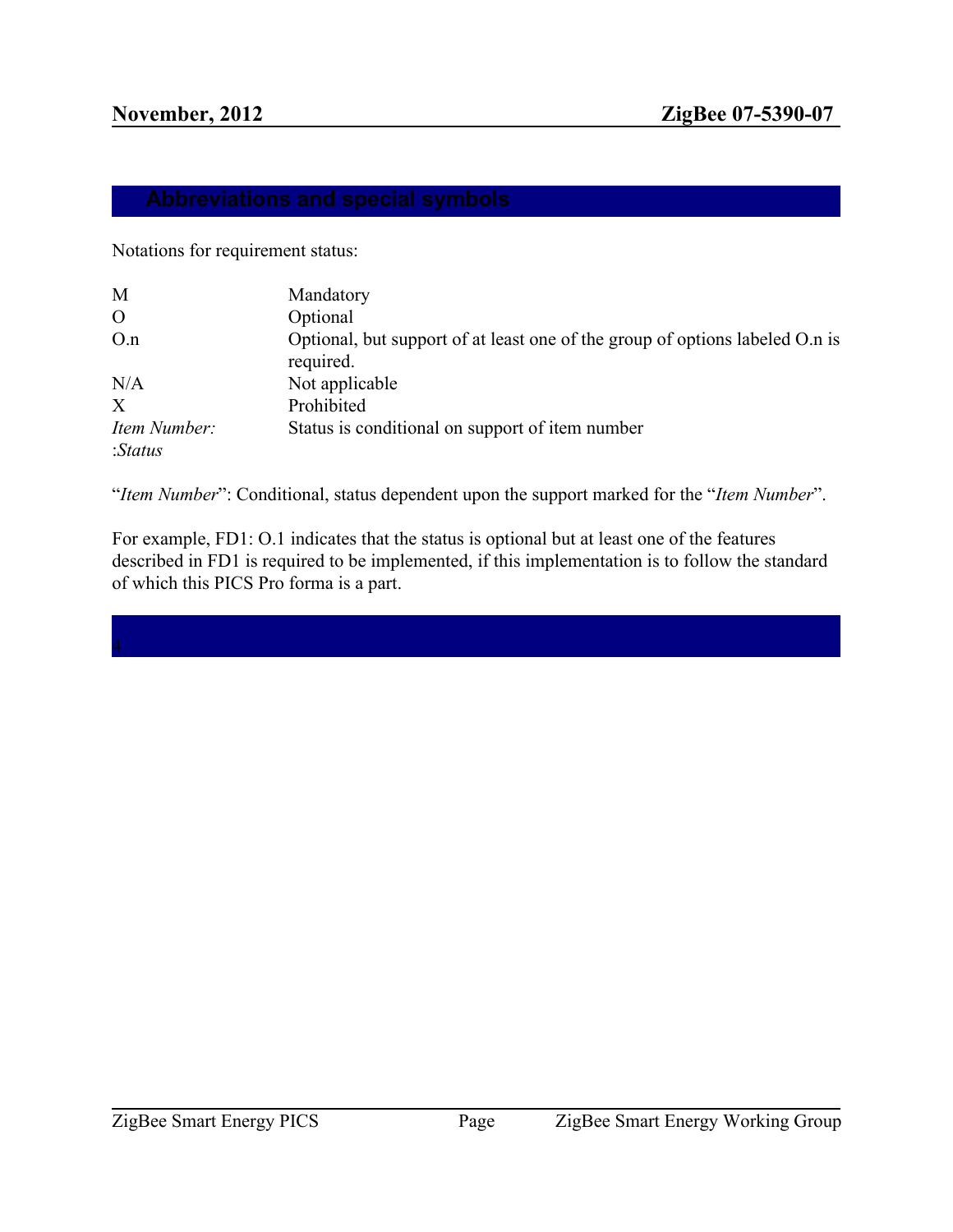If a given implementation is claimed to conform to this standard, the actual PICS pro forma to be filled in by a supplier shall be technically equivalent to the text of the PICS pro forma in this annex, and shall preserve the numbering and naming and the ordering of the PICS pro forma.

A PICS which conforms to this document shall be a conforming PICS pro forma completed in accordance with the instructions for completion given in this annex.

<span id="page-11-0"></span>The main part of the PICS is a fixed-format questionnaire, divided into five tables. Answers to the questionnaire are to be provided in the rightmost column, either by simply marking an answer to indicate a restricted choice (such as Yes or No), or by entering a value, set, or range of values.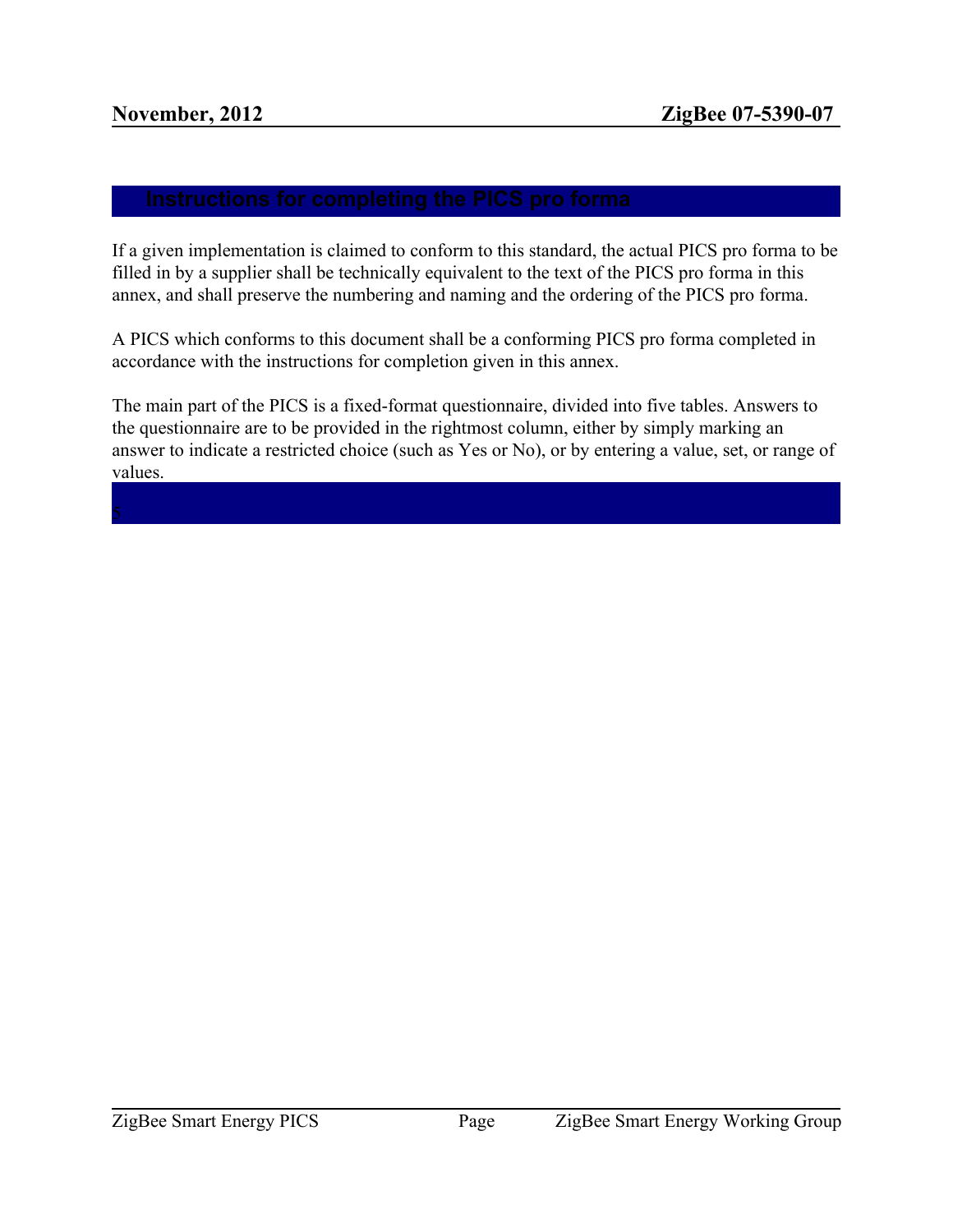### **Implementation under test (IUT) identification**

IUT name: Ingot

IUT version: 1.0

# **System under test (SUT) identification**

SUT name: Ingot

Software Version: 1.0

Hardware Version: 1.0.5

Operating system (optional): N/A

# **Specification Versions Implemented**

Smart Energy Specification Document Number (include revision): 075356 rev 18

Smart Energy Test Specification Document (include revision): 075384 rev 20

# **Product supplier**

Name: Copper Labs

Address: 3015 Sterling Cir #200 Boulder, CO 80301

Telephone number: (720) 726-2091

Facsimile number: N/A

Email address: info@copperlabs.com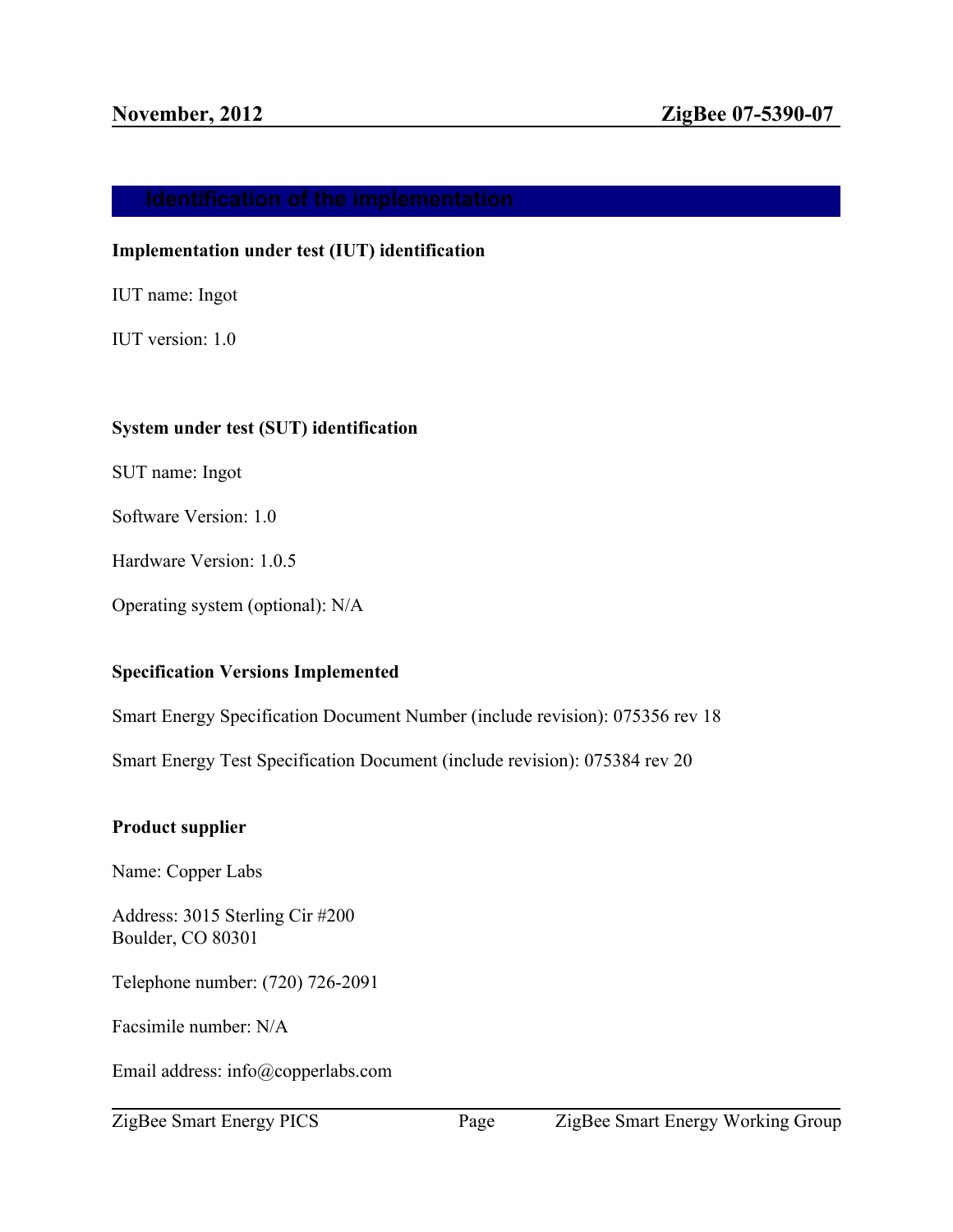Additional information: \_\_\_\_\_\_\_\_\_\_\_\_\_\_\_\_\_\_\_\_\_\_\_\_\_\_\_\_\_\_\_\_\_\_\_\_\_\_\_\_\_\_\_\_\_\_\_\_\_\_\_\_\_\_\_\_\_\_

# **Client**

Name: Copper Labs

Address: 3015 Sterling Cir #200 Boulder, CO 80301

Telephone number: (720) 726-2091

Facsimile number: N/A

Email address: info@copperlabs.com

Additional information:

# **PICS contact person**

Name: Jeff Mathews

Address: 3015 Sterling Cir #200 Boulder, CO 80301

Telephone number: (720) 726-2091

Facsimile number: N/A

Email address: info@copperlabs.com

Additional information: \_\_\_\_\_\_\_\_\_\_\_\_\_\_\_\_\_\_\_\_\_\_\_\_\_\_\_\_\_\_\_\_\_\_\_\_\_\_\_\_\_\_\_\_\_\_\_\_\_\_\_\_\_\_\_\_\_\_

# <span id="page-13-0"></span>**PICS/System conformance statement**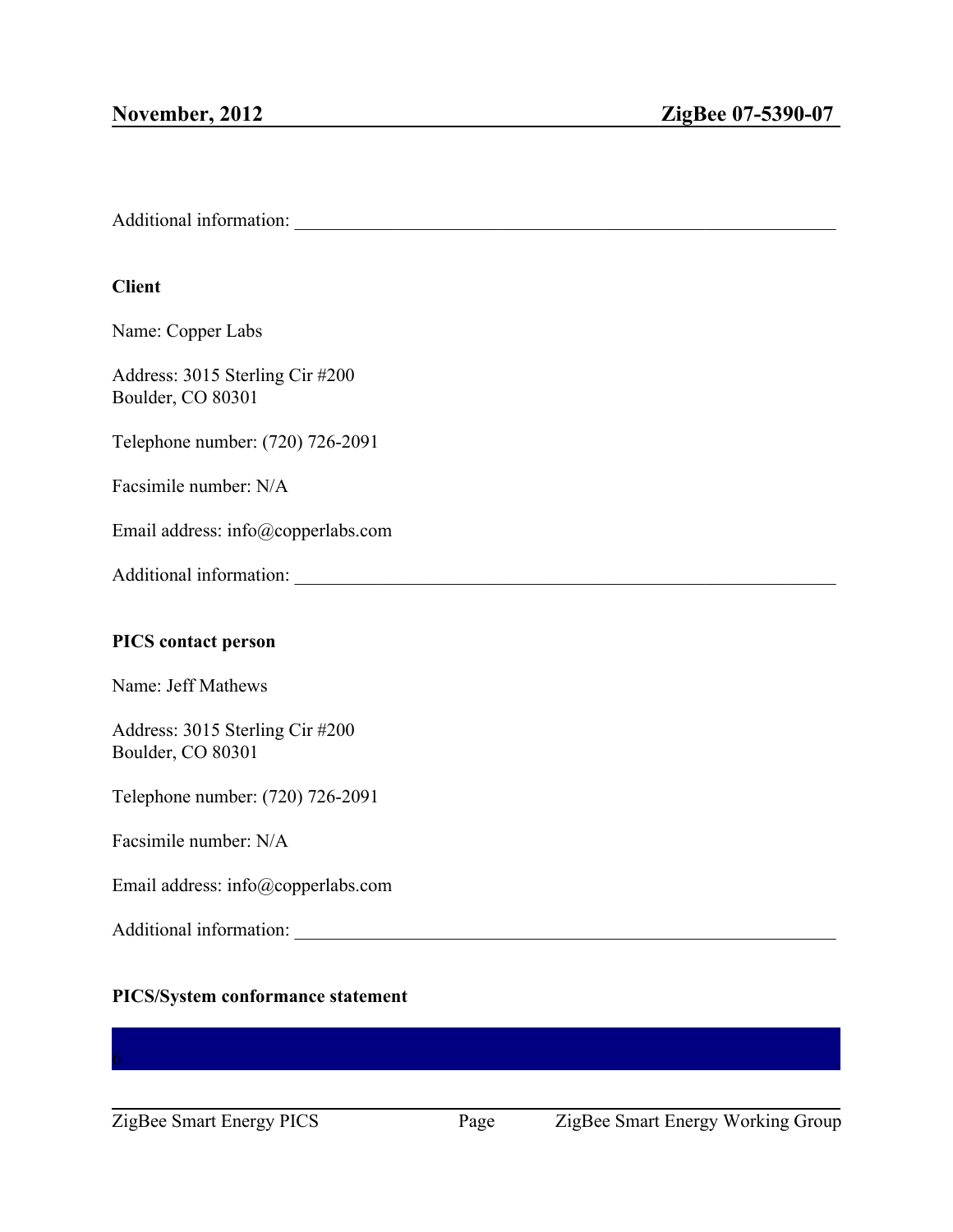<span id="page-14-0"></span>This PICS pro forma applies to ZigBee SE Application Profile, cited in Reference [R2].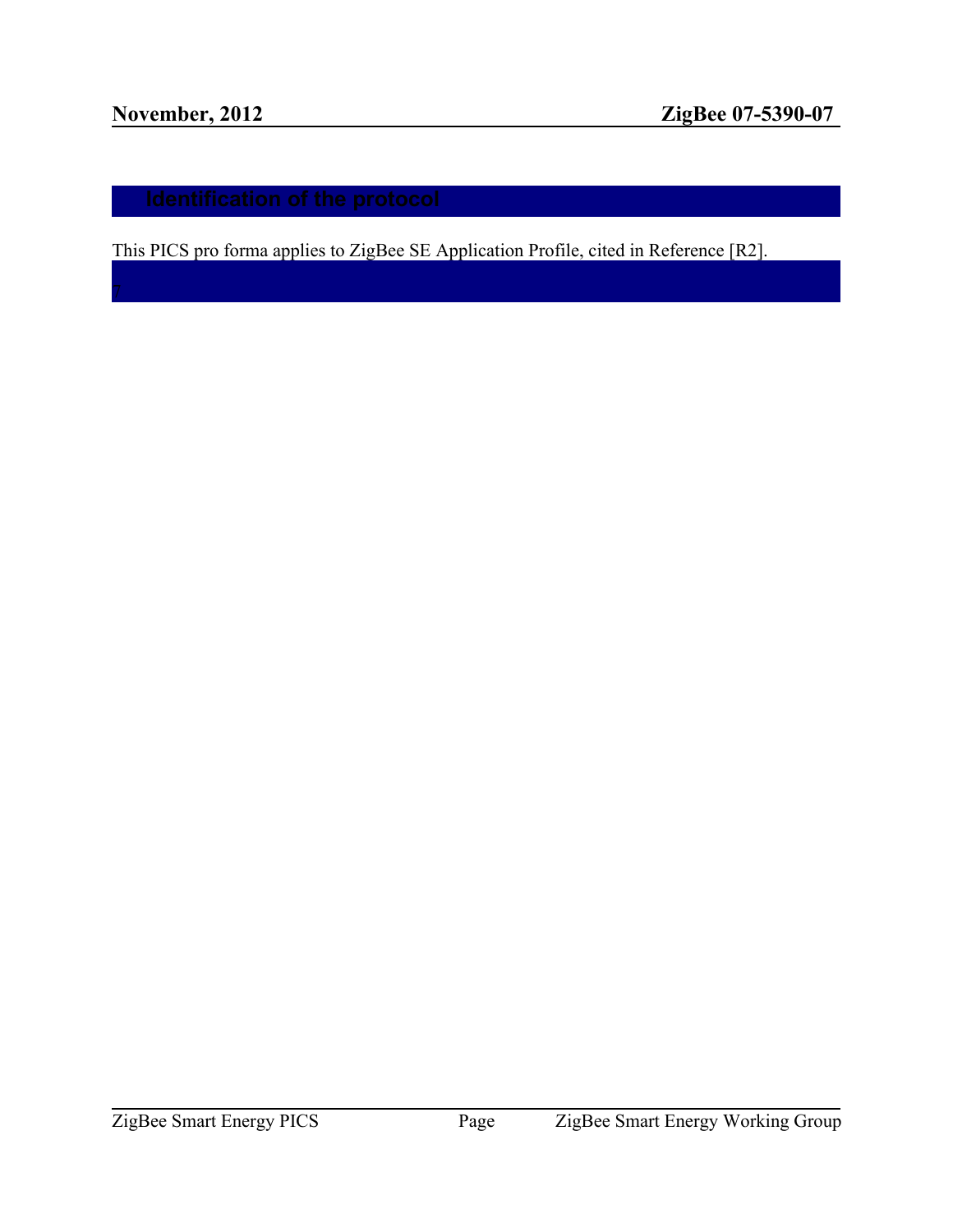The implementation described in this PICS pro forma meets all of the mandatory requirements of the referenced standards:

Application Profile: ZigBee SE – 07-5356-18

 $OYes$ 

 $\circ$  No

Note -- Answering 'No' indicates non-conformance to the specified protocol standard. Non-supported mandatory capabilities are to be identified in the following tables, with an explanation by the implementer explaining why the implementation is non-conforming.

<span id="page-15-0"></span>The supplier will have fully complied with the requirements for a statement of conformance by completing the statement contained in this sub-clause. That means, by clicking the above, the statement of conformance is complete.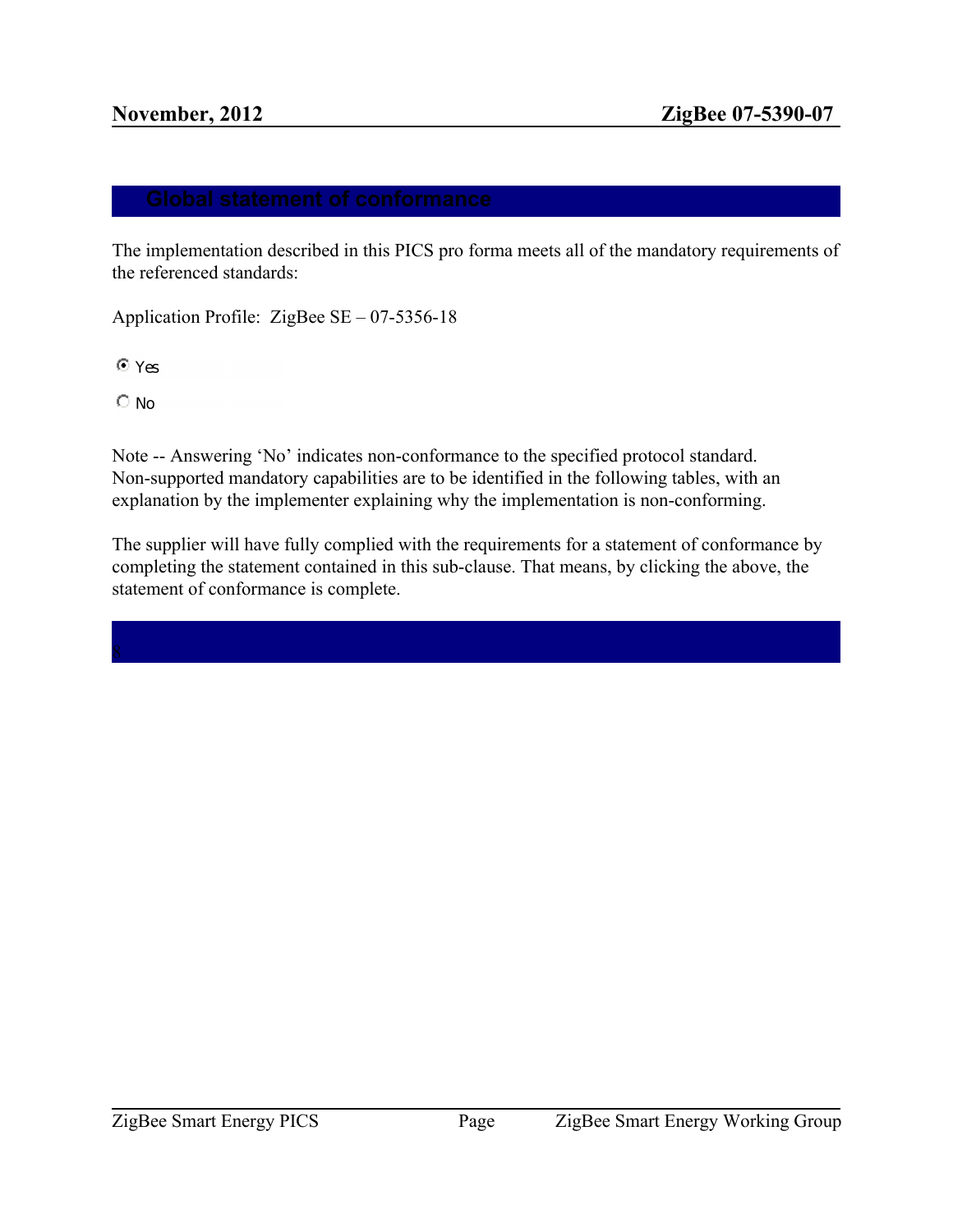The following tables are composed of the detailed questions to be answered, which make up the PICS pro forma.

# <span id="page-16-0"></span>**8.1 ZigBee Device Types**

**Table 2 - Functional device types**

| <b>Item</b><br>number | <b>Item description</b>                                      | <b>Reference</b> | <b>Status</b> | <b>Support</b> |
|-----------------------|--------------------------------------------------------------|------------------|---------------|----------------|
| FDT <sub>1</sub>      | Is this device capable of acting as a ZigBee<br>coordinator? | [R1]/2.5.5.5.1   | O.1           | N              |
| FDT <sub>2</sub>      | Is this device capable of acting as a ZigBee<br>router?      | [R1]/2.5.5.5.2   | O.1           |                |
| FDT3                  | Is this a ZigBee end device?                                 | [R1]/2.5.5.5.3   | O.1           | N              |

# <span id="page-16-1"></span>**8.2 Stack Profile**

#### **Table 3 –Stack Profile**

| <b>Item</b><br>number | <b>Item description</b>                                                                                       | <b>Reference</b> | <b>Status</b> | <b>Support</b> |
|-----------------------|---------------------------------------------------------------------------------------------------------------|------------------|---------------|----------------|
| ZSP1                  | Is the device built on a ZigBee Compliant<br>Platform certified for the ZigBee stack profile<br>$[R8]$ ?      | [R4]<br>[R2]/5.2 | $O.2^{\circ}$ | N              |
| ZSP <sub>2</sub>      | Is the device built on a ZigBee PRO Compliant<br>Platform certified for the ZigBee PRO stack<br>profile [R8]? | [R8]<br>[R2]/5.2 | O.2           | $\mathbf v$    |

<sup>&</sup>lt;sup>1</sup> O.1 – Device under test must select only one of these options. Devices under test supporting multiple ZigBee device types must serially re-test using each supported ZigBee device type.

<sup>&</sup>lt;sup>2</sup> O.2 – Device under test must be deployed on either of the ZigBee or ZigBee PRO stack profiles.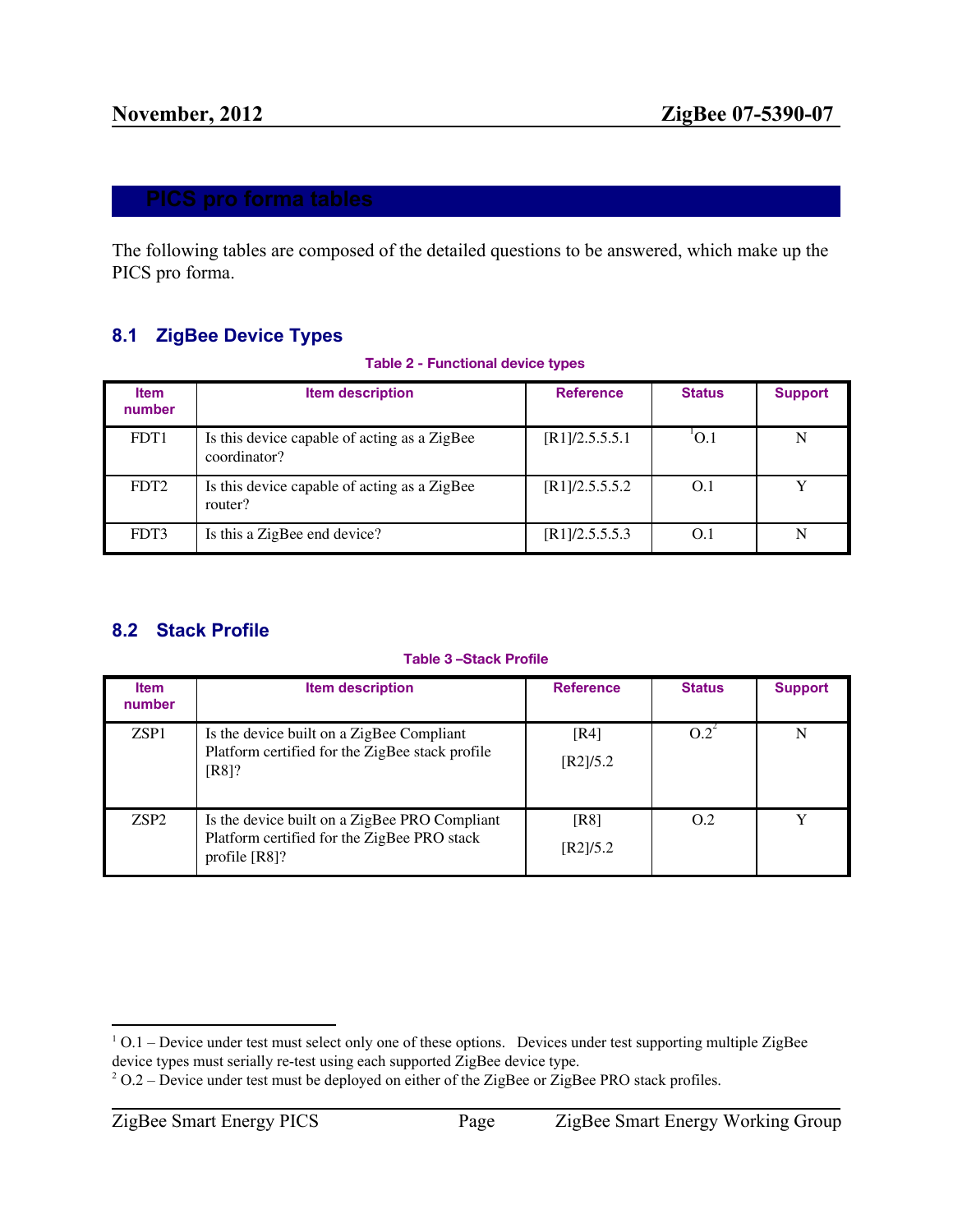# <span id="page-17-0"></span>**8.3 Stack Profile extensions for SE**

#### **Table 4 – Stack profile extensions for SE**

| <b>Item</b><br>number | <b>Item description</b>                                                                                                                                                           | <b>Reference</b>                             | <b>Status</b>    | <b>Support</b> |
|-----------------------|-----------------------------------------------------------------------------------------------------------------------------------------------------------------------------------|----------------------------------------------|------------------|----------------|
| SPE <sub>1</sub>      | Does the device support Application Link Keys?                                                                                                                                    | [R2]/5.2<br>[R6]/ASLS6                       | M                | Y              |
| SPE <sub>2</sub>      | Does this device use a stack that supports<br>fragmentation?                                                                                                                      | [R2]/5.2<br>[R5]/ADF5,<br>ADF <sub>6</sub>   | M                | Y              |
| SPE3                  | Does this device use any SE Profile Commands<br>that require the use of Fragmentation?                                                                                            | [R2]/5.2<br>$[R5]/ADF5,$<br>ADF <sub>6</sub> | MC1: M<br>MS1: M | N              |
| SPE4                  | Does the device adhere to the polling rate<br>specifications given in [R2]/5.2 (i.e. Does your<br>application poll equal to or less often as called<br>out in the specification)? | [R2]/5.2                                     | FDT3:M           | <b>NA</b>      |
| SPE5                  | Does this devices support reception of<br>fragmented messages?                                                                                                                    |                                              | M                | Y              |
| SPE6                  | Does this device support generation of<br>fragmented messages?                                                                                                                    |                                              | $\Omega$         | N              |

# <span id="page-17-1"></span>**8.4 SE general requirements support**

In the below tables please answer Yes / No for supported , number of instances supported, and end point for each instance. In support one instance can just provide end point number without instance number.

|  | Table 5 - SE general requirements support |
|--|-------------------------------------------|
|--|-------------------------------------------|

| <b>Item</b><br>number | <b>Item description</b>                                                                   | <b>Reference</b>        | <b>Status</b> | <b>Support</b> |
|-----------------------|-------------------------------------------------------------------------------------------|-------------------------|---------------|----------------|
| SEG1                  | Does the device support the ZigBee Cluster<br>Library?                                    | [R2]/5.10, 5.11<br>[R3] | M             | v              |
| SEG <sub>2</sub>      | Does the device support the ZigBee Cluster<br>Library List specified for SE including the | [R2]/5.10, 5.11<br>[R7] | M             |                |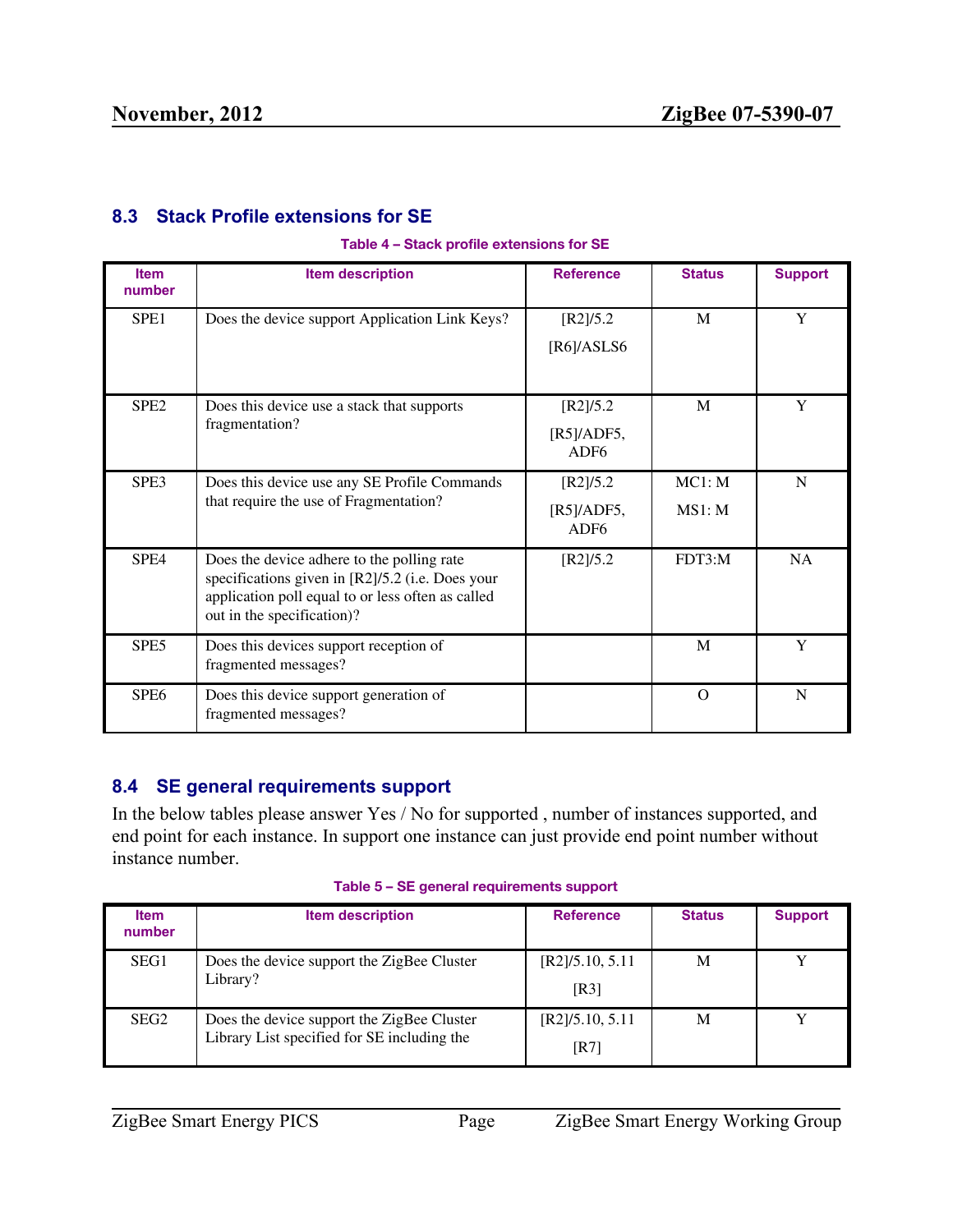|       | mandatory/optional clusters detailed in the ZCL<br>PICs?                                                                                                                                                                                 |                                                                                     |                        |             |
|-------|------------------------------------------------------------------------------------------------------------------------------------------------------------------------------------------------------------------------------------------|-------------------------------------------------------------------------------------|------------------------|-------------|
| SEG3  | Does the device support the ZigBee Cluster<br>Library with the parameters for attribute<br>reporting, reporting configuration and read<br>reporting configuration as detailed in the SE<br>Profile clusters?                             | [R2]/5.11<br>[R3]                                                                   | $\mathbf{M}$           | Y           |
|       | Editor's Note: Reporting interval constraints and<br>other parameters are mandatory where attribute<br>reporting is used. Support of attribute reporting<br>may be optional or mandatory based on clusters<br>implemented.               |                                                                                     |                        |             |
| SEG4  | Is the device capable of joining a ZigBee SE<br>network and does it interact with a consumer<br>ZigBee Home Area Network only through a<br>bridge device?                                                                                | [R2]/5.1                                                                            | FDT2: M<br>FDT3: M     | $\mathbf Y$ |
| SEG5  | Does the device support "E-Mode"<br>commissioning?                                                                                                                                                                                       | [R2]/5.1                                                                            | FDT2: M<br>FDT3: M     | $\mathbf Y$ |
|       | SE Profile requirement: Those devices that<br>will join an existing network must support button<br>pushes or simple documented user interfaces to<br>initiate the joining process.                                                       |                                                                                     | For joining<br>devices |             |
| SEG6  | Deleted                                                                                                                                                                                                                                  | [R2]/5.1                                                                            |                        | NA          |
| SEG7  | Does the device support the compatible Startup<br>Attribute Set, Join Parameters, Security<br>Parameters, End Device Parameters, Link Status<br>Parameters, Concentrator Parameters, APS<br>Transport Parameters and Binding Parameters? | [R2]/5.3, 5.3.1,<br>5.3.2, 5.3.3,<br>5.3.4, 5.3.5,<br>5.3.6, 5.3.7,<br>5.3.8, 5.3.9 | M                      | Y           |
| SEG8  | Does the device support joining with<br>pre-installed link keys?<br>Note: SE specifies use of Install Codes to derive                                                                                                                    | [R2]/5.4.1                                                                          | FDT2: M<br>FDT3: M     | $\mathbf Y$ |
|       | the link key.                                                                                                                                                                                                                            |                                                                                     |                        |             |
| SEG9  | Does the device support joining using the key<br>establishment cluster?                                                                                                                                                                  | [R2]/5.4.7                                                                          | FDT2: M<br>FDT3: M     | $\mathbf Y$ |
| SEG10 | Deleted                                                                                                                                                                                                                                  | [R2]/5.5                                                                            |                        | NA          |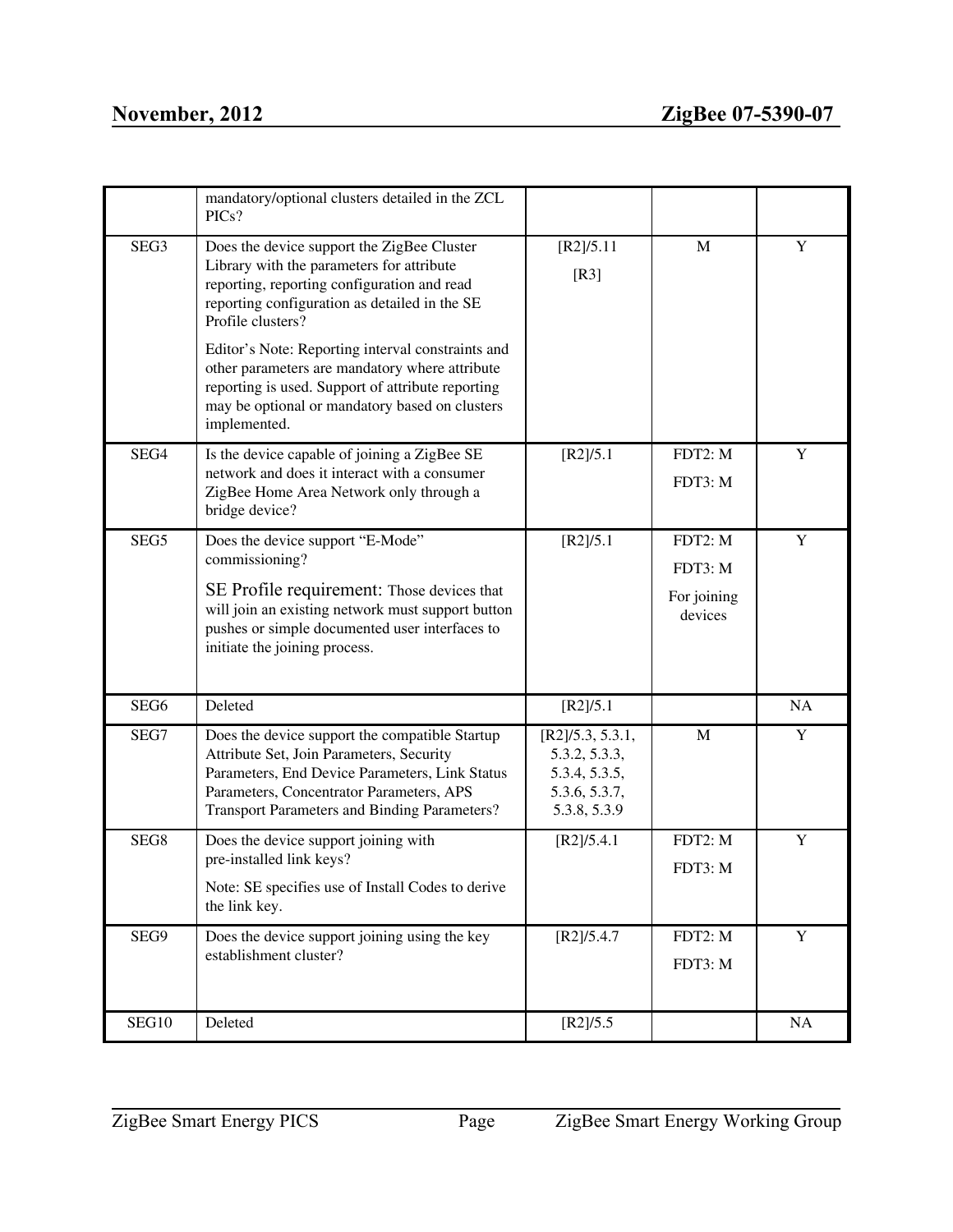| SEG11             | Does the device support the list of SE preferred<br>channels?                                                                                                     | [R2]/5.8.1                  | O              | $\mathbf Y$ |
|-------------------|-------------------------------------------------------------------------------------------------------------------------------------------------------------------|-----------------------------|----------------|-------------|
| SEG12             | Does the device support the SE broadcast policy?                                                                                                                  | [R2]/5.8.2                  | $\mathbf{O}$   | $\mathbf Y$ |
| SEG13             | Does the device support the SE frequency agility<br>policy?                                                                                                       | [R2]/5.8.3                  | O              | N           |
| SEG14             | Does the device support the security key update<br>policies for SE networks?                                                                                      | [R2]/5.8.4                  | M              | $\mathbf Y$ |
| SEG15             | Does the device support the ZCL Time Cluster<br>and SE time synchronization?                                                                                      | [R2]/5.12.1.1               | $\mathbf O$    | ${\bf N}$   |
|                   | Editor's Note: Support of the ZCL Time Cluster<br>is not mandatory for all SE devices. The SE<br>device descriptions define the required Time<br>cluster support. |                             |                |             |
| SEG16             | Does the device support discovery of optional<br>attributes?                                                                                                      | [R2]/5.12                   | M              | $\mathbf Y$ |
| SEG17             | Does the device application discover and handle<br>unsupported attributes in other devices?                                                                       | [R2]/5.12                   | M              | Y           |
| SEG18             | Does the device support an indication to the user<br>that the network has formed properly?                                                                        | [R2]/5.5.1                  | $\mathbf{O}$   | $\mathbf N$ |
| SEG19             | Does the device support an indication to the user<br>that a device has joined a network successfully?                                                             | [R2]/5.5.1                  | $\mathbf{O}$   | $\mathbf Y$ |
| SEG <sub>20</sub> | Does the device support the commissioning<br>modes and provide supporting commissioning<br>documentation according to network type?                               | [R2]/5.5.2, 5.5.3,<br>5.5.4 | $\mathbf M$    | $\mathbf Y$ |
| SEG21             | Does the device use the appropriate security key<br>per cluster?                                                                                                  | [R2]/5.4.6                  | $\mathbf{M}$   | $\mathbf Y$ |
| SEG22             | Does the device support the SE Mirrored Device<br>Capacity - Service Discovery?                                                                                   | [R4]/D.3.3.4.1              | $\overline{O}$ | $\mathbf N$ |
| SEG23             | Does one of the device support the SE Install<br>Code Formats: 48, 64, 96, or 128 bit number and<br>16 bit CRC?                                                   | [R4]/5.4.8.1.1              | $\mathbf{O}$   | $\mathbf Y$ |
| SEG24             | Does the device expect to receive unsolicited<br>messages from the DRLC, Messaging, Metering<br>or Pricing clusters?                                              | [R4]/5.4.5.1                | $\overline{O}$ | $\mathbf N$ |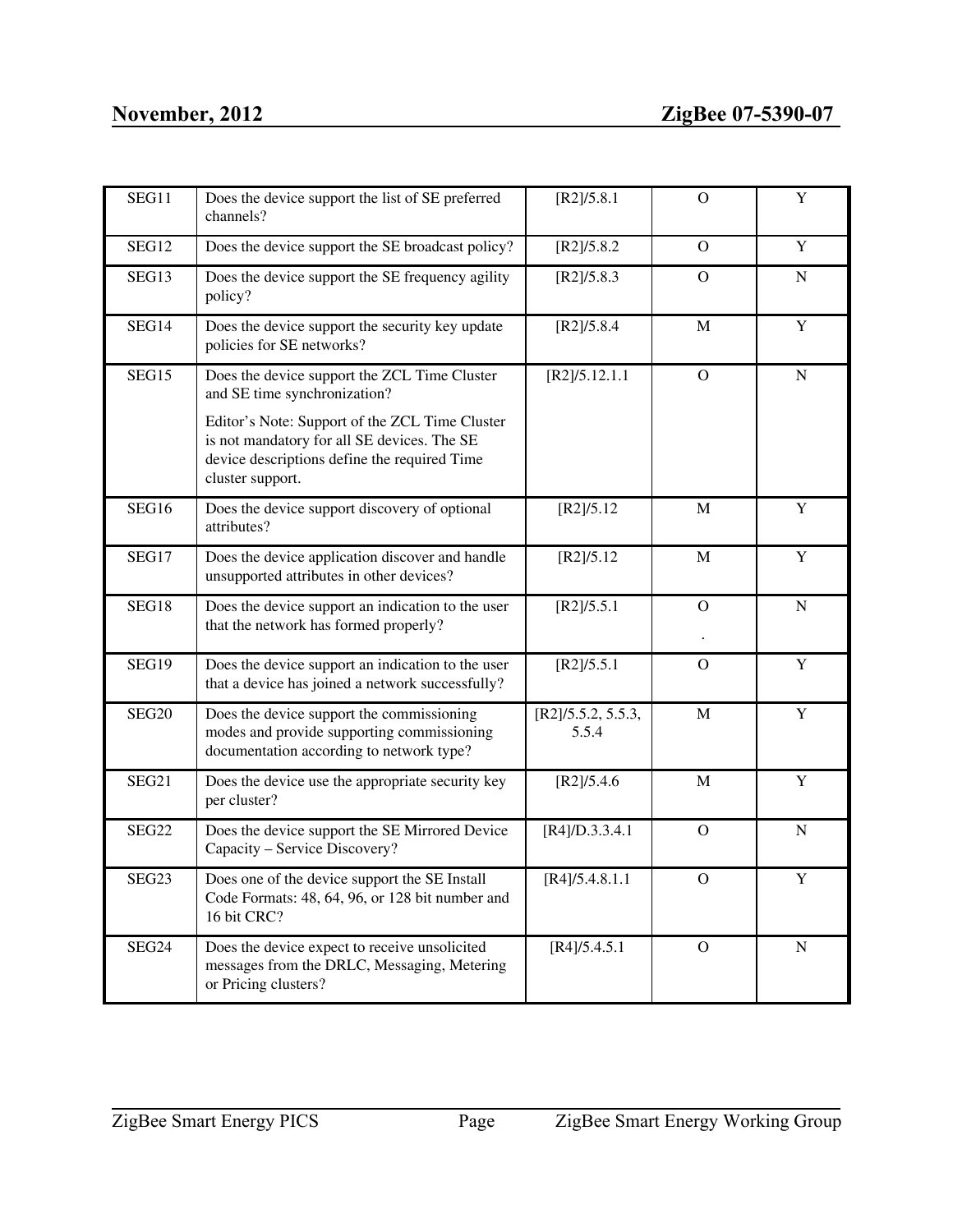| SEG <sub>25</sub> | Does the device support rejoining a secured             | [R4]/5.4.2 | FDT2:M     | v |
|-------------------|---------------------------------------------------------|------------|------------|---|
|                   | network?                                                |            | $FDT3:M^3$ |   |
| SEG <sub>26</sub> | Does the device support devices leaving its<br>network? | [R4]/5.4.3 | FDT1:M     |   |
| SEG <sub>27</sub> | Does the device support updating the Network<br>Key?    | [R4]/5.4.4 | M          |   |
| SEG <sub>28</sub> | Does the device support updating the Link Key?          | [R4]/5.4.5 | M          |   |

# <span id="page-20-0"></span>**8.5 ZigBee SE device description support**

### **Table 6 – SE device description support**

| <b>Item</b><br>number | <b>Item description</b>                                                        | <b>Reference</b> | <b>Status</b> | <b>Support</b> |
|-----------------------|--------------------------------------------------------------------------------|------------------|---------------|----------------|
| SED1                  | Is the product programmed as an Energy Service<br>Interface?                   | [R2]/6.3.1       | $0.3^4$       | N              |
| SED <sub>2</sub>      | Is the product programmed as a Metering<br>Device?                             | [R2]/6.3.2       | O.3           | N              |
| SED <sub>3</sub>      | Is the product programmed as an In-Home <sup>5</sup><br>Display?               | [R2]/6.3.3       | O.3           | $Y, EP=1$      |
| SED4                  | Is the product programmed as a Programmable<br>Communicating Thermostat (PCT)? | [R2]/6.3.4       | O.3           | N              |
| SED <sub>5</sub>      | Is the product programmed as a Load Control?                                   | [R2]/6.3.5       | O.3           | N              |
| SED <sub>6</sub>      | Is the product programmed as a Range Extender?                                 | [R2]/6.3.6       | O.3           | N              |
| SED7                  | Is the product programmed as a Smart<br>Appliance?                             | [R2]/6.3.7       | O.3           | N              |
| SED <sub>8</sub>      | Is the product programmed as a Prepayment<br>Terminal?                         | [R2]/6.3.8       | O.3           | N              |
| $SED9^6$              | Does the product utilize an endpoint using the<br>Physical Device identifier?  | [R2]/6.3.9       | $\Omega$      | N              |

<sup>5</sup> CCB 1570

<sup>&</sup>lt;sup>3</sup> CCB 1431

<sup>4</sup> O.3 – Device under test must select at least one and may select more than one of the SE device descriptions. If multiple SE device descriptions are supported in the same device then each of the supported device descriptions must be deployed on individual endpoints within the device under test.

<sup>6</sup> CCB 1486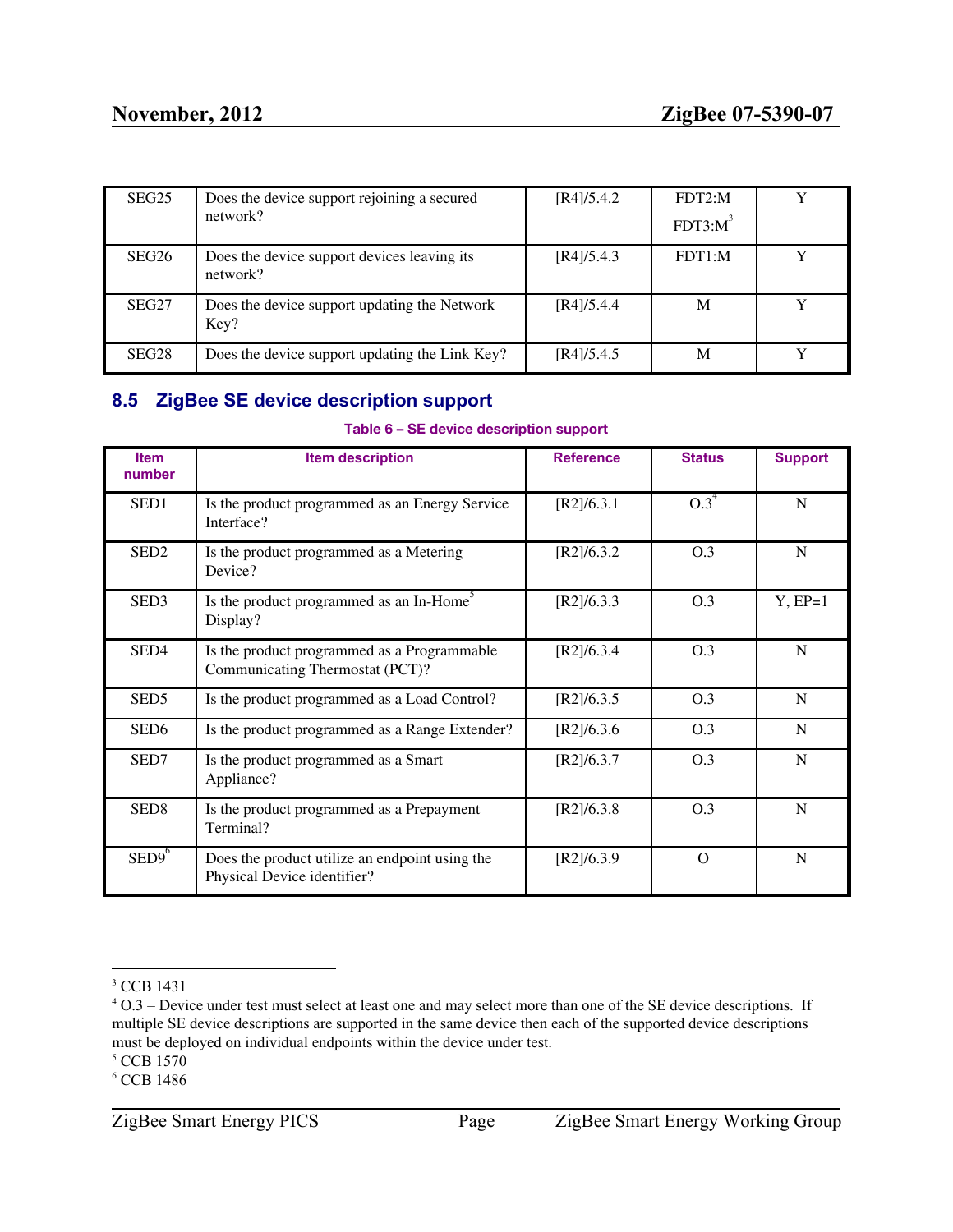# <span id="page-21-0"></span>**8.6 SE common clusters**

|                                                             |  | The common cluster ZCL PICs restrictions/requirements are obtained from $\left[\frac{R2}{5.11}, \frac{5.12}{5.12}\right]$ |  |  |  |  |
|-------------------------------------------------------------|--|---------------------------------------------------------------------------------------------------------------------------|--|--|--|--|
| Table 7 – Common cluster ZCL PICS restrictions/requirements |  |                                                                                                                           |  |  |  |  |
| 701                                                         |  |                                                                                                                           |  |  |  |  |

| <b>ZCL</b><br><b>PICS</b><br><b>Item</b><br>number<br>[R7] | <b>Status</b> | <b>Additional Constraints</b>                              | <b>Support</b> |
|------------------------------------------------------------|---------------|------------------------------------------------------------|----------------|
| <b>FC100</b>                                               | M             | ZCL Cluster ID enumeration is mandatory                    | $Y, EP=1$      |
| FC1                                                        | M             | General ZCL Frame Format is mandatory                      | $Y, EP=1$      |
| BCC1                                                       | $\Omega$      | Does the device support the Basic Cluster as a<br>client?  | N              |
| BCS1                                                       | M             | Does the device support the Basic Cluster as a<br>server?  | $Y, EP=1$      |
| GCC1                                                       | $\Omega$      | Deleted                                                    | NA             |
| GCS1                                                       | $\Omega$      | Deleted                                                    | <b>NA</b>      |
| ACC1                                                       | $\Omega$      | Does the device support the Alarms Cluster as a<br>client? | N              |
| ACS1                                                       | $\Omega$      | Does the device support the Alarms Cluster as a<br>server? | N              |
| TCS1                                                       |               | Deleted                                                    | <b>NA</b>      |
| TCC1                                                       |               | Deleted                                                    | <b>NA</b>      |

#### **Table 8 – Common cluster support**

| <b>Item</b><br>number | <b>Item description</b>                                                                                         | <b>Reference</b>         | <b>Status</b> | <b>Support</b> |
|-----------------------|-----------------------------------------------------------------------------------------------------------------|--------------------------|---------------|----------------|
| ASDC1                 | <b>Deleted</b>                                                                                                  | [R2]/5.10                |               | <b>NA</b>      |
| ASDC <sub>2</sub>     | <b>Deleted</b>                                                                                                  | [R2]/5.10                |               | <b>NA</b>      |
| ASDC3                 | Deleted                                                                                                         | [R2]/5.10                |               | <b>NA</b>      |
| ASDS1                 | <b>Deleted</b>                                                                                                  |                          | $\Omega$      | NA             |
| ASDS <sub>2</sub>     | Does the device support the server Price Cluster<br>sent via the Anonymous Inter-PAN<br>transmission mechanism? | $[R2]/\text{Annex } D.4$ | $\Omega$      | N              |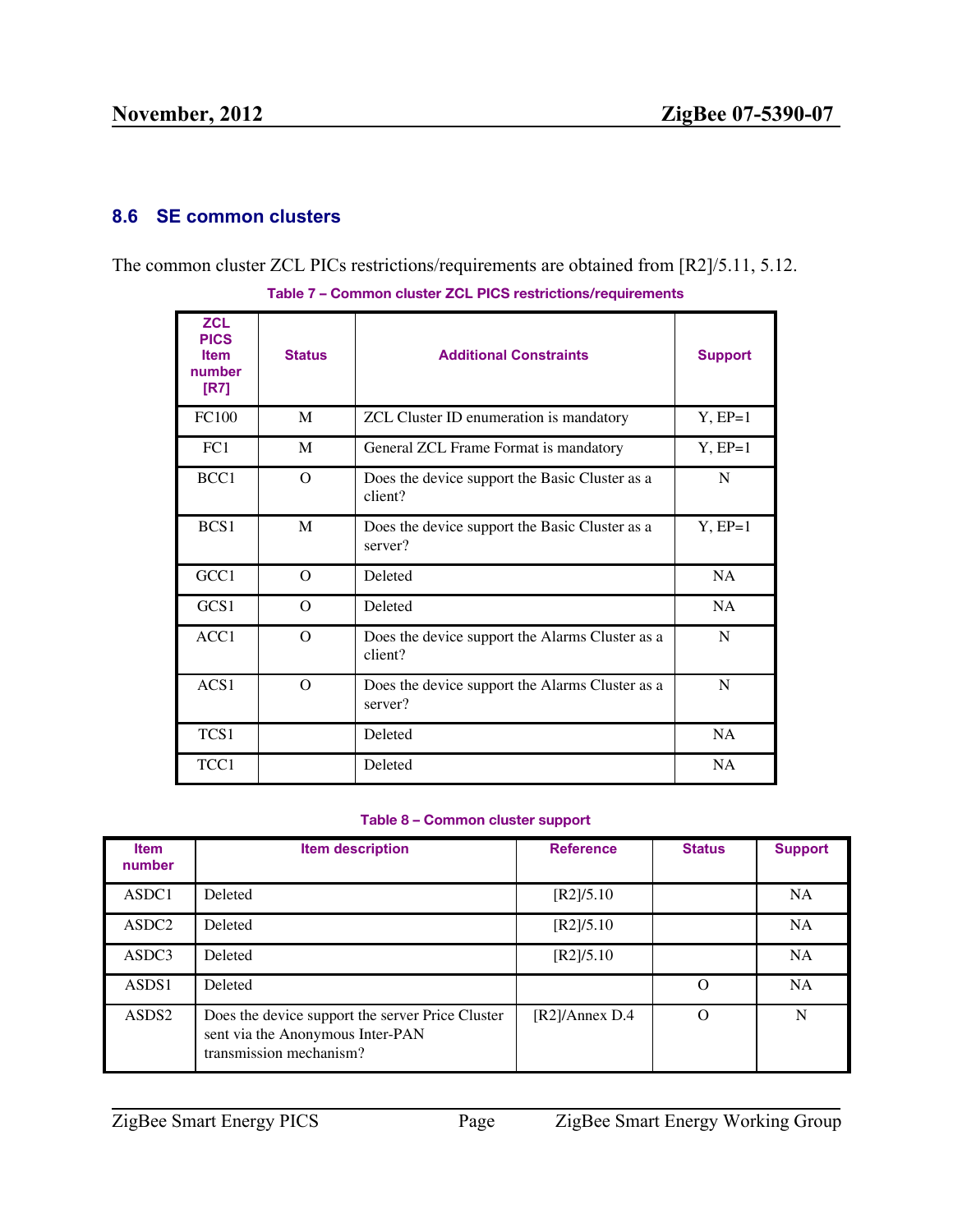| ASDS3             | Does the device support the server Messaging<br>Cluster sent via the Anonymous Inter-PAN<br>transmission mechanism? | [R2]/Annex D.5             | $\Omega$       | ${\bf N}$   |
|-------------------|---------------------------------------------------------------------------------------------------------------------|----------------------------|----------------|-------------|
| KEC1              | Does the device support the Key Establishment<br>cluster as a client?                                               | $[R2]/\text{Annex } C.3.1$ | M              | $Y, EP=1$   |
| KES1              | Does the device support the Key Establishment<br>cluster as a server?                                               | $[R2]/\text{Annex C.3.1}$  | $M^7$          | $Y, EP=1$   |
| PC1               | Does the device support the Price cluster as a<br>client?                                                           | [R2]/6.1                   | $\Omega$       | $\mathbf N$ |
| PS1               | Does the device support the Price cluster as a<br>server?                                                           | [R2]/6.1                   | $\Omega$       | $\mathbf N$ |
| DRLC1             | Does the device support the Demand Response<br>and Load Control cluster as a client?                                | [R2]/6.1                   | $\Omega$       | $\mathbf N$ |
| DRLS1             | Does the device support the Demand Response<br>and Load Control cluster as a server?                                | [R2]/6.1                   | $\Omega$       | $\mathbf N$ |
| SMC1              | Does the device support the Metering cluster as<br>a client?                                                        | [R2]/6.1                   | $\Omega$       | $Y, EP=1$   |
| SMS1              | Does the device support the Metering cluster as<br>a server?                                                        | [R2]/6.1                   | $\Omega$       | ${\bf N}$   |
| MC1               | Does the device support the Messaging cluster<br>as a client?                                                       | [R2]/6.1                   | $\Omega$       | $\mathbf N$ |
| MS1               | Does the device support the Messaging cluster<br>as a server?                                                       | [R2]/6.1                   | $\Omega$       | $\mathbf N$ |
| PPC1              | Does the device support the Prepayment cluster<br>as a client?                                                      | [R2]/6.1                   | $\Omega$       | $\mathbf N$ |
| PPS1              | Does the device support the Prepayment cluster<br>as a server?                                                      | [R2]/6.1                   | $\Omega$       | $\mathbf N$ |
| SECC1             | Does the device support clusters with Reporting<br>Capability?                                                      | [R2]/6.1.1                 | $\mathcal{O}$  | N           |
| SECC <sub>2</sub> | Are any manufacturer-specific cluster(s)<br>supported?                                                              | [R2]/6.1.2                 | $\overline{O}$ | ${\bf N}$   |
| SECC3             | Are any non-SE ZCL or other application<br>cluster(s) supported?                                                    | [R2]/6.1.3                 | $\mathcal{O}$  | ${\bf N}$   |
| ICS1              | Does the device support the Identify cluster?                                                                       | [R2]/6.1                   | $\mathcal{O}$  | ${\bf N}$   |

<sup>7</sup> CCB 1432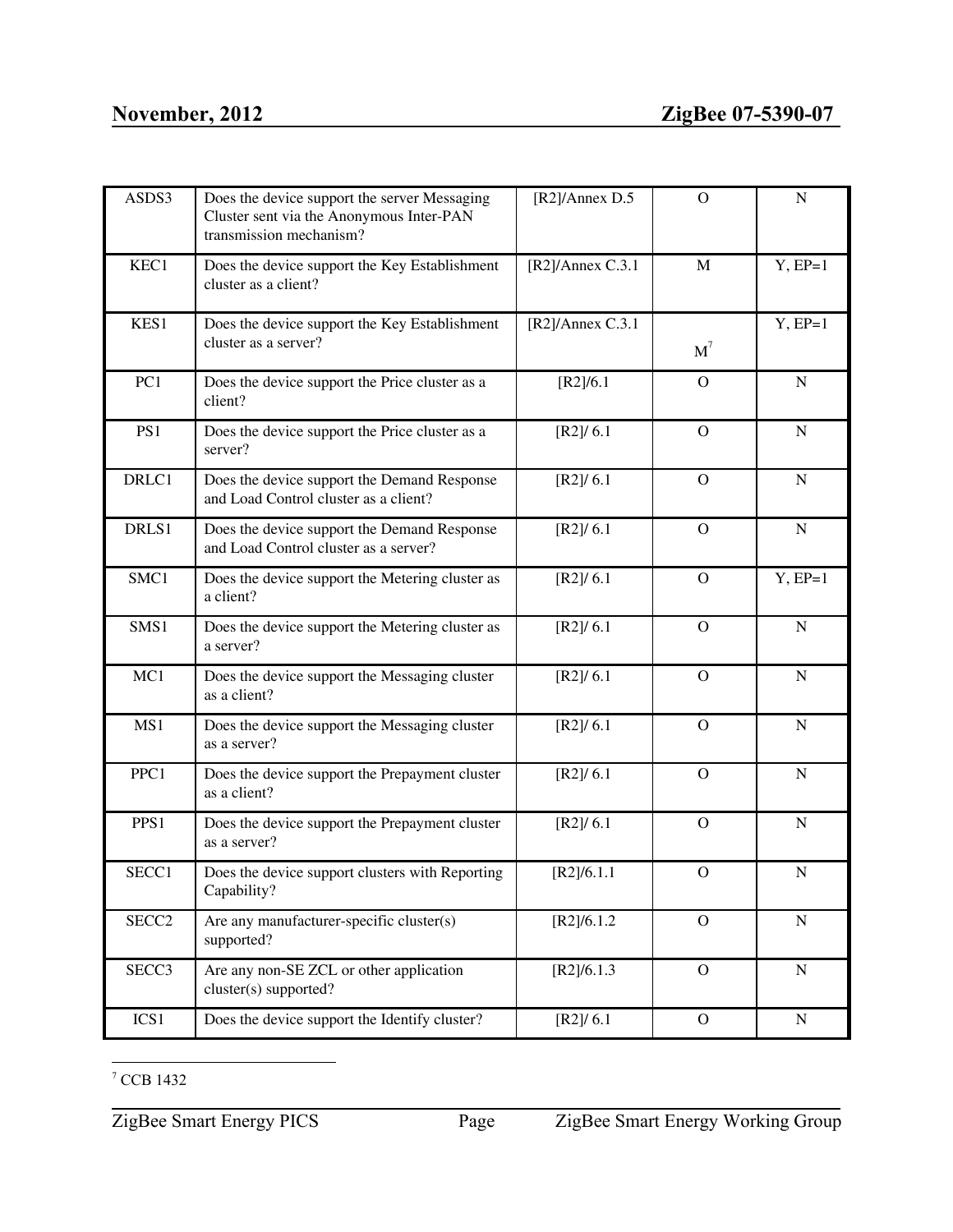| PCCS1            | Does the device support the Power<br>Configuration cluster?                           | [R2]/6.1 | $\Omega$ | N |
|------------------|---------------------------------------------------------------------------------------|----------|----------|---|
| SMC <sub>2</sub> | Does the device support the Block Tariffs<br>Metering cluster attributes as a client? | [R2]/6.1 | $\Omega$ | N |
| SMS <sub>2</sub> | Does the device support the Block Tariffs<br>Metering cluster attributes as a server? | [R2]/6.1 | $\Omega$ | N |
| TUC1             | Does the device support the Tunneling cluster<br>as a client?                         | [R2]/6.1 | $\Omega$ | N |
| TUS1             | Does the device support the Tunneling cluster<br>as a server?                         | [R2]/6.1 | $\Omega$ | N |
| TCSW1            | Does the device support Trust Center Swap-out                                         | [R2]/6.1 | $\Omega$ | N |
| OTAC1            | Does the device support the OTA Upgrade<br>cluster as a client?                       | [R2]/6.1 | $\Omega$ | N |
| OTAS1            | Does the device support the OTA Upgrade<br>cluster as a server?                       | [R2]/6.1 | $\Omega$ | N |
| ALM1             | Does the device support the Alarms as a server?                                       | [R2]/6.1 | $\Omega$ | N |

<span id="page-23-0"></span>**8.7**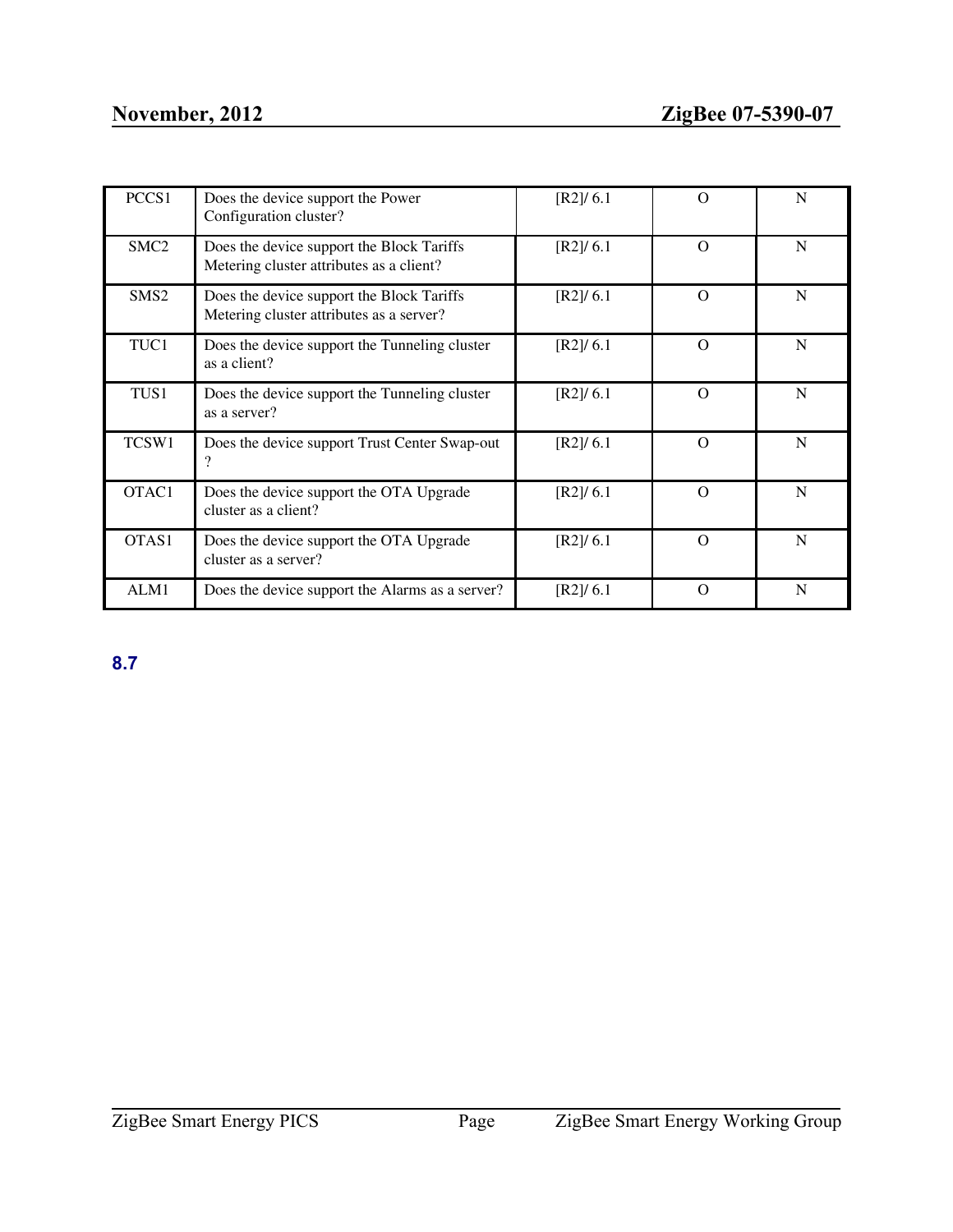# **ZigBee SE Device Description Capabilities**

Tables in the following sub-clauses detail the capabilities specific to a device description.

# <span id="page-24-0"></span>8.7.1 **Energy Service Interface device functions**

| Table 9 - Energy Service Interface ZCL PICS restrictions/requirements |  |  |  |  |  |  |  |  |  |
|-----------------------------------------------------------------------|--|--|--|--|--|--|--|--|--|
|-----------------------------------------------------------------------|--|--|--|--|--|--|--|--|--|

| <b>ZCL</b><br><b>PICS</b><br><b>Item</b><br>number<br><b>IR71</b> | <b>Status</b> | <b>Additional Constraints</b>    | <b>Support</b> |
|-------------------------------------------------------------------|---------------|----------------------------------|----------------|
| TCS1                                                              | М             | Time Cluster server is mandatory | NA             |

Table 10 provides the SE PICs restrictions based on requirements in [R2]/6.3.1.1.

| <b>SE PICS</b><br><b>Item</b><br>number | <b>Status</b> | <b>Additional Constraints</b>                           | <b>Support</b> |
|-----------------------------------------|---------------|---------------------------------------------------------|----------------|
| SMC1                                    | $\Omega$      | Metering Cluster client is optional                     | NA             |
| SMS1                                    | $\Omega$      | Metering Cluster server is optional                     | NA             |
| MS1                                     | M             | Messaging Cluster server is mandatory                   | <b>NA</b>      |
| PS <sub>1</sub>                         | M             | Price Cluster server is mandatory                       | NA             |
| DRLS1                                   | M             | Demand Response and Load Cluster server is<br>mandatory | NA             |
| PC <sub>1</sub>                         | $\Omega$      | Price Cluster client is optional                        | NA             |
| MS1                                     | O             | Messaging Cluster client is optional                    | <b>NA</b>      |
| PPC1                                    | $\Omega$      | Prepayment Cluster client is optional                   | NA             |
| PPS <sub>1</sub>                        | $\Omega$      | Prepayment Cluster server is optional                   | NA             |
| TUS1                                    | O             | Tunneling Cluster server is optional                    | <b>NA</b>      |
| TCSW1                                   | $\Omega$      | Trust Center Swap-out is optional                       | NA             |
| OTAS1                                   | O             | OTA Upgrade Cluster server is optional                  | <b>NA</b>      |

#### **Table 10 – Energy Service Interface SE PICS restrictions/requirements**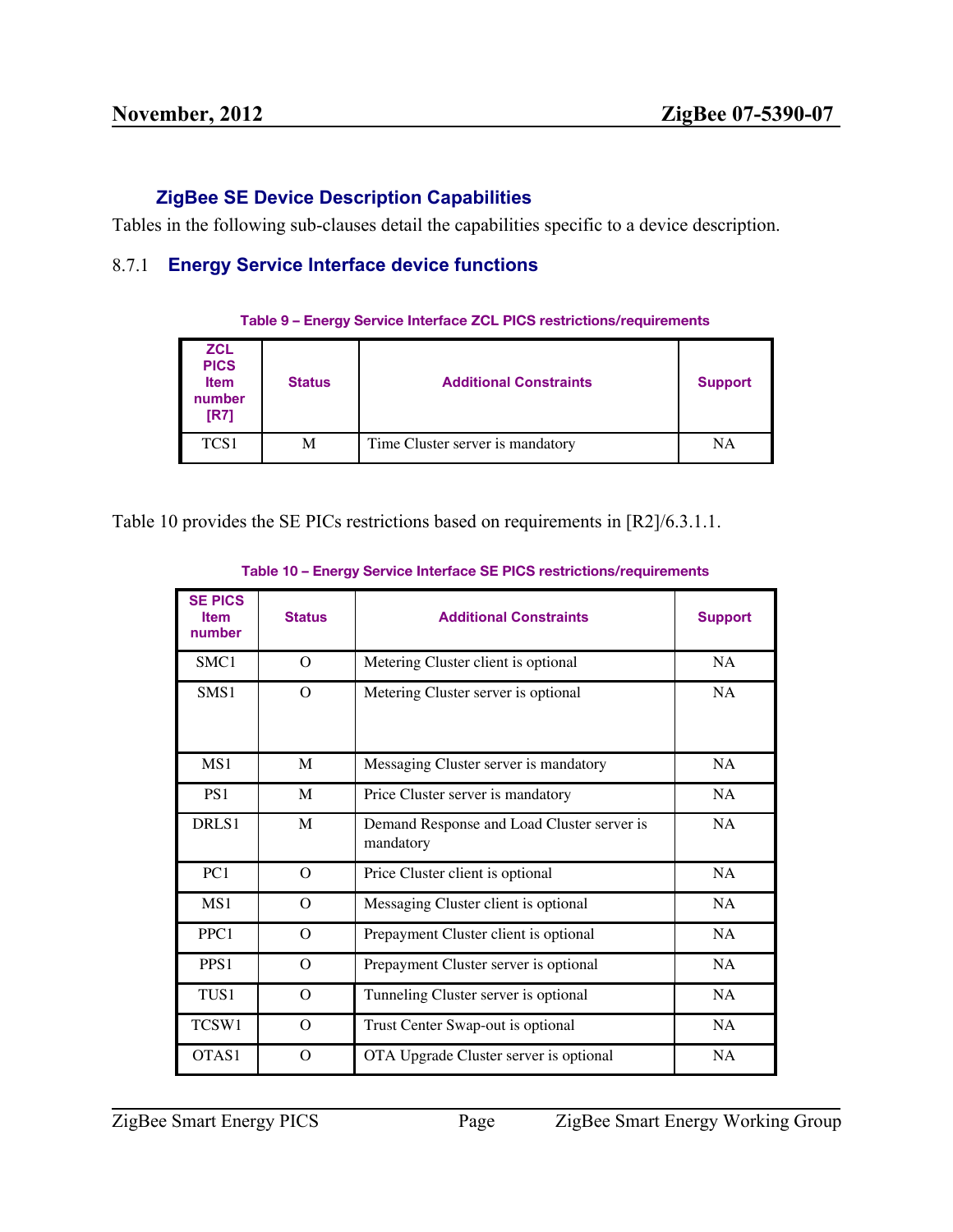| TUC1  | Tunneling Cluster client is optional   |    |
|-------|----------------------------------------|----|
| OTAC1 | OTA Upgrade Cluster client is optional | NA |

# <span id="page-25-0"></span>8.7.2 **Metering device functions**

|  |  |  |  | Table 11 - Metering device ZCL PICS restrictions/requirements |  |
|--|--|--|--|---------------------------------------------------------------|--|
|--|--|--|--|---------------------------------------------------------------|--|

| <b>ZCL</b><br><b>PICS</b><br><b>Item</b><br>number<br>[R7] | <b>Status</b> | <b>Additional Constraints</b>   | <b>Support</b> |
|------------------------------------------------------------|---------------|---------------------------------|----------------|
| TCC1                                                       | O             | Time Cluster client is optional | NA             |

Table 12 provides the SE PICs restrictions based on requirements in [R2]/6.3.2.1.

| <b>SE PICS</b><br><b>Item</b><br>number | <b>Status</b> | <b>Additional Constraints</b>                                           | <b>Support</b> |
|-----------------------------------------|---------------|-------------------------------------------------------------------------|----------------|
| SMS1                                    | M             | Metering Cluster server is mandatory                                    | <b>NA</b>      |
| PPS <sub>1</sub>                        | $\Omega$      | Prepayment Cluster server is optional                                   | NA             |
| PC <sub>1</sub>                         | $\Omega$      | Price Cluster client is optional                                        | <b>NA</b>      |
| MC1                                     | $\Omega$      | Messaging Cluster client is optional                                    | NA             |
| SMS3                                    | SMS2:O        | <b>Block Tariffs Metering cluster server attributes</b><br>are optional | <b>NA</b>      |
| TUC1                                    | $\Omega$      | Tunneling Cluster client is optional                                    | <b>NA</b>      |
| TUS1                                    | $\Omega$      | Tunneling Cluster server is optional                                    | <b>NA</b>      |
| TCSW1                                   | $\Omega$      | Trust Center Swap-out is optional                                       | <b>NA</b>      |
| OTAC <sub>1</sub>                       | $\Omega$      | OTA Upgrade Cluster client is optional                                  | <b>NA</b>      |
| OTAS1                                   | $\Omega$      | OTA Upgrade Cluster server is optional                                  | <b>NA</b>      |

#### **Table 12 – Metering device SE PICS restrictions/requirements**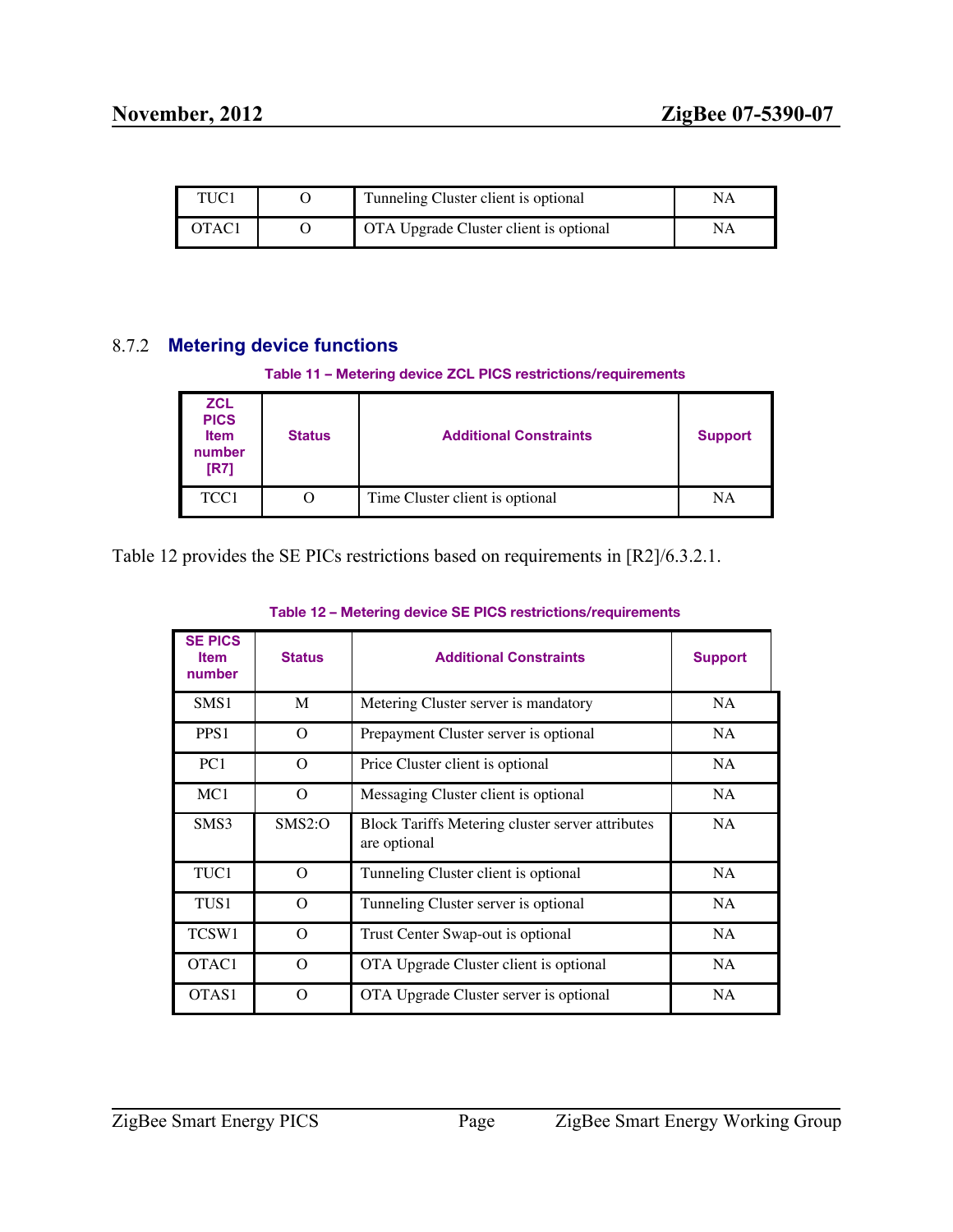# <span id="page-26-0"></span>8.7.3 **In-Home<sup>8</sup> display device functions**

Table 13 – In-Home<sup>9</sup> display device ZCL PICS restrictions/requirements

| <b>ZCL</b><br><b>PICS</b><br><b>Item</b><br>number<br>[R7] | <b>Status</b> | <b>Additional Constraints</b>   | <b>Support</b> |
|------------------------------------------------------------|---------------|---------------------------------|----------------|
| TCC1                                                       | O             | Time Cluster client is optional |                |

Table 14 provides the SE PICs restrictions based on requirements in [R2]/6.3.3.1.

| <b>SE PICS</b><br><b>Item</b><br>number | <b>Status</b> | <b>Additional Constraints</b>                          | <b>Support</b> |
|-----------------------------------------|---------------|--------------------------------------------------------|----------------|
| DRLC1                                   | $\Omega$      | Demand Response and Load Cluster client is<br>optional | N              |
| PC <sub>1</sub>                         | $\Omega$      | Price Cluster client is optional                       | N              |
| SMC <sub>1</sub>                        | $\Omega$      | Metering Cluster client is optional                    | Y              |
| PPC1                                    | $\Omega$      | Pre-payment Cluster client is optional                 | N              |
| MC1                                     | $\Omega$      | Messaging Cluster client is optional                   | N              |
| TUC1                                    | $\Omega$      | Tunneling Cluster client is optional                   | N              |
| TCSW1                                   | $\Omega$      | Trust Center Swap-out is optional                      | N              |
| OTAC1                                   | $\Omega$      | OTA Upgrade Cluster client is optional                 | N              |
| OTAS1                                   | O             | OTA Upgrade Cluster server is optional                 | N              |

# Table 14 – In-Home<sup>10</sup> display device SE PICS restrictions/requirements

<sup>8</sup> CCB 1570

<sup>&</sup>lt;sup>9</sup> CCB 1570

<sup>&</sup>lt;sup>10</sup> CCB 1570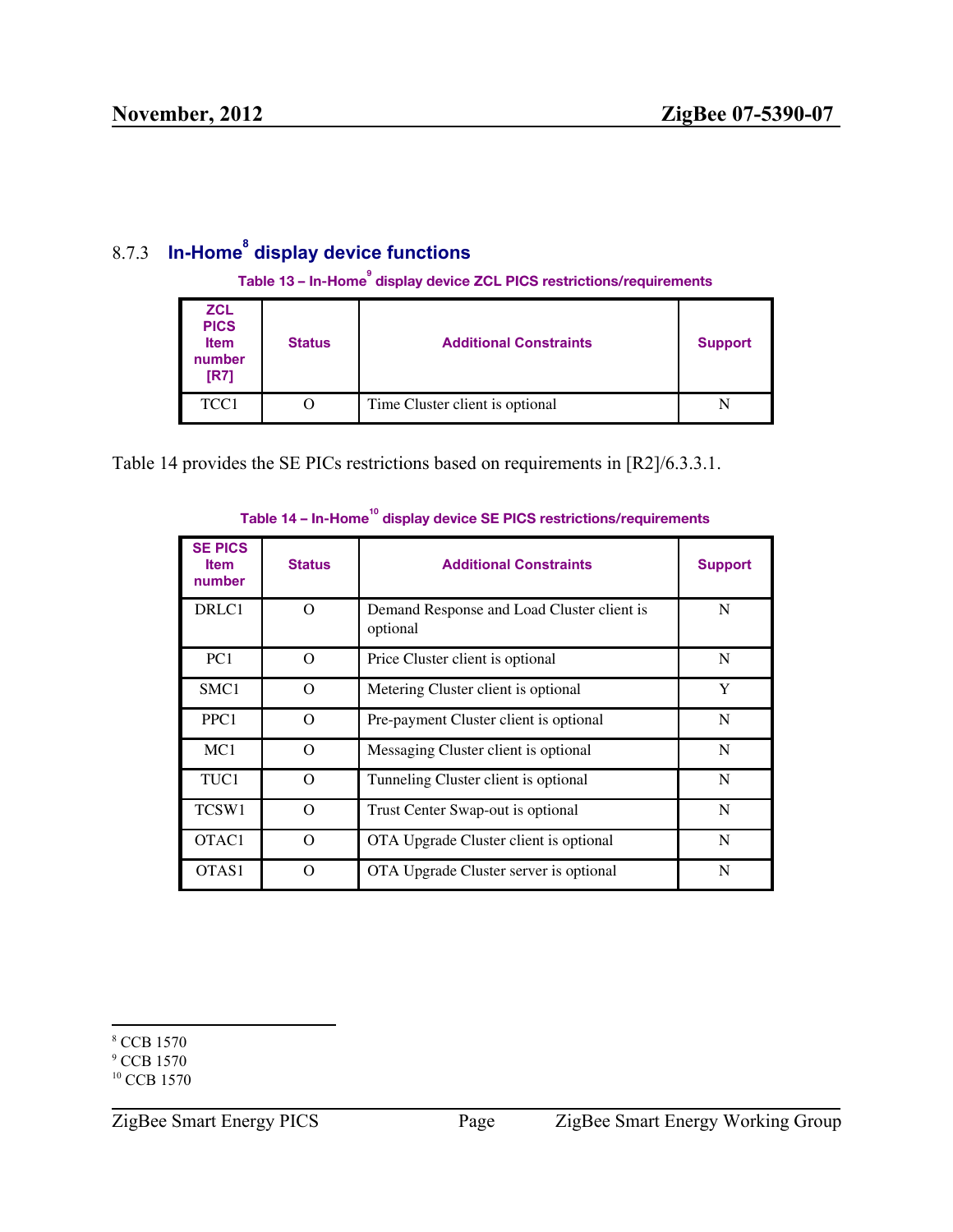# <span id="page-27-0"></span>8.7.4 **Programmable Communicating Thermostat (PCT) device functions**

**Table 15 Programmable Communicating Thermostat (PCT) ZCL PICS restrictions/requirements**

| <b>ZCL</b><br><b>PICS</b><br><b>Item</b><br>number<br>[R7] | <b>Status</b> | <b>Additional Constraints</b>    | <b>Support</b> |
|------------------------------------------------------------|---------------|----------------------------------|----------------|
| TCC1                                                       | М             | Time Cluster client is mandatory | NA             |

Table 16 provides the SE PICs restrictions based on requirements in [R2]/6.3.4.1.

| <b>SE PICS</b><br><b>Item</b><br>number | <b>Status</b> | <b>Additional Constraints</b>                           | <b>Support</b> |
|-----------------------------------------|---------------|---------------------------------------------------------|----------------|
| DRLC1                                   | M             | Demand Response and Load Cluster client is<br>mandatory | <b>NA</b>      |
| PPC <sub>1</sub>                        | $\Omega$      | Prepayment Cluster client is optional                   | NA             |
| PPC <sub>1</sub>                        | $\Omega$      | Pre-payment Cluster client is optional                  | NA             |
| PC <sub>1</sub>                         | $\Omega$      | Price Cluster client is optional                        | NA.            |
| SMC <sub>1</sub>                        | $\Omega$      | Metering Cluster client is optional                     | <b>NA</b>      |
| MC1                                     | $\Omega$      | Messaging Cluster client is optional                    | NA.            |
| TUC1                                    | $\Omega$      | Tunneling Cluster client is optional                    | <b>NA</b>      |
| TCSW1                                   | $\Omega$      | Trust Center Swap-out is optional                       | NA             |
| OTAC <sub>1</sub>                       | $\Omega$      | OTA Upgrade Cluster client is optional                  | NA             |
| OTAS1                                   | $\Omega$      | OTA Upgrade Cluster server is optional                  | NA.            |

### **Table 16 Programmable Communicating Thermostat (PCT) SE PICS restrictions/requirements**

# <span id="page-27-1"></span>8.7.5 **Load Control device functions**

#### **Table 17 – Load Control ZCL PICS restrictions/requirements**

| <b>ZCL</b><br><b>PICS</b><br><b>Status</b><br><b>Item</b><br>number<br>[R7] | <b>Additional Constraints</b> | <b>Support</b> |
|-----------------------------------------------------------------------------|-------------------------------|----------------|
|-----------------------------------------------------------------------------|-------------------------------|----------------|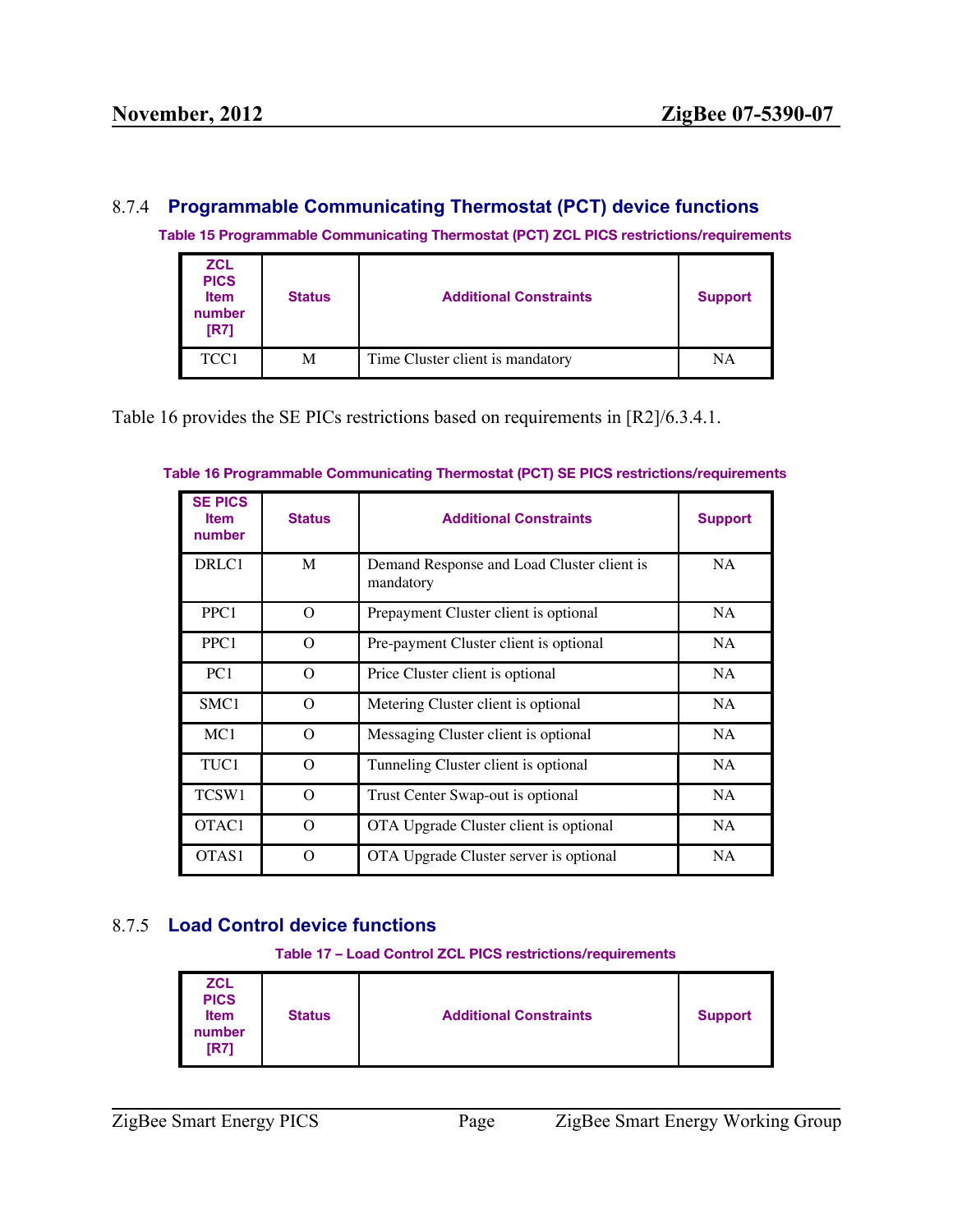|  | M | $\sim$<br>luster client is mandatory<br>∵me t⊥ |  |
|--|---|------------------------------------------------|--|
|--|---|------------------------------------------------|--|

Table 18 provides the SE PICs restrictions based on requirements in [R2]/6.3.5.1.

| <b>SE PICS</b><br><b>Item</b><br>number | <b>Status</b> | <b>Additional Constraints</b>                           | <b>Support</b> |
|-----------------------------------------|---------------|---------------------------------------------------------|----------------|
| DRLC1                                   | M             | Demand Response and Load Cluster client is<br>mandatory | <b>NA</b>      |
| PC1                                     | O             | Price Cluster client is optional                        | <b>NA</b>      |
| TUC1                                    | $\Omega$      | Tunneling Cluster client is optional                    | <b>NA</b>      |
| TCSW1                                   | ∩             | Trust Center Swap-out is optional                       | <b>NA</b>      |
| OTAC1                                   | O             | OTA Upgrade Cluster client is optional                  | <b>NA</b>      |
| OTAS1                                   | O             | OTA Upgrade Cluster server is optional                  | <b>NA</b>      |

# **Table 18 – Load Control SE PICS restrictions/requirements**

# <span id="page-28-0"></span>8.7.6 **Range Extender device functions**

| <b>ZCL</b><br><b>PICS</b><br><b>Item</b><br>number<br>[R7] | <b>Status</b> | <b>Additional Constraints</b>    | <b>Support</b> |
|------------------------------------------------------------|---------------|----------------------------------|----------------|
| TCC1                                                       | $\lambda$     | Time Cluster client is optional. | NA             |

Table 20 provides the SE PICs restrictions based on requirements in [R2]/6.3.6.1.

### **Table 20 –Range Extender SE PICS restrictions/requirements**

| <b>SE PICS</b><br><b>Item</b><br>number | <b>Status</b> | <b>Additional Constraints</b>          | <b>Support</b> |
|-----------------------------------------|---------------|----------------------------------------|----------------|
| TCSW1                                   |               | Trust Center Swap-out is optional      | NA             |
| OTAC <sub>1</sub>                       |               | OTA Upgrade Cluster client is optional | NA             |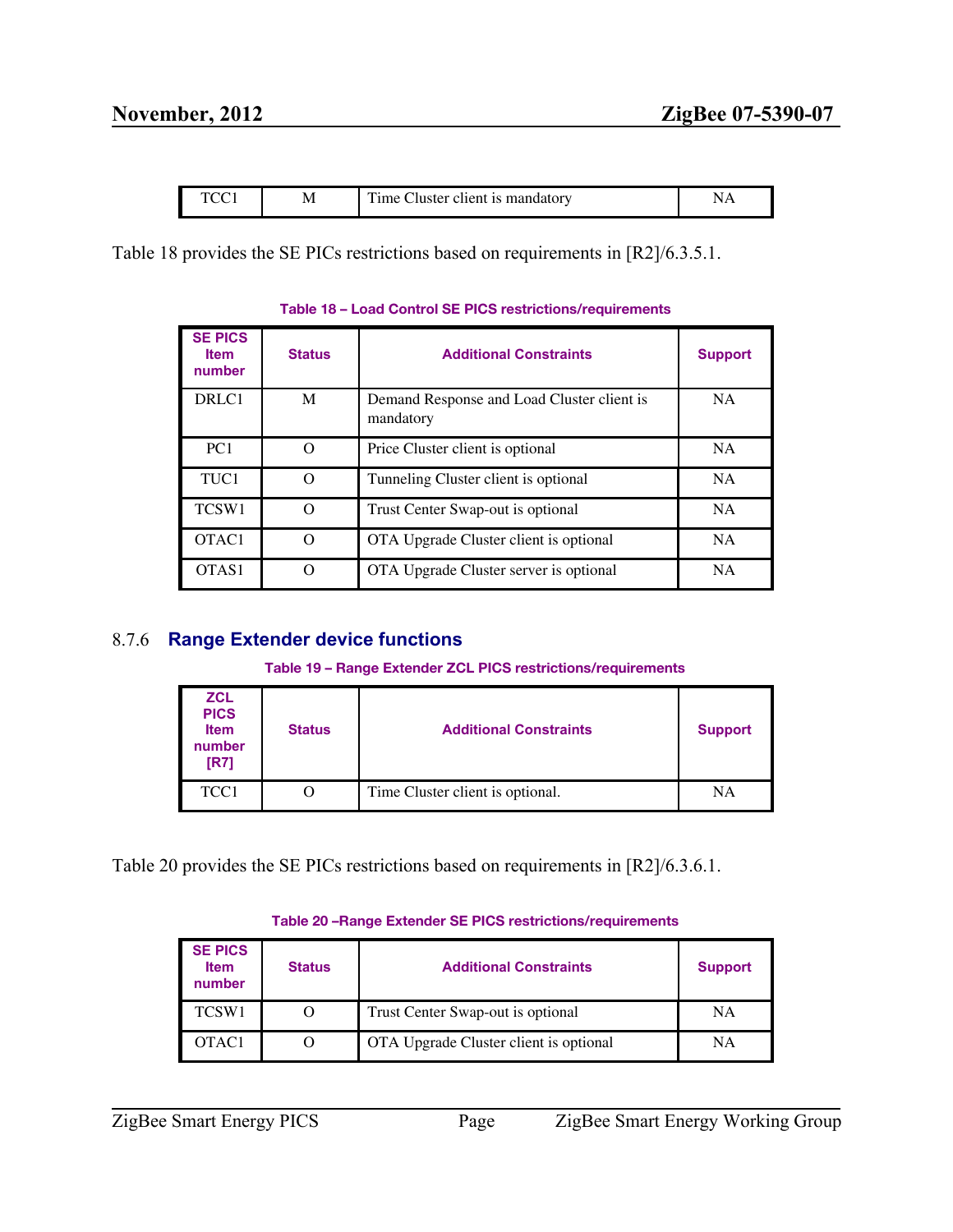| OTAS <sup>-</sup> |  | <b>OTA Upgrade Cluster server is optional</b> |  |
|-------------------|--|-----------------------------------------------|--|
|-------------------|--|-----------------------------------------------|--|

# <span id="page-29-0"></span>8.7.7 **Smart Appliance device functions**

|  |  | Table 21 - Smart Appliance ZCL PICS restrictions/requirements |  |
|--|--|---------------------------------------------------------------|--|
|  |  |                                                               |  |

| <b>ZCL</b><br><b>PICS</b><br><b>Item</b><br>number<br>[R7] | <b>Status</b> | <b>Additional Constraints</b>    | <b>Support</b> |
|------------------------------------------------------------|---------------|----------------------------------|----------------|
| TCC1                                                       | М             | Time Cluster client is mandatory | NA             |

Table 22 provides the SE PICs restrictions based on requirements in [R2]/6.3.7.1.

| <b>SE PICS</b><br><b>Item</b><br>number | <b>Status</b> | <b>Additional Constraints</b>                                                                              | <b>Support</b> |
|-----------------------------------------|---------------|------------------------------------------------------------------------------------------------------------|----------------|
| PPC1                                    | O             | Prepayment Cluster client is optional                                                                      | NA             |
| DRLC1                                   | $\Omega$      | Demand Response and Load Cluster client is<br>optional                                                     | NA.            |
| PC <sub>1</sub>                         | M             | Price Cluster client is mandatory                                                                          | NA             |
| SMC <sub>1</sub>                        | O             | Metering Cluster client is optional<br>ED NOTE: This is not listed in the<br>specification – should it be? | <b>NA</b>      |
| MC1                                     | $\Omega$      | Messaging Cluster client is optional                                                                       | <b>NA</b>      |
| TUC1                                    | $\Omega$      | Tunneling Cluster client is optional                                                                       | <b>NA</b>      |
| TCSW1                                   | $\Omega$      | Trust Center Swap-out is optional                                                                          | <b>NA</b>      |
| OTAC <sub>1</sub>                       | $\Omega$      | OTA Upgrade Cluster client is optional                                                                     | NA             |
| OTAS1                                   | $\Omega$      | OTA Upgrade Cluster server is optional                                                                     | NA             |

#### **Table 22 –Smart Appliance SE PICS restrictions/requirements**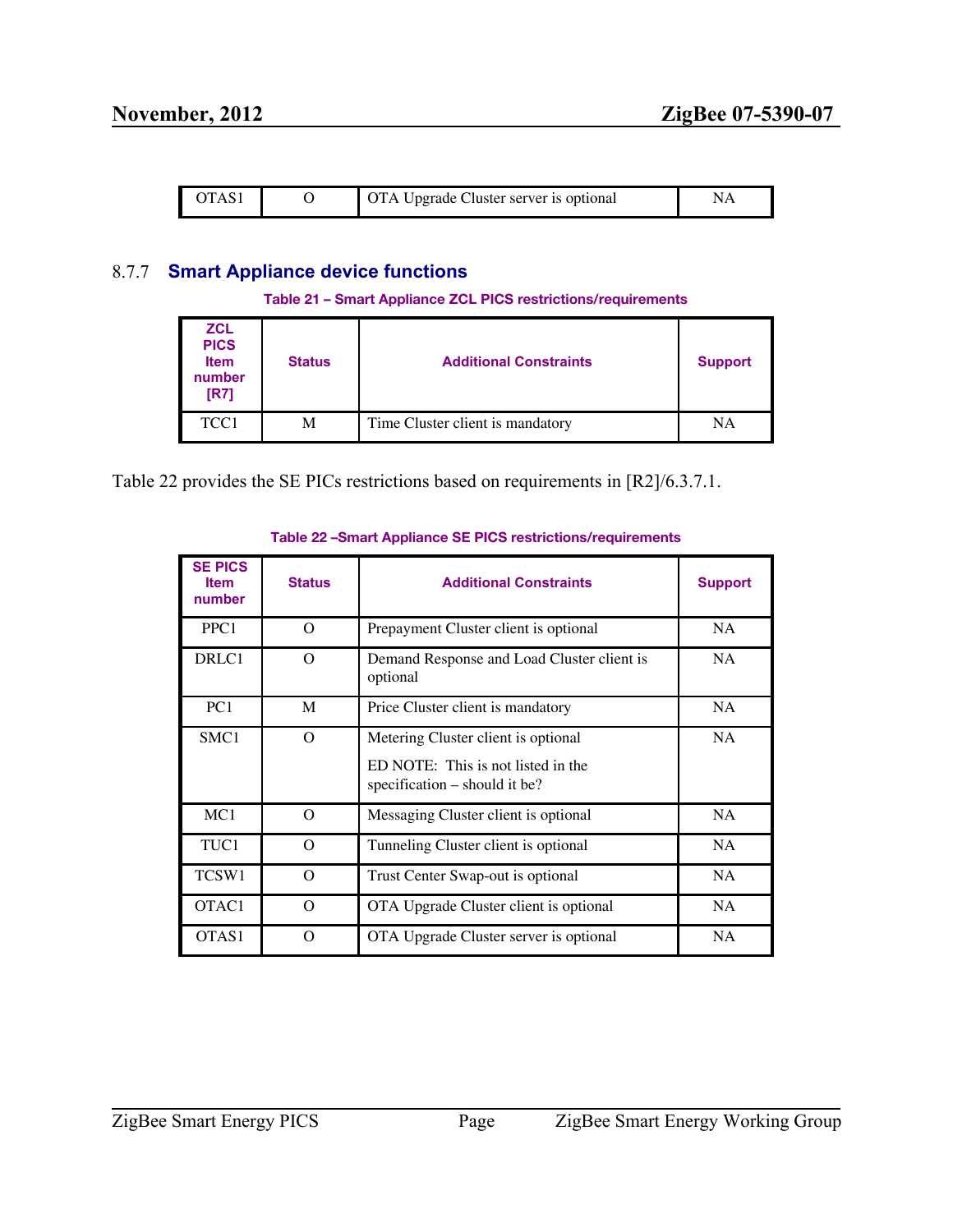# <span id="page-30-0"></span>8.7.8 **Prepayment Terminal device functions**

#### **Table 23 – Prepayment Terminal ZCL PICS restrictions/requirements**

| <b>ZCL</b><br><b>PICS</b><br><b>Item</b><br>number<br>[R7] | <b>Status</b> | <b>Additional Constraints</b>    | <b>Support</b> |
|------------------------------------------------------------|---------------|----------------------------------|----------------|
| TCC1                                                       | М             | Time Cluster client is mandatory | NA             |

Table 24 provides the SE PICs restrictions based on requirements in [R2]/6.3.8.1.

| <b>SE PICS</b><br><b>Item</b><br>number | <b>Status</b> | <b>Additional Constraints</b>                          | <b>Support</b> |
|-----------------------------------------|---------------|--------------------------------------------------------|----------------|
| DRLC1                                   | O             | Demand Response and Load Cluster client is<br>optional | <b>NA</b>      |
| PC <sub>1</sub>                         | M             | Price Cluster client is mandatory                      | <b>NA</b>      |
| SMC <sub>1</sub>                        | $\Omega$      | Metering Cluster client is optional                    | <b>NA</b>      |
| MC <sub>1</sub>                         | O             | Messaging Cluster client is optional                   | NA.            |
| TUC1                                    | $\Omega$      | Tunneling Cluster client is optional                   | <b>NA</b>      |
| TCSW1                                   | O             | Trust Center Swap-out is optional                      | <b>NA</b>      |
| OTAC <sub>1</sub>                       | O             | OTA Upgrade Cluster client is optional                 | <b>NA</b>      |
| OTAS1                                   | $\Omega$      | OTA Upgrade Cluster server is optional                 | <b>NA</b>      |

#### **Table 24 – Per-payment Terminal SE PICS restrictions/requirements**

# <span id="page-30-1"></span>**8.8 Smart Energy Application Specific Cluster function capabilities**

# <span id="page-30-2"></span>8.8.1 **Basic Cluster**

|  |  |  |  | Table 25 - Basic cluster server capabilities |
|--|--|--|--|----------------------------------------------|
|--|--|--|--|----------------------------------------------|

| <b>Item</b><br>number | <b>Item description</b>                        | <b>Reference</b> | <b>Status</b> | <b>Support</b> |
|-----------------------|------------------------------------------------|------------------|---------------|----------------|
| BCS <sub>1</sub>      | Is the Basic Cluster supported as a server?    | [R3]             | M             | $Y.EP=1$       |
| BCS <sub>2</sub>      | Is the <i>ZCL version</i> attribute supported? |                  | BCS1:M        | Y. EP=1        |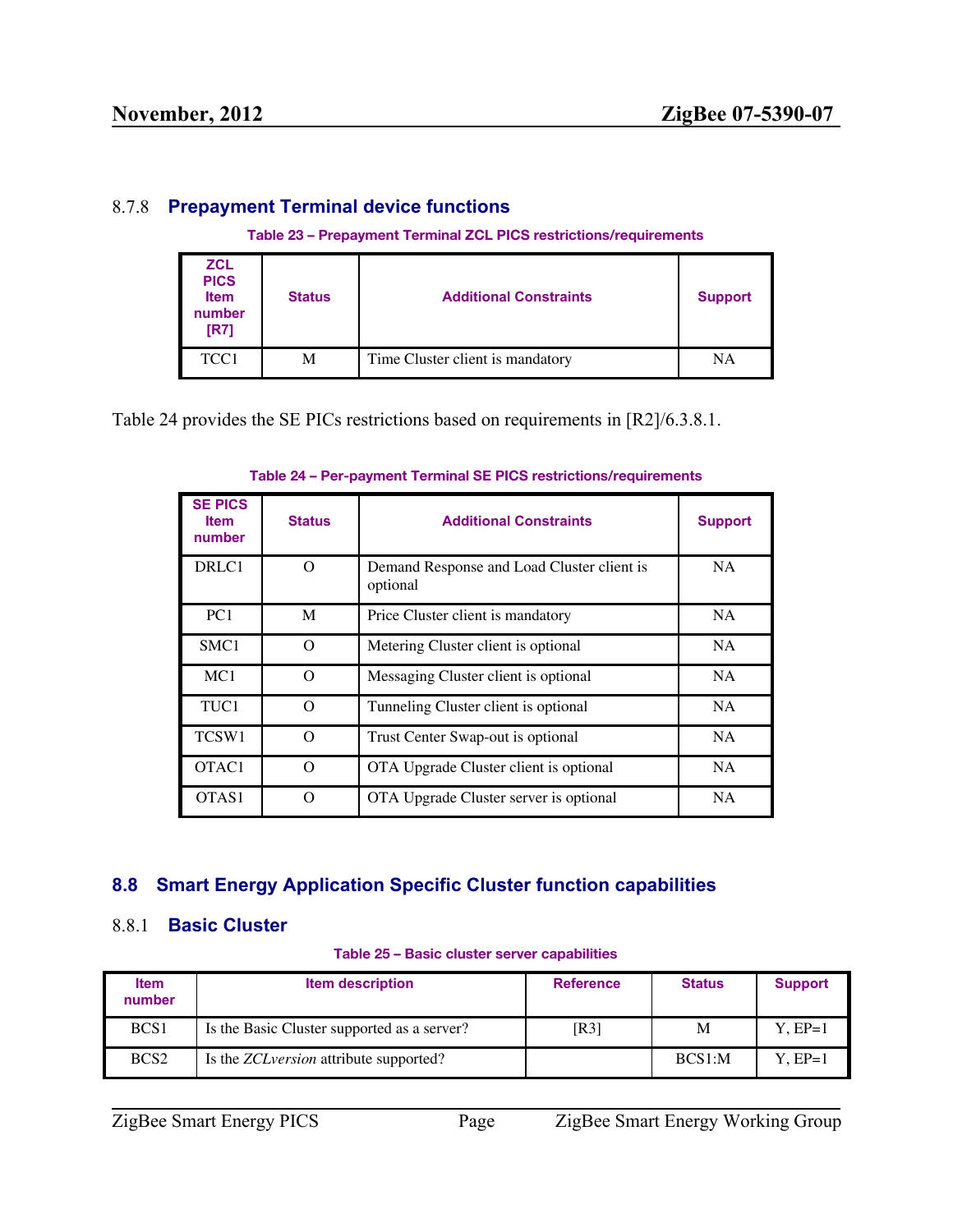| BCS3 | Is the <i>Powersource</i> attribute supported?         | BCS1:M                          | $Y.EP=1$ |
|------|--------------------------------------------------------|---------------------------------|----------|
| BCS4 | Is the <i>PhysicalEnvironment</i> attribute supported? | SEG22:M<br>BCS1:O <sup>11</sup> | Y. EP=1  |

#### **Table 26 – Basic cluster client capabilities**

| <b>Item</b><br>number | <b>Item description</b>                     | <b>Reference</b> | <b>Status</b> | <b>Support</b> |
|-----------------------|---------------------------------------------|------------------|---------------|----------------|
| BCC1                  | Is the Basic Cluster supported as a client? | [R3]             |               | N              |

# <span id="page-31-0"></span>8.8.2 **Identify**

### <span id="page-31-1"></span>8.8.3 **Alarms**

# <span id="page-31-2"></span>8.8.4 **Commissioning**

# <span id="page-31-3"></span>8.8.5 **Power Configuration**

# <span id="page-31-4"></span>8.8.6 **Time Cluster attributes and functions**

#### **Table 27 – Time cluster server capabilities**

| <b>Item</b><br>number | <b>Item description</b>                    | <b>Reference</b> | <b>Status</b> | <b>Support</b> |
|-----------------------|--------------------------------------------|------------------|---------------|----------------|
| TICS <sub>1</sub>     | Is the Time Cluster supported as a server? | [R3]             |               | N              |
| TICS <sub>2</sub>     | Is the Time attribute supported?           |                  | TICS1:M       | NA             |
| TICS3                 | Is the TimeStatus attribute supported?     |                  | TICS1:M       | NA             |

<sup>&</sup>lt;sup>11</sup> CCB 1289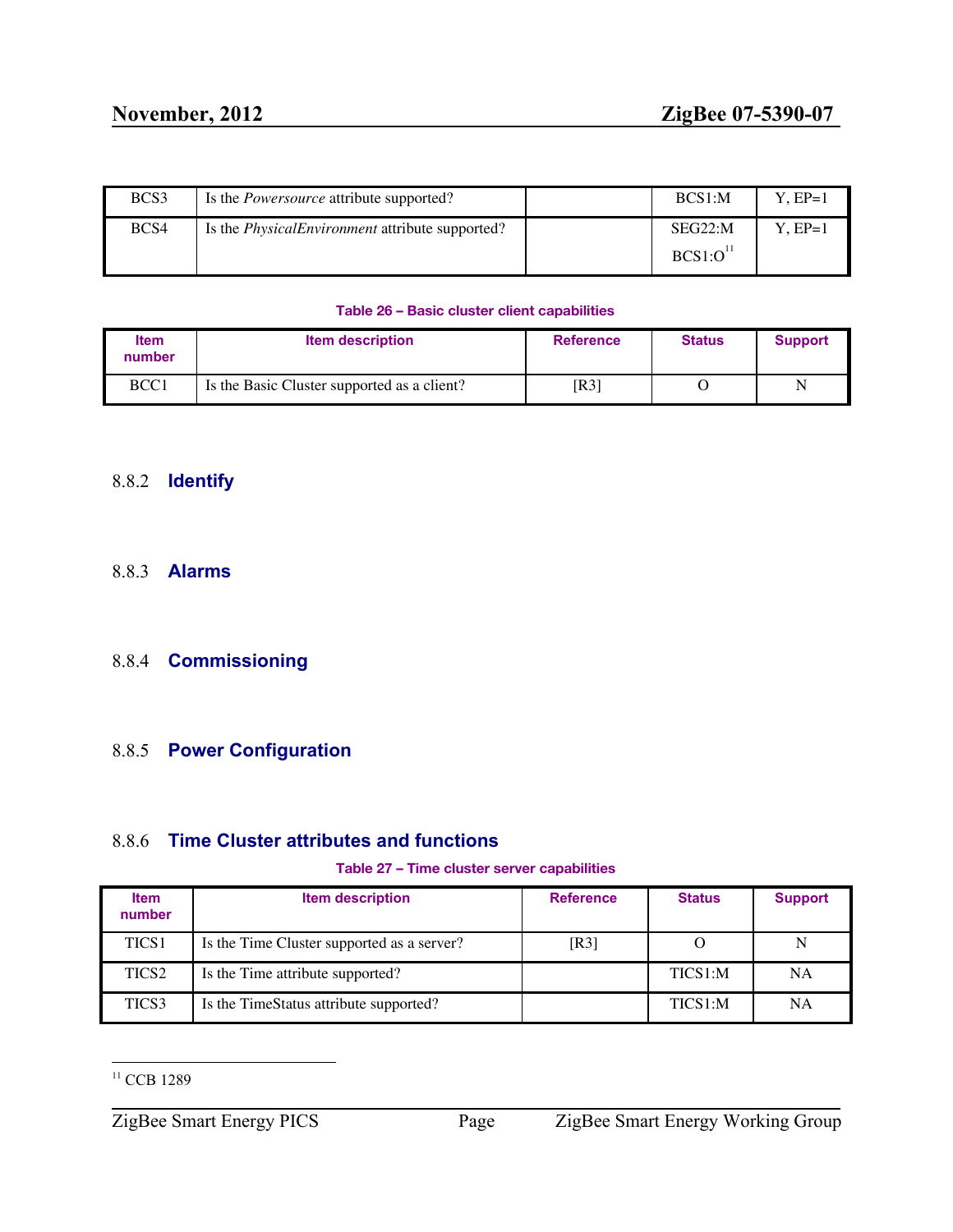| TICS4             | Is the TimeZone attribute supported?     | TICS1:O | <b>NA</b> |
|-------------------|------------------------------------------|---------|-----------|
| TICS <sub>5</sub> | Is the DstStart attribute supported?     | TICS1:O | <b>NA</b> |
| TICS <sub>6</sub> | Is the DstEnd attribute supported?       | TICS1:O | <b>NA</b> |
| <b>TICS7</b>      | Is the DstShift attribute supported?     | TICS1:O | NА        |
| TICS <sub>8</sub> | Is the StandardTime attribute supported? | TICS1:O | NА        |
| TICS9             | Is the LocalTime attribute supported?    | TICS1:O | NА        |

#### **Table 28 – Time cluster client capabilities**

| <b>Item</b><br>number | <b>Item description</b>                    | <b>Reference</b> | <b>Status</b> | <b>Support</b> |
|-----------------------|--------------------------------------------|------------------|---------------|----------------|
| TICC1                 | Is the Time Cluster supported as a client? | [R3]             |               | N              |

# <span id="page-32-0"></span>8.8.7 **Key Establishment Cluster attributes and functions**

#### **Table 29 – Key Establishment cluster server capabilities**

| <b>Item</b><br>number | <b>Item description</b>                                                        | <b>Reference</b> | <b>Status</b> | <b>Support</b> |
|-----------------------|--------------------------------------------------------------------------------|------------------|---------------|----------------|
| KECS1                 | Is the Key Establishment Cluster supported as a<br>server?                     | [R2] / C.3.1     | M             | $Y, EP=1$      |
| KECS <sub>2</sub>     | Is the KeyEstablishmentSuite attribute<br>supported?                           |                  | KECS1:M       | $Y, EP=1$      |
| KECS3                 | Is the reception of Initiate Key Establishment<br>Request command supported?   |                  | KECS1:M       | $Y, EP=1$      |
| KECS4                 | Is the reception of Ephemeral Data Request<br>command supported?               |                  | KECS1:M       | $Y, EP=1$      |
| KECS5                 | Is the reception of Confirm Key Data Request<br>command supported?             |                  | KECS1:M       | $Y, EP=1$      |
| KECS <sub>6</sub>     | Is the reception of Terminate Key Establishment<br>command supported?          |                  | KECS1:M       | $Y, EP=1$      |
| KECS7                 | Is the generation of Initiate Key Establishment<br>Response command supported? |                  | KECS1:M       | $Y, EP=1$      |
| KECS8                 | Is the generation of Ephemeral Data Response<br>command supported?             |                  | KECS1:M       | $Y, EP=1$      |
| KECS9                 | Is the generation of Confirm Key Data Response<br>command supported?           |                  | KECS1:M       | $Y, EP=1$      |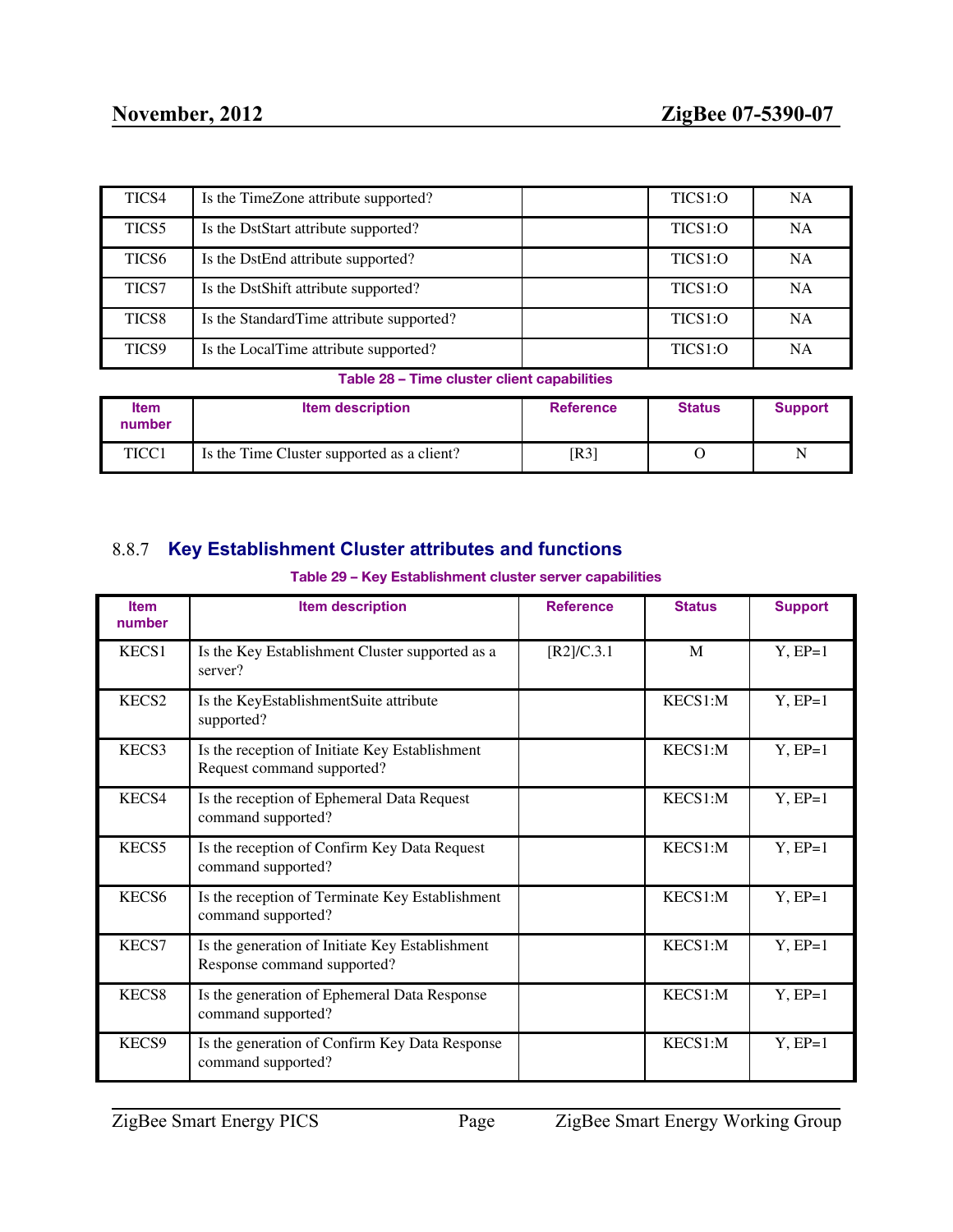| <b>Item</b><br>number | <b>Item description</b>                                                       | <b>Reference</b> | <b>Status</b> | <b>Support</b> |
|-----------------------|-------------------------------------------------------------------------------|------------------|---------------|----------------|
| KECC1                 | Is the Key Establishment Cluster supported as a<br>client?                    | [R2]/C.3.1       | M             | $Y, EP=1$      |
| KECC <sub>2</sub>     | Is the KeyEstablishmentSuite attribute<br>supported?                          |                  | KECC1:M       | $Y, EP=1$      |
| KECC3                 | Is the reception of Initiate Key Establishment<br>Response command supported? |                  | KECC1:M       | $Y, EP=1$      |
| KECC4                 | Is the reception of Ephemeral Data Response<br>command supported?             |                  | KECC1:M       | $Y, EP=1$      |
| KECC <sub>5</sub>     | Is the reception of Confirm Key Data Response<br>command supported?           |                  | KECC1:M       | $Y, EP=1$      |
| KECC <sub>6</sub>     | Is the reception of Terminate Key Establishment<br>command supported?         |                  | KECC1:M       | $Y, EP=1$      |
| KECC7                 | Is the generation of Initiate Key Establishment<br>Request command supported? |                  | KECC1:M       | $Y, EP=1$      |
| KECC <sub>8</sub>     | Is the generation of Ephemeral Data Request<br>command supported?             |                  | KECC1:M       | $Y, EP=1$      |
| KECC9                 | Is the generation of Confirm Key Data Request<br>command supported?           |                  | KECC1:M       | $Y, EP=1$      |
| KECC10                | Is the generation of Terminate Key Establishment<br>command supported?        |                  | KECC1:M       | $Y, EP=1$      |

**Table 30 – Key Establishment cluster client capabilities**

# <span id="page-33-0"></span>8.8.8 **Demand Response and Load Control Cluster attributes and functions**

#### **Table 31 – Demand Response and Load Control cluster server capabilities**

| Item number         | Item description                                                          | <b>Reference</b> | <b>Status</b> | <b>Support</b> |
|---------------------|---------------------------------------------------------------------------|------------------|---------------|----------------|
| DRLCCS1             | Is the Demand Response and Load Control<br>Cluster supported as a server? | [R2]/D.2         | $\Omega$      | N              |
| DRLCCS <sub>2</sub> | Is the reception of Report Event Status<br>command supported?             |                  | DRLCCS1:M     | <b>NA</b>      |
| DRLCCS3             | Is the reception of Get Scheduled Events<br>command supported?            |                  | DRLCCS1:M     | <b>NA</b>      |
| DRLCCS4             | Is the generation of Load Control Event<br>command supported?             |                  | DRLCCS1:M     | <b>NA</b>      |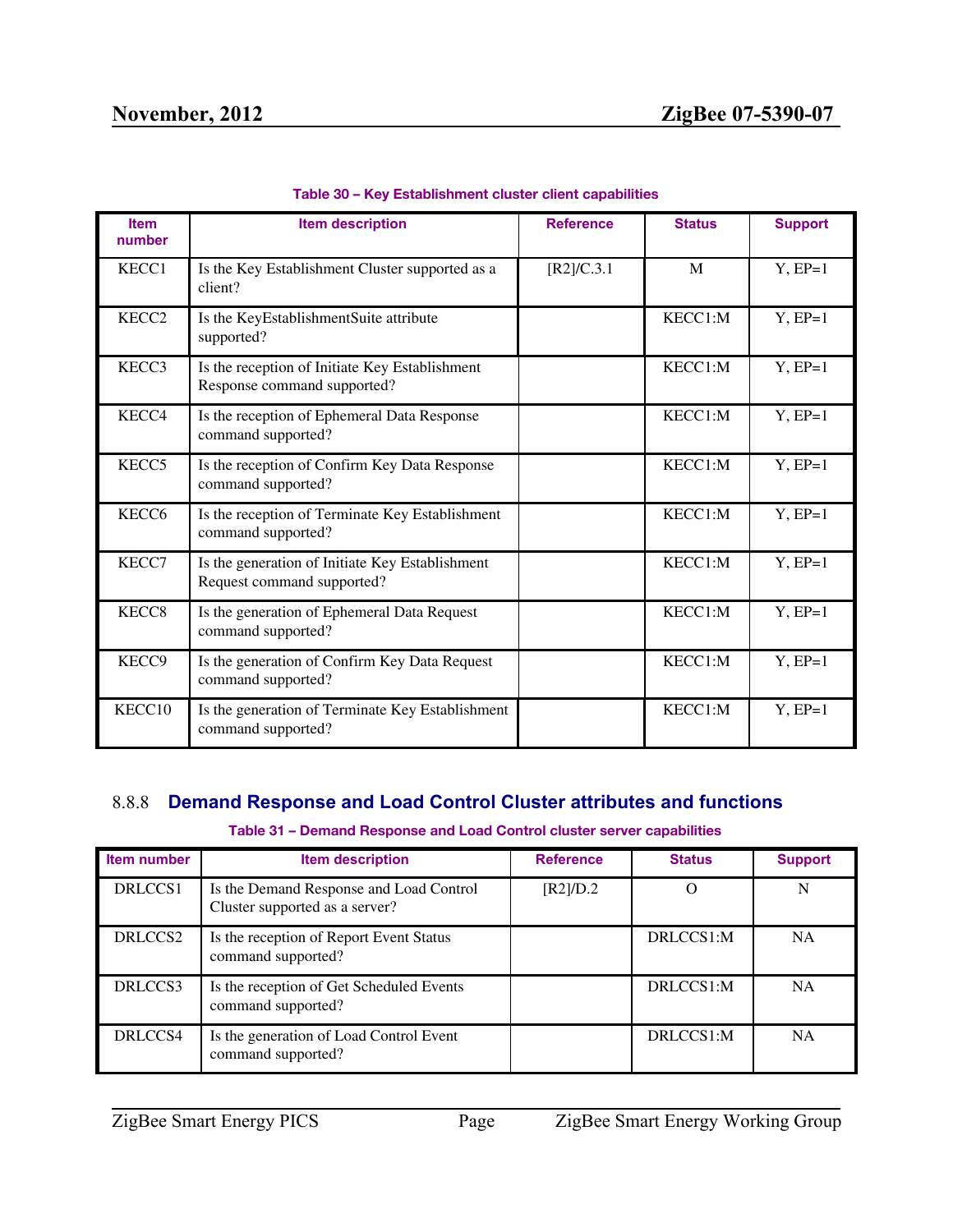| DRLCCS5            | Is the generation of Cancel Load Control<br>Event command supported?                 |                  | DRLCCS1:M     | <b>NA</b>      |
|--------------------|--------------------------------------------------------------------------------------|------------------|---------------|----------------|
| DRLCCS6            | Is the generation of Cancel All Load Control<br>Events command supported?            |                  | DRLCCS1:M     | <b>NA</b>      |
|                    | Table 32 - Demand Response and Load Control cluster client capabilities              |                  |               |                |
| <b>Item number</b> | <b>Item description</b>                                                              | <b>Reference</b> | <b>Status</b> | <b>Support</b> |
| DRLCCC1            | Is the Demand Response and Load Control<br>Cluster supported as a client?            | [R2]/D.2         | $\Omega$      | $\mathbf N$    |
| DRLCCC2            | Is the UtilityEnrolmentGroup attribute<br>supported?                                 |                  | DRLCCC1:M     | <b>NA</b>      |
| DRLCCC3            | Is the StartRandomizeMinutes attribute<br>supported?                                 |                  | DRLCCC1:M     | <b>NA</b>      |
| DRLCCC4            | Is the StopRandomizeMinutes attribute<br>supported?                                  |                  | DRLCCC1:M     | <b>NA</b>      |
| DRLCCC5            | Is the DeviceClassValue attribute supported?                                         |                  | DRLCCC1:M     | <b>NA</b>      |
| DRLCCC5.1          | Is it permitted to externally write the<br>DeviceClassValue attribute? <sup>12</sup> |                  | DRLCCC1:O     | <b>NA</b>      |
| DRLCCC6            | Is the reception of Load Control Event<br>command supported?                         |                  | DRLCCC1:M     | <b>NA</b>      |
| DRLCCC7            | Is the reception of Cancel Load Control Event<br>command supported?                  |                  | DRLCCC1:M     | <b>NA</b>      |
| DRLCCC8            | Is the reception of Cancel All Load Control<br>Events command supported?             |                  | DRLCCC1:M     | NA             |
| DRLCCC9            | Is the generation of Report Event Status<br>command supported?                       |                  | DRLCCC1:M     | NA             |
| DRLCCC10           | Is the generation of Get Scheduled Events<br>command supported?                      |                  | DRLCCC1:M     | NA             |

# <span id="page-34-0"></span>8.8.9 **Metering Cluster attributes and functions**

**Table 33 – Metering cluster server capabilities**

| <b>Item description</b><br>Status<br><b>Reference</b><br><b>Item number</b><br><b>Suppor</b> |
|----------------------------------------------------------------------------------------------|
|----------------------------------------------------------------------------------------------|

<sup>12</sup> CCB 1437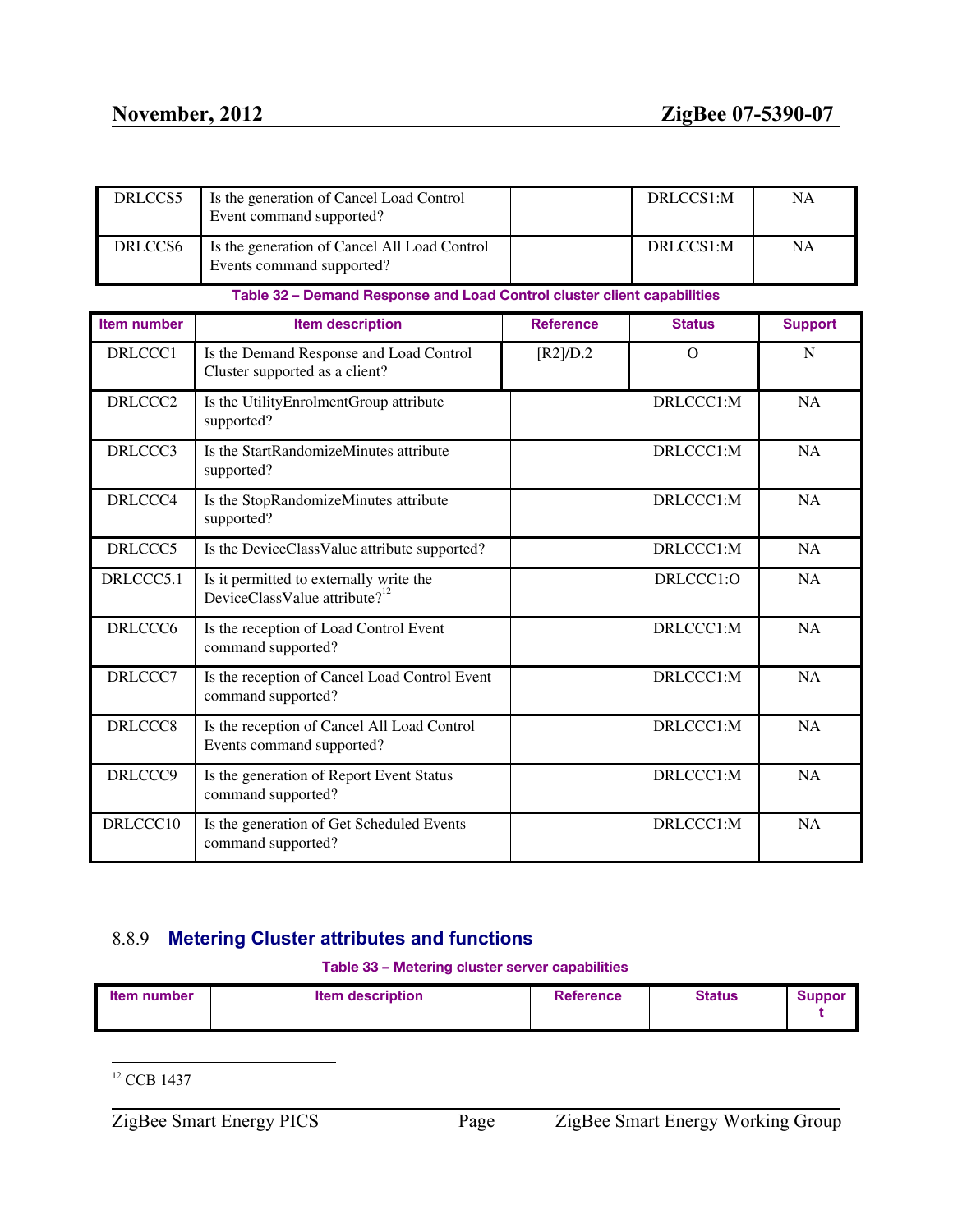| MECS1             | Is the Metering Cluster supported as a server?                 | [R2]/D.3 | $\mathcal{O}$    | $\mathbf N$ |
|-------------------|----------------------------------------------------------------|----------|------------------|-------------|
| MECS2             | Is the CurrentSummationDelivered attribute<br>supported?       |          | MECS1:M          | NA          |
| MECS3             | Is the CurrentSummationReceived attribute<br>supported?        |          | MECS1:O          | <b>NA</b>   |
| MECS4             | Is the CurrentMaxDemandDelivered attribute<br>supported?       |          | MECS1:O          | NA          |
| MECS5             | Is the CurrentMaxDemandReceived attribute<br>supported?        |          | MECS1:O          | <b>NA</b>   |
| MECS <sub>6</sub> | Is the DFTSummation attribute supported?                       |          | MECS1:O          | NA          |
| MECS7             | Is the DailyFreezeTime attribute supported?                    |          | MECS1:O          | <b>NA</b>   |
| MECS8             | Is the PowerFactor attribute supported?                        |          | MECS1:O          | NA          |
| MECS9             | Is the ReadingSnapShotTime attribute<br>supported?             |          | MECS1:O          | NA          |
| MECS10            | Is the CurrentMaxDemandDeliveredTime<br>attribute supported?   |          | MECS1:O          | <b>NA</b>   |
| MECS11            | Is the CurrentMaxDemandReceivedTime<br>attribute supported?    |          | MECS1:O          | NA          |
| MECS12            | Is the DefaultUpdatePeriod attribute supported?                |          | MECS1:O          | NA          |
| MECS13            | Is the FastPollUpdatePeriod attribute<br>supported?            |          | MECS1:O          | <b>NA</b>   |
| MECS14            | Is the                                                         |          | MECS132:M        | <b>NA</b>   |
|                   | CurrentBlockPeriodConsumptionDelivered<br>attribute supported? |          | MECS133:M        |             |
| MECS15            | Is the DailyConsumptionTarget attribute<br>supported?          |          | MECS1:O          | <b>NA</b>   |
| MECS16            | Is the CurrentBlock attribute supported?                       |          | <b>MECS132:O</b> | <b>NA</b>   |
|                   |                                                                |          | <b>MECS133:O</b> |             |
| MECS17            | Is the CurrentTier1SummationDelivered<br>attribute supported?  |          | MECS1:O          | NA          |
| MEC18             | Is the CurrentTier1SummationReceived<br>attribute supported?   |          | MECS1:O          | NA          |
| MECS19            | Is the CurrentTier2SummationDelivered<br>attribute supported?  |          | MECS1:O          | NA          |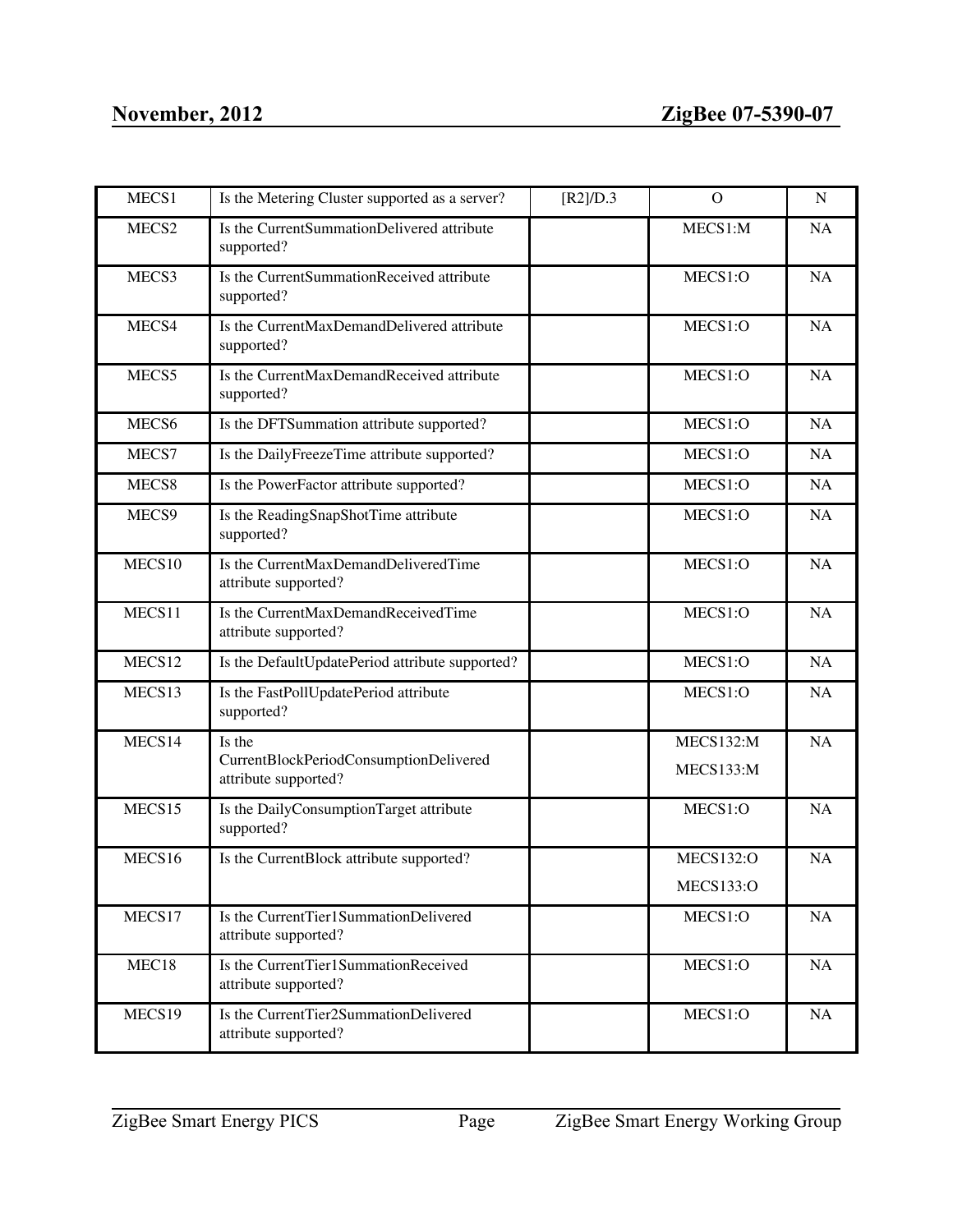| MECS20 | Is the CurrentTier2SummationReceived<br>attribute supported?   | MECS1:O | <b>NA</b> |
|--------|----------------------------------------------------------------|---------|-----------|
| MECS21 | Is the CurrentTier3SummationDelivered<br>attribute supported?  | MECS1:O | <b>NA</b> |
| MECS22 | Is the CurrentTier3SummationReceived<br>attribute supported?   | MECS1:O | <b>NA</b> |
| MECS23 | Is the CurrentTier4SummationDelivered<br>attribute supported?  | MECS1:O | NA        |
| MECS24 | Is the CurrentTier4SummationReceived<br>attribute supported?   | MECS1:O | <b>NA</b> |
| MECS25 | Is the CurrentTier5SummationDelivered<br>attribute supported?  | MECS1:O | <b>NA</b> |
| MECS26 | Is the CurrentTier5SummationReceived<br>attribute supported?   | MECS1:O | <b>NA</b> |
| MECS27 | Is the CurrentTier6SummationDelivered<br>attribute supported?  | MECS1:O | <b>NA</b> |
| MECS28 | Is the CurrentTier6SummationReceived<br>attribute supported?   | MECS1:O | <b>NA</b> |
| MECS29 | Is the CurrentTier7SummationDelivered<br>attribute supported?  | MECS1:O | <b>NA</b> |
| MECS30 | Is the CurrentTier7SummationReceived<br>attribute supported?   | MECS1:O | <b>NA</b> |
| MECS31 | Is the CurrentTier8SummatioDelivered attribute<br>supported?   | MECS1:O | NA        |
| MECS32 | Is the CurrentTier8SummationReceived<br>attribute supported?   | MECS1:O | <b>NA</b> |
| MECS33 | Is the CurrentTier9SummationDelivered<br>attribute supported?  | MECS1:O | <b>NA</b> |
| MECS34 | Is the CurrentTier9SummationReceived<br>attribute supported?   | MECS1:O | <b>NA</b> |
| MECS35 | Is the CurrentTier10SummationDelivered<br>attribute supported? | MECS1:O | $\rm NA$  |
| MECS36 | Is the CurrentTier10SummationReceived<br>attribute supported?  | MECS1:O | NA        |
| MECS37 | Is the CurrentTier11SummationDelivered<br>attribute supported? | MECS1:O | NA        |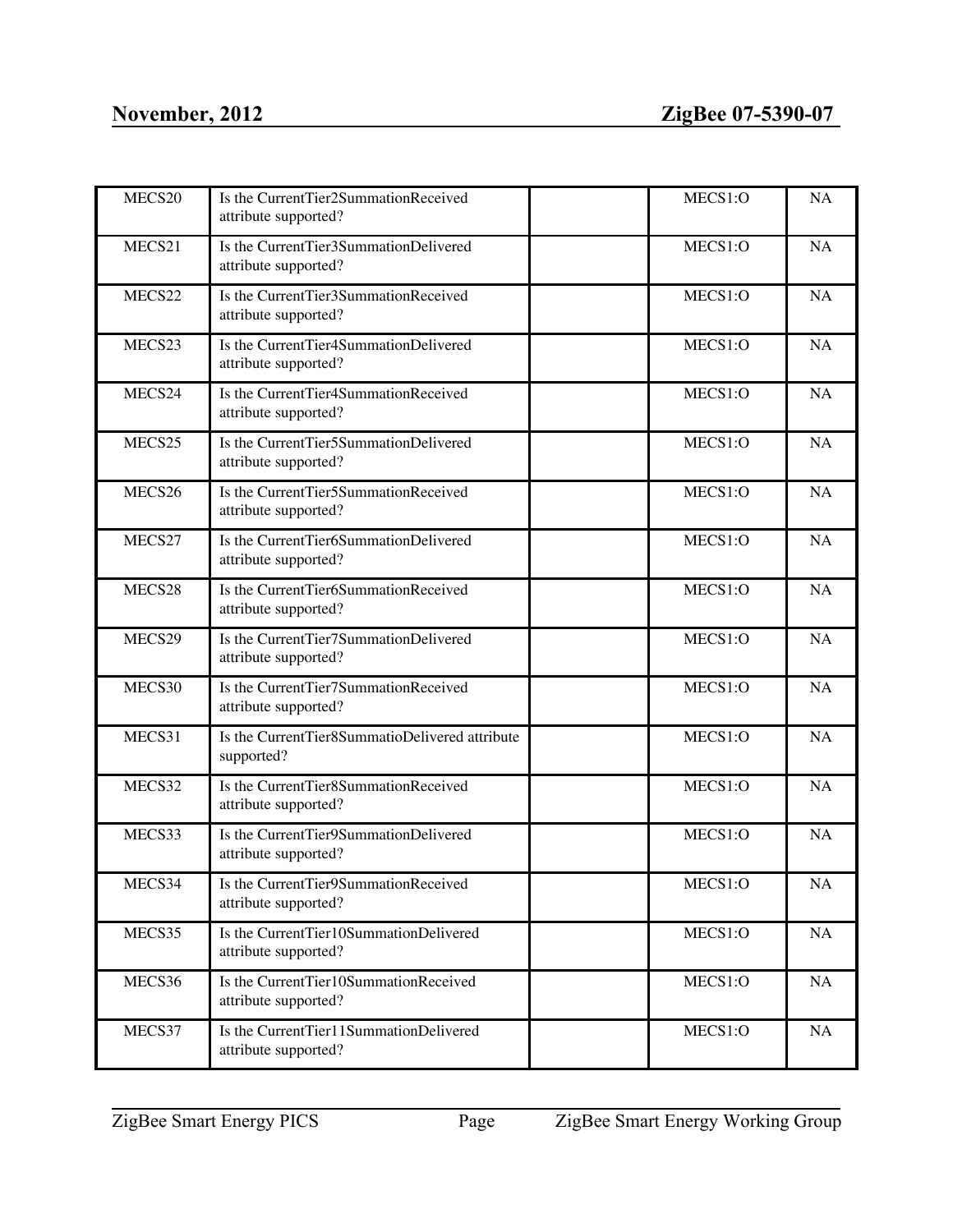| MECS38  | Is the CurrentTier11SummationReceived<br>attribute supported?  | MECS1:O           | <b>NA</b> |
|---------|----------------------------------------------------------------|-------------------|-----------|
| MECS39  | Is the CurrentTier12SummationDelivered<br>attribute supported? | MECS1:O           | <b>NA</b> |
| MECS40  | Is the CurrentTier12SummationReceived<br>attribute supported?  | MECS1:O           | <b>NA</b> |
| MECS41  | Is the CurrentTier13SummationDelivered<br>attribute supported? | MECS1:O           | NA        |
| MECS42  | Is the CurrentTier13SummationReceived<br>attribute supported?  | MECS1:O           | <b>NA</b> |
| MECS43  | Is the CurrentTier14SummationDelivered<br>attribute supported? | MECS1:O           | <b>NA</b> |
| MECS44  | Is the CurrentTier14SummationReceived<br>attribute supported?  | MECS1:O           | <b>NA</b> |
| MECS45  | Is the CurrentTier15SummationDelivered<br>attribute supported? | MECS1:O           | <b>NA</b> |
| MECS46  | Is the CurrentTier15SummationReceived<br>attribute supported?  | MECS1:O           | <b>NA</b> |
| MECS47  | Is the Meter Status attribute supported?                       | MECS1:M           | <b>NA</b> |
| MECS48  | Is the UnitofMeasure attribute supported?                      | MECS1:M           | <b>NA</b> |
| MECS49  | Is the Multiplier attribute supported?                         | MECS1:O           | NA        |
| MECS50  | Is the Divisor attribute supported?                            | MECS1:O           | <b>NA</b> |
| MECS51  | Is the SummationFormatting attribute<br>supported?             | MECS1:M           | <b>NA</b> |
| MECS52  | Is the DemandFormatting attribute supported?                   | MECS1:O           | NA        |
| MECS53  | Is the HistoricalConsumptionFormatting<br>attribute supported? | MECS1:O           | <b>NA</b> |
| MECS54  | Is the MeteringDeviceType attribute supported?                 | MECS1:M           | NA        |
| MECS54a | Is the MeteringDeviceType: Electric Metering?                  | <b>MECS54:O.1</b> | NA        |
| MECS54b | Is the MeteringDeviceType: Gas Metering?                       | <b>MECS54:O.1</b> | NA        |
| MECS54c | Is the MeteringDeviceType: Water Metering?                     | <b>MECS54:O.1</b> | NA        |
| MECS54d | Is the MeteringDeviceType: Pressure Metering?                  | <b>MECS54:O.1</b> | NA        |
| MECS54e | Is the MeteringDeviceType: Heat Metering?                      | <b>MECS54:O.1</b> | NA        |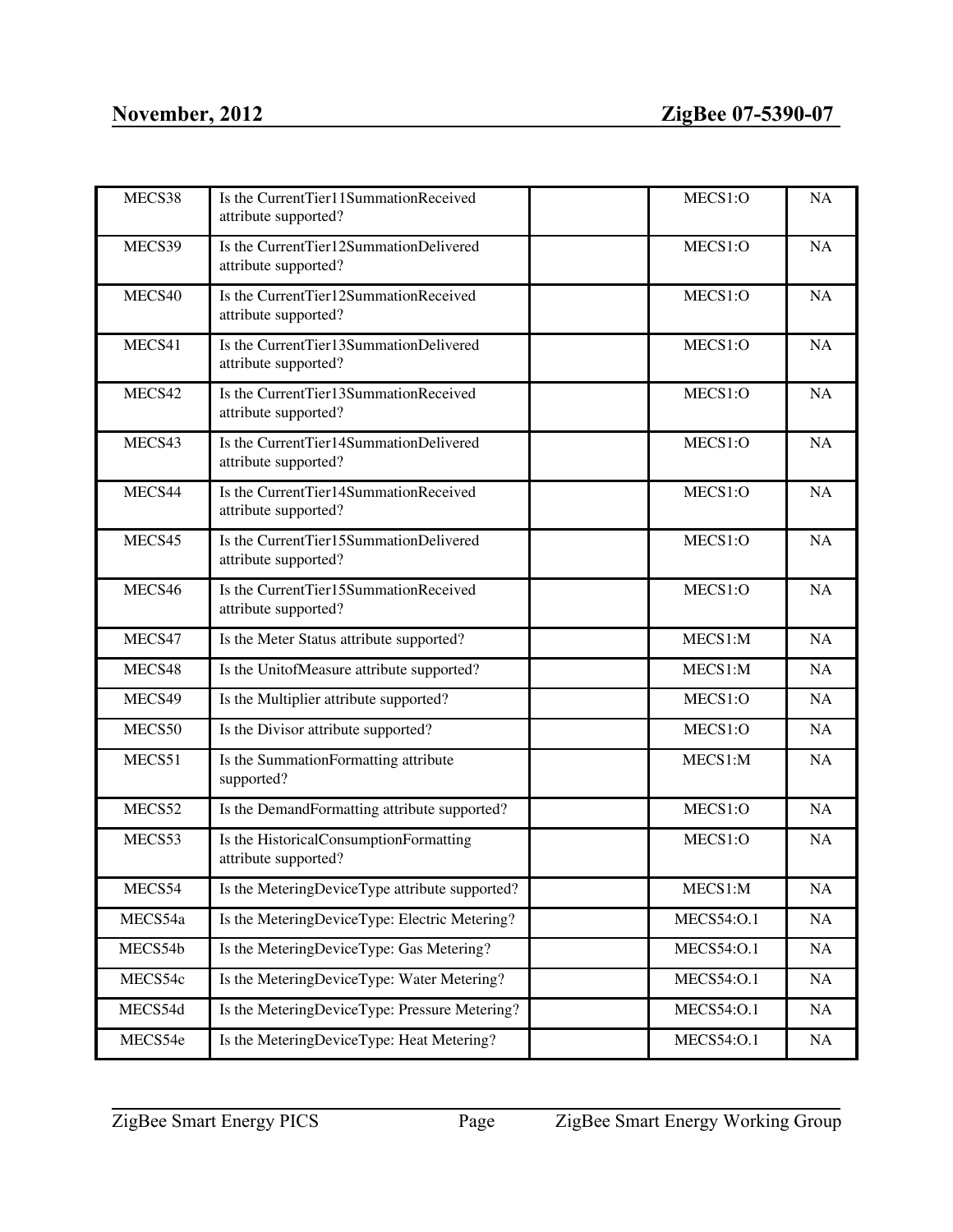| MECS54f | Is the MeteringDeviceType: Cooling Metering?                                       | <b>MECS54:O.1</b> | <b>NA</b> |
|---------|------------------------------------------------------------------------------------|-------------------|-----------|
| MECS55  | Is the SiteID attribute supported?                                                 | MECS1:O           | <b>NA</b> |
| MECS56  | Is the MeterSerialNumber attribute supported?                                      | MECS1:O           | <b>NA</b> |
| MECS57  | Is the InstantaneousDemand attribute<br>supported?                                 | MECS1:O           | <b>NA</b> |
| MECS58  | Is the CurrentDayConsumptionDelivered<br>attribute supported?                      | MECS1:O           | <b>NA</b> |
| MECS59  | Is the CurrentDayConsumptionReceived<br>attribute supported?                       | MECS1:O           | <b>NA</b> |
| MECS60  | Is the PreviousDayConsumptionDelivered<br>attribute supported?                     | MECS1:O           | <b>NA</b> |
| MECS61  | Is the PreviousDayConsumptionReceived<br>attribute supported?                      | MECS1:O           | <b>NA</b> |
| MECS62  | Is the<br>CurrentPartialProfileIntervalStartTimeDelivere<br>d attribute supported? | MECS1:O           | <b>NA</b> |
| MECS63  | Is the<br>CurrentPartialProfileIntervalStartTimeReceived<br>attribute supported?   | MECS1:O           | <b>NA</b> |
| MECS64  | Is the<br>CurrentPartialProfileIntervalValueDelivered<br>attribute supported?      | MECS1:O           | <b>NA</b> |
| MECS65  | Is the<br>CurrentPartialProfileIntervalValueReceived<br>attribute supported?       | MECS1:O           | <b>NA</b> |
| MECS66  | Is the MaxNumberOfPeriodsDelivered attribute<br>supported?                         | MECS1:O           | <b>NA</b> |
| MECS67  | Is the CurrentDemandDelivered attribute<br>supported?                              | MECS1:O           | <b>NA</b> |
| MECS68  | Is the DemandLimit attribute supported?                                            | MECS1:O           | NA        |
| MECS69  | Is the DemandIntegrationPeriod attribute<br>supported?                             | MECS1:O           | NA        |
| MECS70  | Is the NumberOfDemandSubintervals attribute<br>supported?                          | MECS1:O           | NA        |
| MECS71  | Is the reception of Get Profile command<br>supported?                              | MECS1:O           | NA        |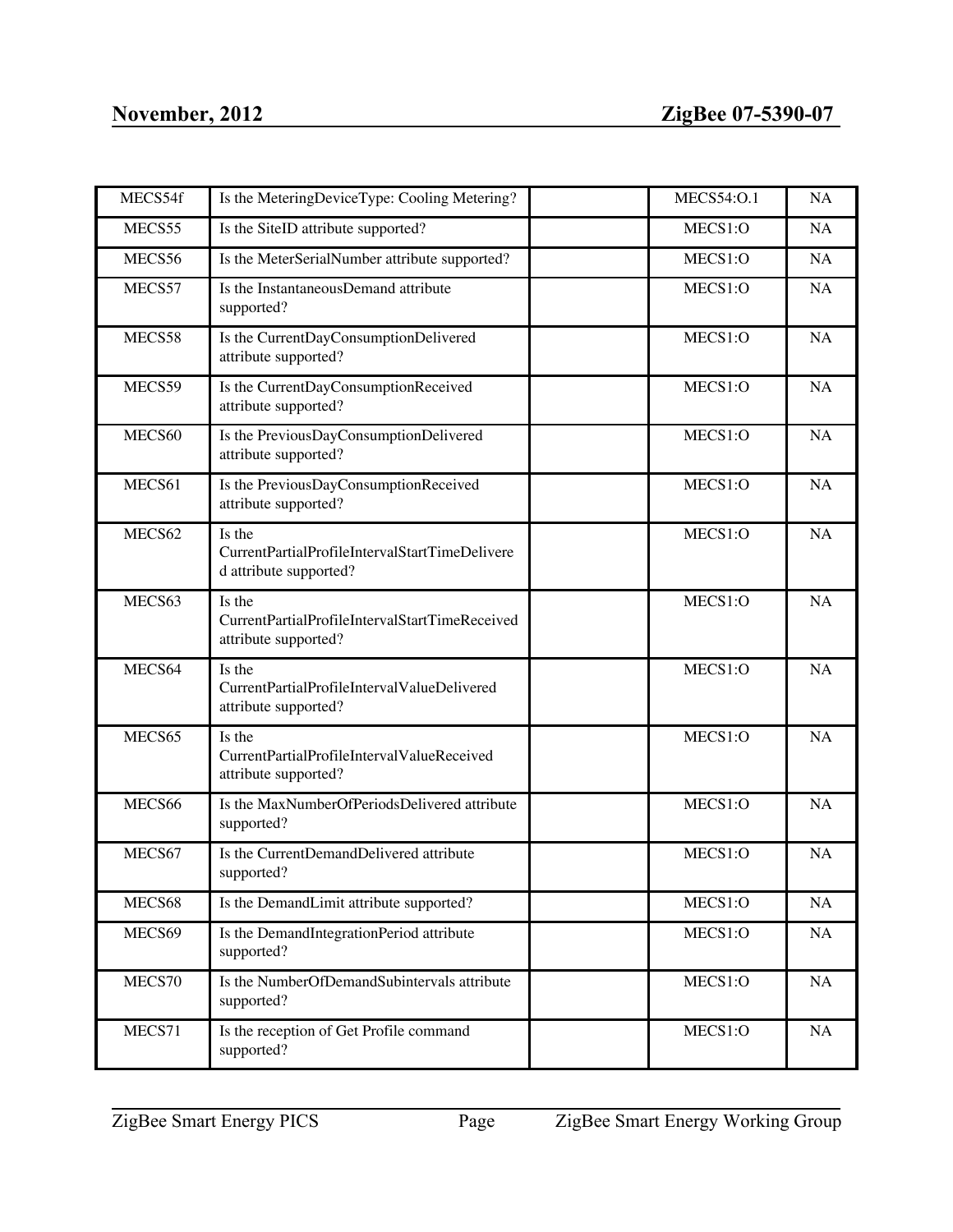| MECS72 | Is the reception of Request Mirror Response<br>command supported? | MECS1:O | <b>NA</b> |
|--------|-------------------------------------------------------------------|---------|-----------|
| MECS73 | Is the reception of Mirror Removed command<br>supported?          | MECS1:O | <b>NA</b> |
| MECS74 | Is the generation of Get Profile Response<br>command supported?   | MECS1:O | <b>NA</b> |
| MECS75 | Is the generation of Request Mirror command<br>supported?         | MECS1:O | NA        |
| MECS76 | Is the generation of Remove Mirror command<br>supported?          | MECS1:O | <b>NA</b> |
| MECS77 | Is the ProfileIntervalPeriod attribute supported?                 | MECS1:O | NA        |
| MECS78 | Is the IntervalReadReportingPeriod attribute<br>supported?        | MECS1:O | NA        |
| MECS79 | Is the PresetReadingTime attribute supported?                     | MECS1:O | NA        |
| MECS80 | Is the VolumePerReport attribute supported?                       | MECS1:O | <b>NA</b> |
| MECS81 | Is the FlowRestriction attribute supported?                       | MECS1:O | NA        |
| MECS82 | Is the Supply Status attribute supported?                         | MECS1:O | NA        |
| MECS83 | Is the CurrentDayMaxPressure attribute<br>supported?              | MECS1:O | NA        |
| MECS84 | Is the CurrentDayMinPressure attribute<br>supported?              | MECS1:O | <b>NA</b> |
| MECS85 | Is the PreviousDayMaxPressure attribute<br>supported?             | MECS1:O | <b>NA</b> |
| MECS86 | Is the PreviousDayMinPressure attribute<br>supported?             | MECS1:O | <b>NA</b> |
| MECS87 | Is the CurrentDayMaxDemand attribute<br>supported?                | MECS1:O | <b>NA</b> |
| MECS88 | Is the PreviousDayMaxDemand attribute<br>supported?               | MECS1:O | <b>NA</b> |
| MECS89 | Is the Meter Status (Gas) attribute supported?                    | MECS1:O | NA        |
| MECS90 | Is the Meter Status (Water) attribute supported?                  | MECS1:O | NA        |
| MECS91 | Is the RemainingBatteryLife attribute<br>supported?               | MECS1:O | NA        |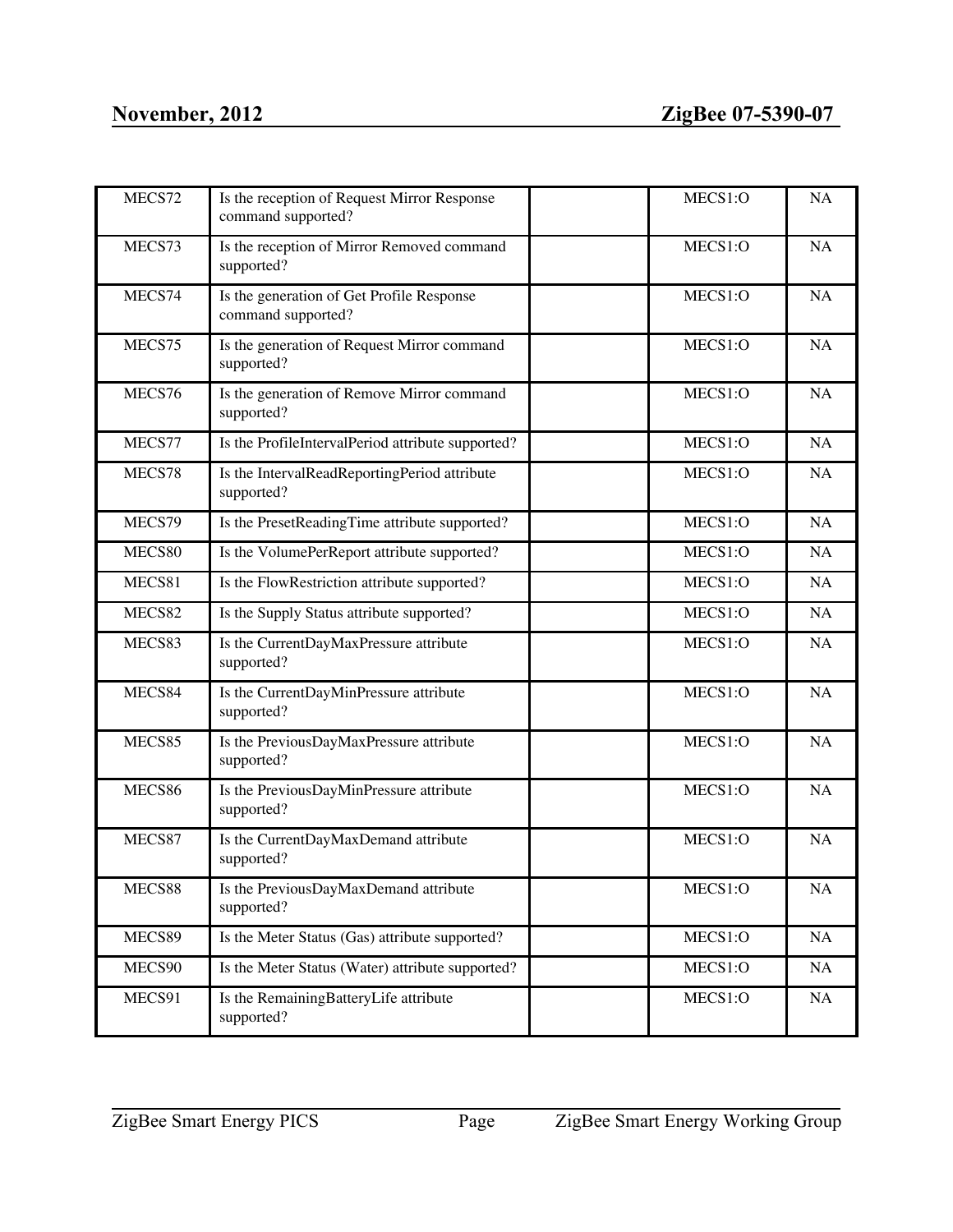| MECS93         | Is the CurrentInletEnergyCarrierSummation<br>attribute supported?  | MECS54e:M<br>MECS54f:M<br>MECS1:O                                                                                | <b>NA</b> |
|----------------|--------------------------------------------------------------------|------------------------------------------------------------------------------------------------------------------|-----------|
| MECS94         | Is the CurrentOutletEnergyCarrierSummation<br>attribute supported? | MECS1:O                                                                                                          | <b>NA</b> |
| MECS95         | Is the InletTemperature attribute supported?                       | MECS54e:M<br>MECS54f:M<br>MECS1:O                                                                                | NA        |
| MECS96         | Is the OutletTemperature attribute supported?                      | MECS54e:M<br>MECS54f:M<br>MECS1:O                                                                                | <b>NA</b> |
| MECS97         | Is the ControlTemperature attribute supported?                     | MECS1:O                                                                                                          | NA        |
| MECS98         | Is the CurrentInletEnergyCarrierDemand<br>attribute supported?     | MECS1:O                                                                                                          | NA        |
| MECS99         | Is the CurrentOutletEnergyCarrierDemand<br>attribute supported?    | MECS1:O                                                                                                          | NA        |
| <b>MECS100</b> | Is the EnergyCarrierUnitOfMeasure attribute<br>supported?          | MECS54e:M<br>MECS54f:M<br>MECS1:O                                                                                | <b>NA</b> |
| <b>MECS101</b> | Is the EnergyCarrierSummationFormatting<br>attribute supported?    | MECS93:M<br>MECS94:M                                                                                             | NA        |
| <b>MECS102</b> | Is the EnergyCarrierDemandFormatting<br>attribute supported?       | MECS98:M<br>MECS99:M<br>MECS107:M<br><b>MECS108:M</b><br><b>MECS109:M</b><br>MECS110:M<br>MECS111:M<br>MECS112:M | <b>NA</b> |
| MECS103        | Is the TemperatureUnitOfMeasure attribute<br>supported?            | MECS54e:M<br>MECS54f:M                                                                                           | <b>NA</b> |
| MECS104        | Is the TemperatureFormatting attribute<br>supported?               | MECS54e:M<br>MECS54f:M                                                                                           | $\rm NA$  |
| MECS105        | Is the CurrentMonthMaxDemand attribute<br>supported?               | MECS1:O                                                                                                          | NA        |
| <b>MECS106</b> | Is the Current YearMaxDemand attribute<br>supported?               | MECS1:O                                                                                                          | $\rm NA$  |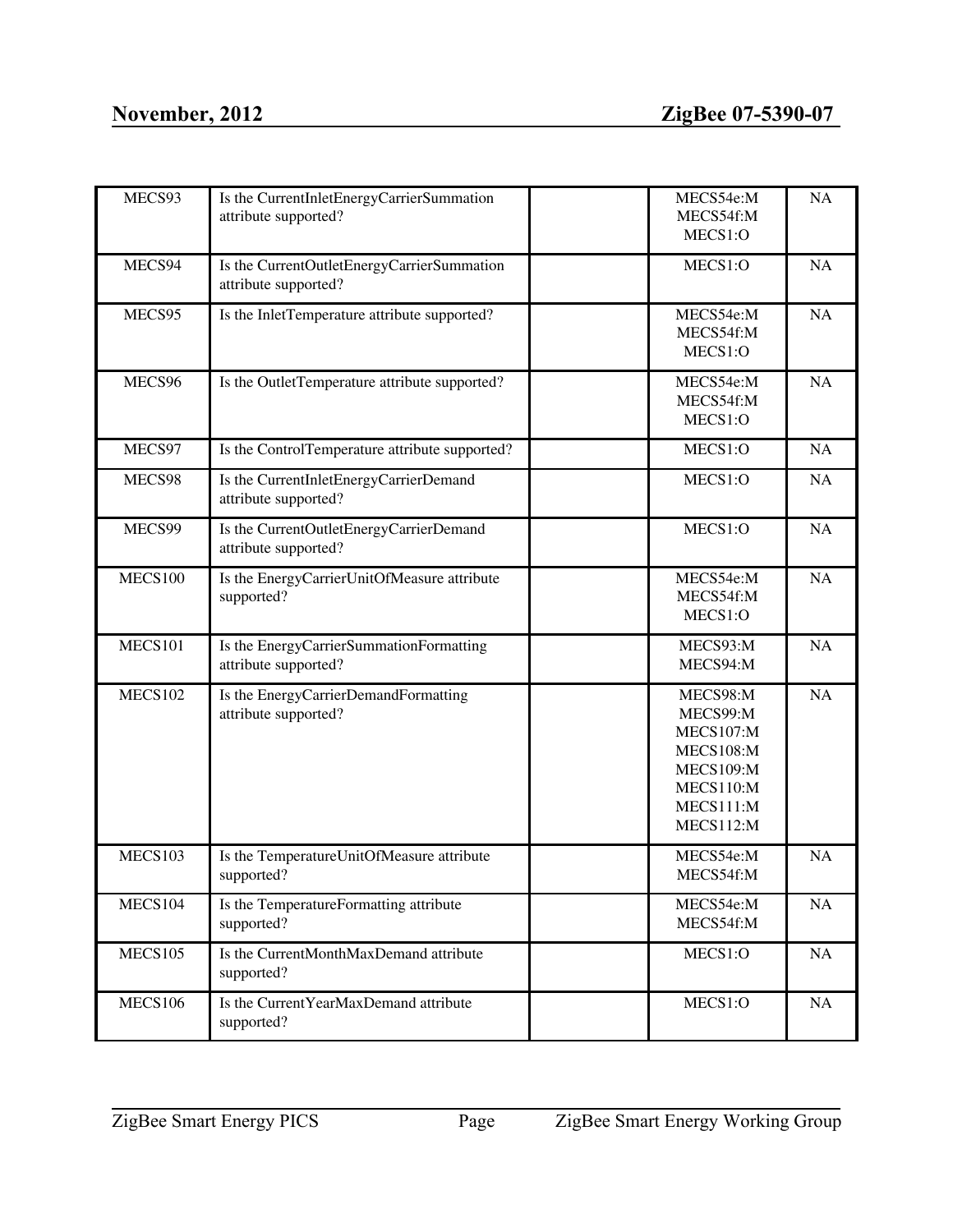| <b>MECS107</b> | Is the CurrentDayMaxEnergyCarrierDemand<br>attribute supported?    |                                 | MECS1:O                | <b>NA</b> |
|----------------|--------------------------------------------------------------------|---------------------------------|------------------------|-----------|
| MECS108        | Is the PreviousDayMaxEnergyCarrierDemand<br>attribute supported?   |                                 | MECS1:O                | <b>NA</b> |
| <b>MECS109</b> | Is the CurrentMonthMaxEnergyCarrierDemand<br>attribute supported?  |                                 | MECS1:O                | <b>NA</b> |
| MECS110        | Is the CurrentMonthMinEnergyCarrierDemand<br>attribute supported?  |                                 | MECS1:O                | <b>NA</b> |
| MECS111        | Is the Current YearMaxEnergyCarrierDemand<br>attribute supported?  |                                 | MECS1:O                | <b>NA</b> |
| MECS112        | Is the Current YearMinEnergyCarrierDemand<br>attribute supported?  |                                 | MECS1:O                | <b>NA</b> |
| MECS113        | Is the HoursInOperation attribute supported?                       |                                 | MECS54e:M<br>MECS54f:M | NA        |
| MECS114        | Is the HoursInFault attribute supported?                           |                                 | MECS1:O                | <b>NA</b> |
| MECS115        | Is the Generic AlarmMask attribute supported?                      |                                 | MECS1:O                | <b>NA</b> |
| <b>MECS116</b> | Is the Electricity AlarmMask attribute<br>supported?               |                                 | MECS1:O                | <b>NA</b> |
| MECS117        | Is the GenericFlow/Pressure AlarmMask<br>attribute supported?      |                                 | MECS1:O                | <b>NA</b> |
| MECS118        | Is the Water Specific AlarmMask attribute<br>supported?            |                                 | MECS1:O                | <b>NA</b> |
| MECS119        | Is the Heating Specific AlarmMask attribute<br>supported?          |                                 | MECS1:O                | <b>NA</b> |
| MECS120        | Is the Cooling Specific AlarmMask attribute<br>supported?          |                                 | MECS1:O                | <b>NA</b> |
| MECS121        | Is the Gas Specific AlarmMask attribute<br>supported?              |                                 | MECS1:O                | <b>NA</b> |
| MECS122        | Is the reception of Request Fast Poll Mode<br>command supported?   |                                 | MECS1:O                | <b>NA</b> |
| MECS123        | Is the generation of Request Fast Poll Mode<br>Response supported? |                                 | MECS1:O                | NA        |
| MECS124        | Is the Mapping of the Status Attribute<br>(Electricity) supported? | [R2]/D.3.2.2.3.<br>1 Table D.16 | MECS54a:M              | NA        |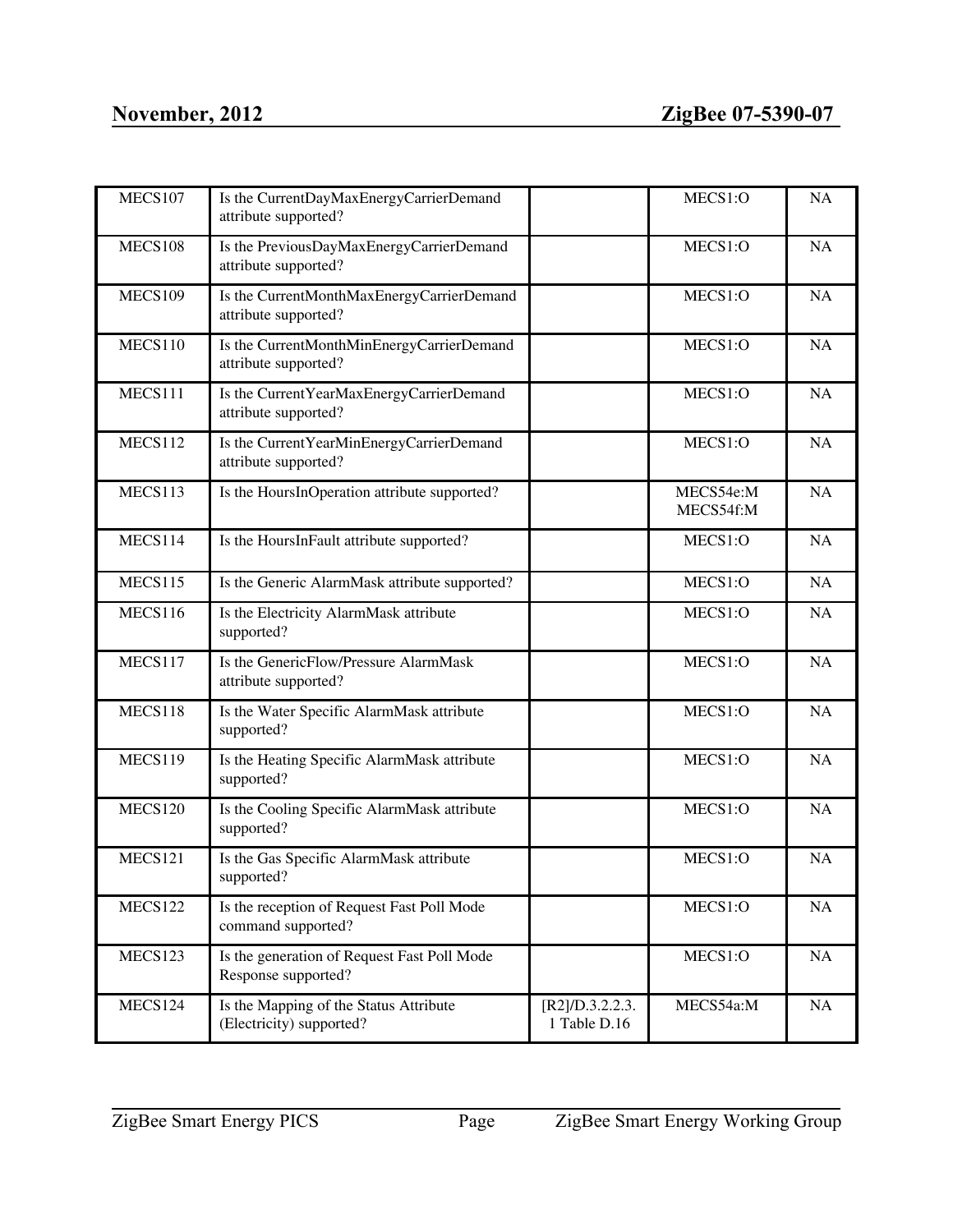| <b>MECS125</b> | Is the Meter Status Attribute (Gas) mapping<br>supported?                          | [R2]/D.3.2.2.3.<br>1 Table D.17 | MECS54b:M                                   | <b>NA</b> |
|----------------|------------------------------------------------------------------------------------|---------------------------------|---------------------------------------------|-----------|
| <b>MECS126</b> | Is the Meter Status Attribute (Water) mapping<br>supported?                        | [R2]/D.3.2.2.3.<br>1 Table D.18 | MECS54c:M                                   | NA        |
| MECS127        | <b>RESERVED</b>                                                                    |                                 |                                             | <b>NA</b> |
| MECS128        | Is the Meter Status Attribute (Heat and<br>Cooling) mapping?                       | [R2]/D.3.2.2.3.<br>1 Table D.19 | MECS54e:M<br>MECS54f:M                      | <b>NA</b> |
| <b>MECS129</b> | <b>RESERVED</b>                                                                    |                                 |                                             | <b>NA</b> |
| <b>MECS130</b> | Does the device generate fragmented Get<br>Profile Response commands?              |                                 | MECS74:O                                    | NA        |
| MECS131        | Is the<br>PreviousBlockPeriodConsumptionDelivered<br>attribute supported?          | [R2]/D.3.2.2.1<br>Table D.11    | MECS132:O <sup>13</sup><br><b>MECS133:O</b> | <b>NA</b> |
| MECS132        | Does the device support Block Charging only?                                       | [R2]/D.4.4.3.2                  | MECS1:O                                     | <b>NA</b> |
| MECS133        | Does the device support Block/TOU<br><b>Combination Charging?</b>                  | [R2]/D.4.4.3.3                  | MECS1:O                                     | <b>NA</b> |
| MECS134        | Are any Block Information 'No Tier' attributes<br>$(0x00)$ to $0x0F$ ) supported?  | [R2]/D.3.2.2.8                  | MECS132:M                                   | <b>NA</b> |
| MECS135        | Are any Block Information 'TierxBlocky'<br>attributes $(0x10$ to $0xFF)$ supported | [R2]/D.3.2.2.8                  | <b>MECS133:O</b>                            | <b>NA</b> |

# **Table 34 – Metering cluster client capabilities**

| <b>Item</b><br>number | <b>Item description</b>                                            | <b>Reference</b> | <b>Status</b> | <b>Support</b> |
|-----------------------|--------------------------------------------------------------------|------------------|---------------|----------------|
| MECC1                 | Is the Metering Cluster supported as a client?                     | [R2]/D.3         | O             | $Y.EP=1$       |
| MECC <sub>2</sub>     | Is the reception of Get Profile Response<br>command supported?     |                  | MECC1:O       | N              |
| MECC <sub>3</sub>     | Is the reception of Request Mirror command<br>supported?           |                  | MECC1:O       | N              |
| MECC4                 | Is the reception of Remove Mirror command<br>supported?            |                  | MECC1:O       | N              |
| MECC <sub>5</sub>     | Is the generation of Get Profile command<br>supported?             |                  | MECC1:O       | N              |
| MECC <sub>6</sub>     | Is the generation of Request Mirror Response<br>command supported? |                  | MECC1:O       | N              |

<sup>&</sup>lt;sup>13</sup> CCB 1500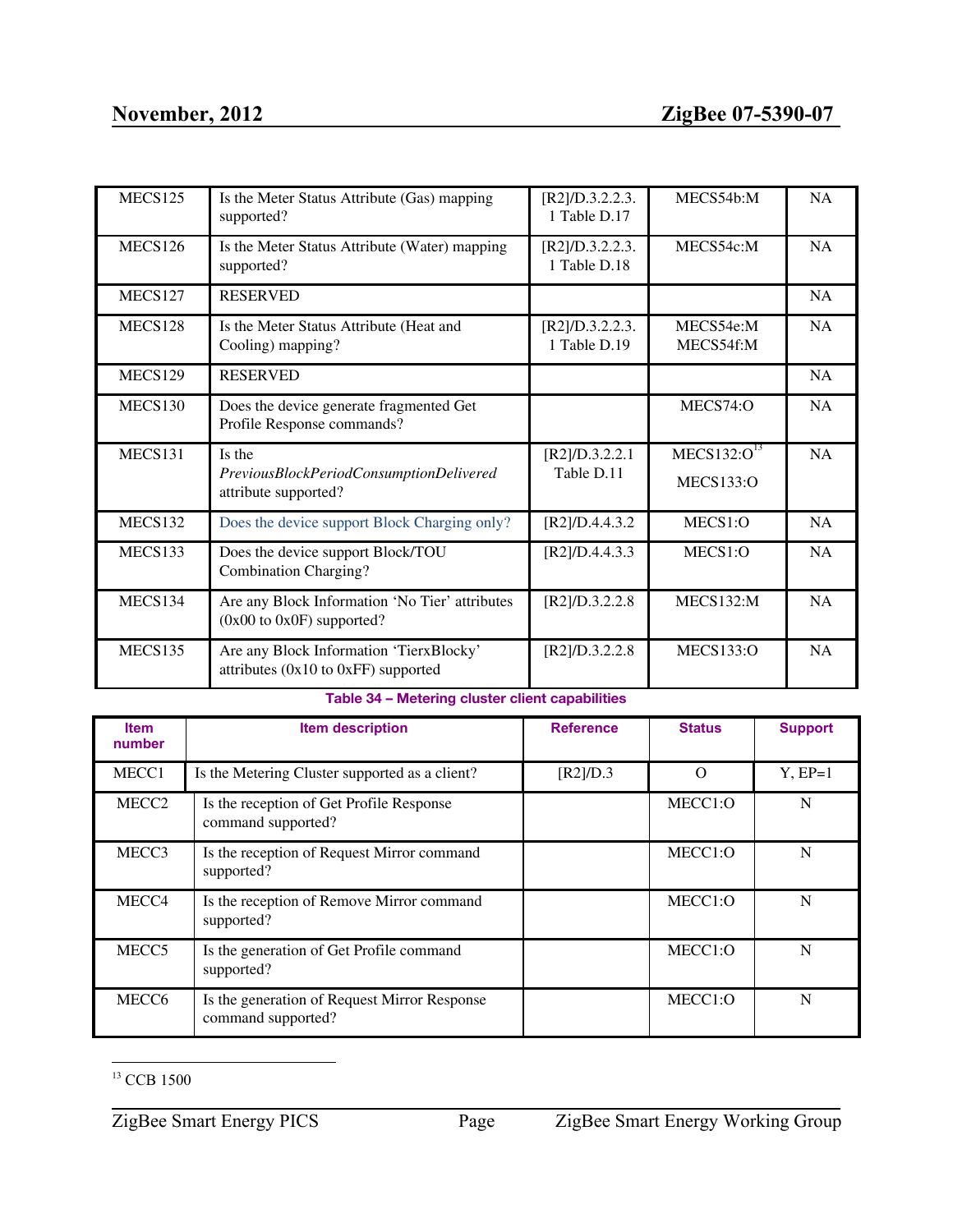| MECC7             | Is the generation of Mirror Removed command<br>supported?                         | MECC <sub>1</sub> :O |  |
|-------------------|-----------------------------------------------------------------------------------|----------------------|--|
| MECC <sub>8</sub> | Is the reception of Request Fast Poll Mode<br>Response command supported?         | MECC1:O              |  |
| MECC <sub>9</sub> | Is the generation of Request Fast Poll Mode<br>command supported?                 | MECC <sub>1</sub> :O |  |
| MECC10            | Does the device support reception of fragmented<br>Get Profile Response commands? | MECC5:M              |  |

# <span id="page-43-0"></span>8.8.10 **Price Cluster attributes and functions**

| <b>Item</b><br>number | <b>Item description</b>                                        | <b>Reference</b> | <b>Status</b> | <b>Support</b> |
|-----------------------|----------------------------------------------------------------|------------------|---------------|----------------|
| PCS1                  | Is the Price Cluster supported as a server?                    | $[R2]/D.4$       | $\Omega$      | N              |
| PCS <sub>2</sub>      | Is the Tier1PriceLabel attribute supported?                    |                  | PCS1:O        | <b>NA</b>      |
| PCS <sub>3</sub>      | Is the Tier2PriceLabel attribute supported?                    |                  | PCS1:O        | NA             |
| PCS4                  | Is the Tier3PriceLabel attribute supported?                    |                  | PCS1:O        | <b>NA</b>      |
| PCS5                  | Is the Tier4PriceLabel attribute supported?                    |                  | PCS1:O        | NA             |
| PCS <sub>6</sub>      | Is the Tier5PriceLabel attribute supported?                    |                  | PCS1:O        | <b>NA</b>      |
| PCS7                  | Is the Tier6PriceLabel attribute supported?                    |                  | PCS1:O        | NA             |
| PCS <sub>8</sub>      | Is the reception of Get Current Price command<br>supported?    |                  | $PCS1:$ M     | <b>NA</b>      |
| PCS9                  | Is the reception of Get Scheduled Prices<br>command supported? |                  | PCS1:O        | NA             |
| <b>PCS10</b>          | Is the generation of Publish Price command<br>supported?       |                  | PCS1:M        | <b>NA</b>      |
| PCS11                 | Is the Tier7PriceLabel attribute supported?                    |                  | PCS1:O        | <b>NA</b>      |
| PCS <sub>12</sub>     | Is the Tier8PriceLabel attribute supported?                    |                  | PCS1:O        | <b>NA</b>      |
| PCS <sub>13</sub>     | Is the Tier9PriceLabel attribute supported?                    |                  | PCS1:O        | <b>NA</b>      |

PCS14 Is the Tier10PriceLabel attribute supported? PCS1:O NA PCS15 Is the Tier11PriceLabel attribute supported? PCS1:O NA

### **Table 35 – Price cluster server capabilities**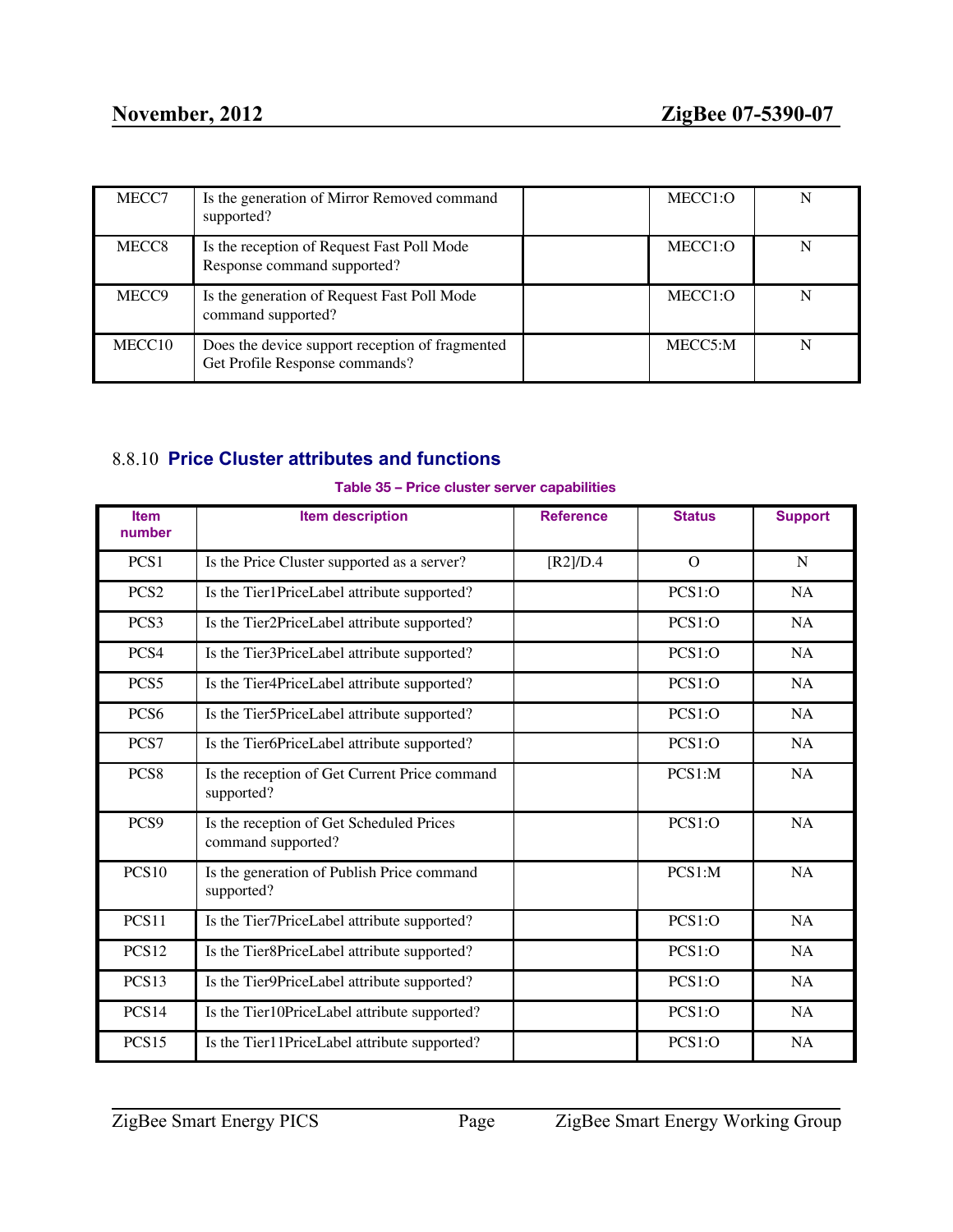| <b>PCS16</b>      | Is the Tier12PriceLabel attribute supported?                      | PCS1:O               | NA |
|-------------------|-------------------------------------------------------------------|----------------------|----|
| PCS17             | Is the Tier13PriceLabel attribute supported?                      | PCS1:O               | NA |
| PCS18             | Is the Tier14PriceLabel attribute supported?                      | PCS1:O               | NA |
| <b>PCS19</b>      | Is the Tier15PriceLabel attribute supported?                      | PCS1:O               | NA |
| <b>PCS20</b>      | Is the Block Threshold attribute set supported?                   | PCS42:M              | NA |
|                   |                                                                   | PCS43:M              |    |
| <b>PCS25</b>      | Is the reception of Price Acknowledgement<br>command supported?   | PCS1:O               | NA |
| <b>PCS26</b>      | Is the generation of Publish Block Period                         | <b>PCS42:O</b>       | NA |
|                   | command supported?                                                | <b>PCS43:O</b>       |    |
| <b>PCS27</b>      | Is the reception of Get Block Period(s)                           | <b>PCS42:O</b>       | NA |
|                   | command support?                                                  | <b>PCS43:O</b>       |    |
| PCS <sub>28</sub> | Is the Commodity Type (server) attribute<br>supported?            | PCS1:O               | NA |
| <b>PCS29</b>      | Is the Standing Charge attribute supported?                       | PCS1:O               | NA |
| <b>PCS30</b>      | Is the ConversionFactor attribute supported?                      | PCS1:O <sup>14</sup> | NA |
| PCS31             | Is the ConversionFactorTrailingDigit<br>supported?                | PCS1:O <sup>15</sup> | NA |
| PCS32             | Is the CalorificValue attribute supported?                        | PCS1:O <sup>16</sup> | NA |
| PCS33             | Is the CalorificValueUnit attribute supported?                    | PCS1:O <sup>17</sup> | NA |
| PCS34             | Is the Calorific ValueTrailingDigit attribute<br>supported?       | PCS1:O <sup>18</sup> | NA |
| PCS36             | Is the reception of the GetConversionFactor<br>command supported? | PCS1:O <sup>19</sup> | NA |
| PCS37             | Is the reception of the GetCalorificValue<br>command supported?   | $PCS1:O^{20}$        | NA |

<sup>14</sup> CCB 1264

<sup>15</sup> CCB 1264

- <sup>16</sup> CCB 1264
- <sup>17</sup> CCB 1264
- <sup>18</sup> CCB 1264
- <sup>19</sup> CCB 1264
- <sup>20</sup> CCB 1264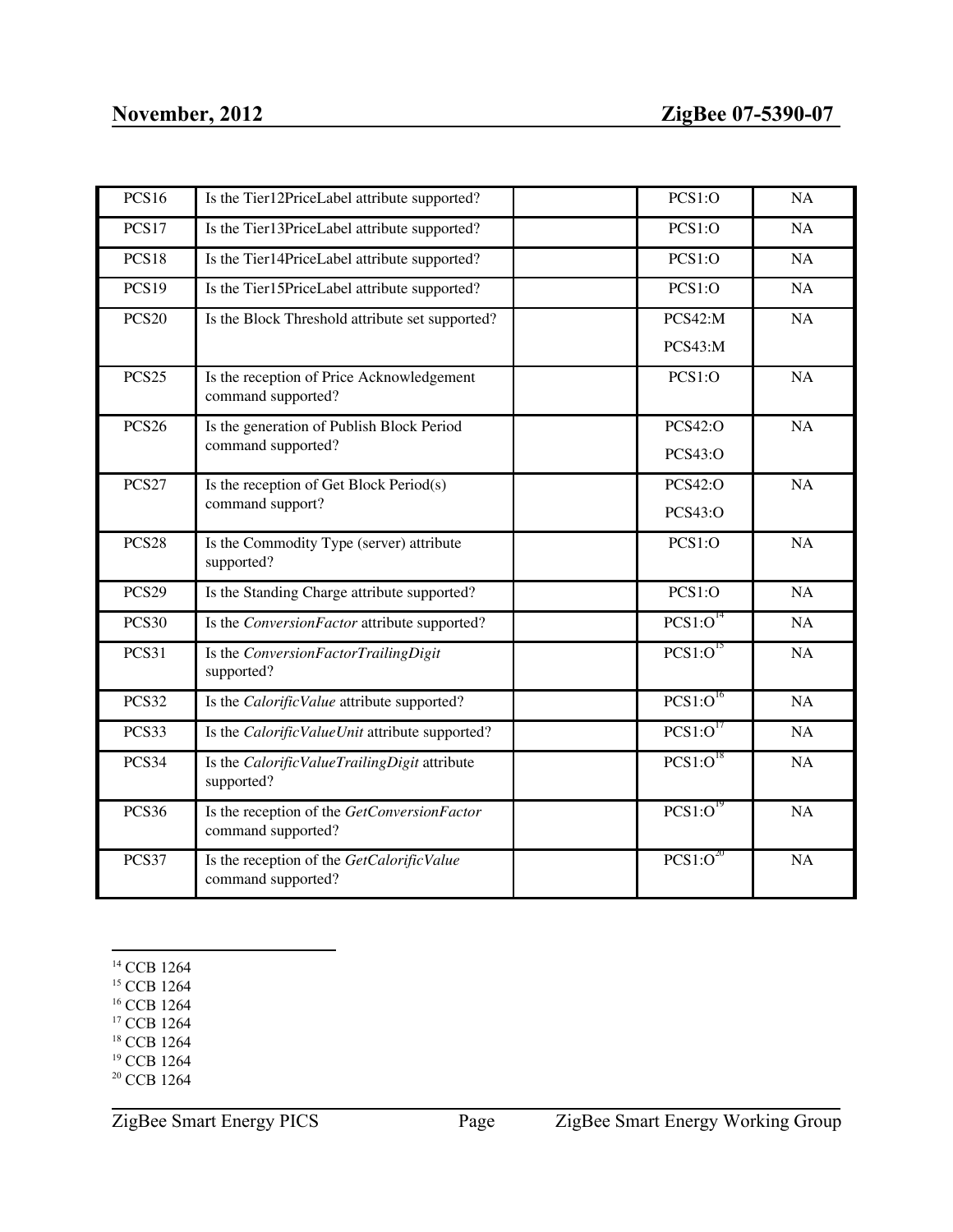| PCS38             | Is the generation of the <i>Publish Conversion</i><br>Factor command supported?           |                              | $PCS1:O^{21}$             | <b>NA</b> |
|-------------------|-------------------------------------------------------------------------------------------|------------------------------|---------------------------|-----------|
| PCS39             | Is the generation of the <i>Publish Calorific Value</i><br>command supported?             |                              | $PCS1:O^{22}$             | <b>NA</b> |
| <b>PCS40</b>      | Is the CurrentBillingPeriodStart attribute<br>supported?                                  | [R2]/D.4.2.2.6<br>Table D.49 | $PCS1:0^{23}$             | <b>NA</b> |
| PCS41             | Is the CurrentBillingPeriodDuration attribute<br>supported?                               | [R2]/D.4.2.2.6<br>Table D.49 | $PCS1:O^{24}$             | <b>NA</b> |
| PCS <sub>42</sub> | Does the device support Block Charging only?                                              | [R2]/D.4.4.3.2               | PCS1:O                    | NA        |
| PCS <sub>43</sub> | Does the device support Block/TOU<br>Combination Charging?                                | [R2]/D.4.4.3.3               | PCS1:O                    | <b>NA</b> |
| PCS <sub>44</sub> | Is the Block Period attribute set supported?                                              | [R2]/D.4.2.2.3               | PCS42:O<br><b>PCS43:O</b> | <b>NA</b> |
| <b>PCS45</b>      | Are any Block Price Information 'No Tier'<br>attributes $(0x00$ to $0x0F)$ supported?     | [R2]/D.4.2.2.5               | PCS42:M                   | <b>NA</b> |
| PCS <sub>46</sub> | Are any Block Price Information 'TierxBlocky'<br>attributes $(0x10$ to $0xFF)$ supported? | [R2]/D.4.2.2.5               | PCS43:O                   | <b>NA</b> |

#### **Table 36 – Price cluster client capabilities**

| <b>Item</b><br>number | <b>Item description</b>                                         | <b>Reference</b> | <b>Status</b> | <b>Support</b> |
|-----------------------|-----------------------------------------------------------------|------------------|---------------|----------------|
| PCC1                  | Is the Price Cluster supported as a client?                     | [R2]/D.4         | $\Omega$      | N              |
| PCC <sub>2</sub>      | Is the reception of Publish Price command<br>supported?         |                  | PCC1:M        | <b>NA</b>      |
| PCC <sub>3</sub>      | Is the generation of Get Current Price command<br>supported?    |                  | PCC1: M       | <b>NA</b>      |
| PCC <sub>4</sub>      | Is the generation of Get Scheduled Prices<br>command supported? |                  | PCC1:O        | <b>NA</b>      |
| PCC <sub>5</sub>      | Is the PriceIncreaseRandomizeMinutes attribute<br>supported?    |                  | PCC1:O        | <b>NA</b>      |
| PCC <sub>6</sub>      | Is the PriceDecreaseRandomizeMinutes attribute<br>supported?    |                  | PCC1:O        | <b>NA</b>      |

<sup>21</sup> CCB 1264

<sup>22</sup> CCB 1264

<sup>&</sup>lt;sup>23</sup> CCB 1494

<sup>&</sup>lt;sup>24</sup> CCB 1494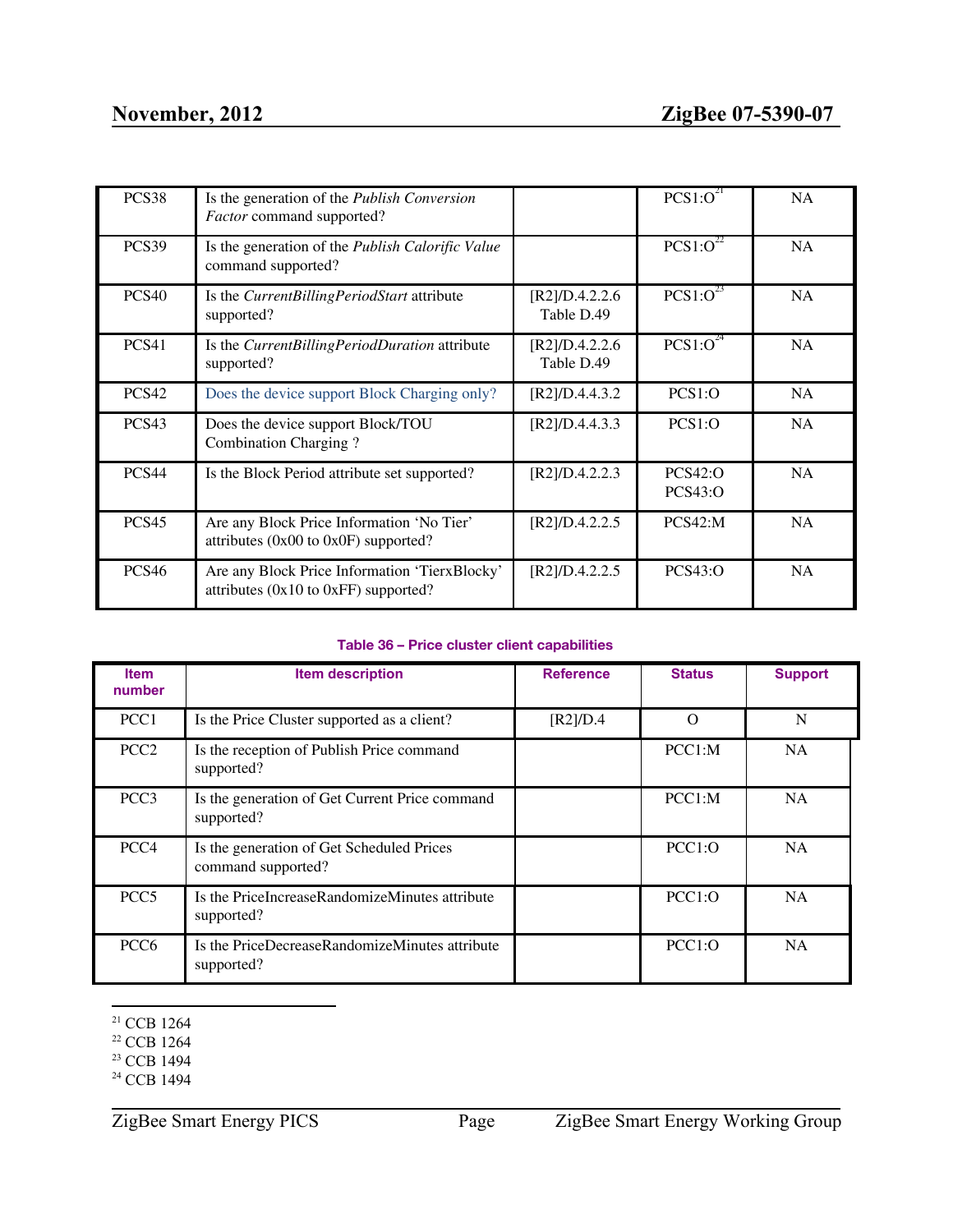| PCC7             | Is the Commodity Type (client) attribute<br>supported?                  |                | PCC1:O               | <b>NA</b> |
|------------------|-------------------------------------------------------------------------|----------------|----------------------|-----------|
| PCC <sub>8</sub> | Is the generation of Price Acknowledgement<br>command supported?        |                | PCC1:O               | NA        |
| PCC <sub>9</sub> | Is the reception of Publish Block Period                                |                | PCC12:O              | NA        |
|                  | command supported?                                                      |                | <b>PCC13:O</b>       |           |
| PCC10            | Is the generation of Get Block Period(s)                                |                | <b>PCC12:O</b>       | NA        |
|                  | command supported?                                                      |                | <b>PCC13:O</b>       |           |
| PCC11            | Is the TOU charging behavior supported?                                 | [R2]/D.4.4.3.1 | PCC1:O               | NA        |
| PCC12            | Is the Block Tariffs Block Charging ONLY<br>behavior supported?         | [R2]/D.4.4.3.2 | PCC1:O               | NA        |
| PCC13            | Is the Block Tariffs Block/TOU Combination<br>Charging supported?       | [R2]/D.4.4.3.3 | PCC1:O               | <b>NA</b> |
| PCC14            | Is the Block Tariffs guideline for extended                             | [R2]/D.4.4.3.4 | <b>PCC12:O</b>       | NA        |
|                  | non-communication supported?                                            |                | <b>PCC13:O</b>       |           |
| PCC15            | Is the Block Tariffs guideline for meter                                | [R2]/D.4.4.3.4 | <b>PCC12:O</b>       | <b>NA</b> |
|                  | installation or swap-out supported?                                     |                | <b>PCC13:O</b>       |           |
| PCC16            | Is the generation of the GetConversionFactor<br>command supported?      |                | $PCC1:O^{25}$        | <b>NA</b> |
| PCC17            | Is the generation of the GetCalorificValue<br>command supported?        |                | $PCC1:O^{26}$        | NA        |
| PCC18            | Is the reception of the Publish Conversion Factor<br>command supported? |                | PCC1:O <sup>27</sup> | <b>NA</b> |
| PCC19            | Is the reception of the Publish Calorific Value<br>command supported?   |                | $PCC1:O^{28}$        | <b>NA</b> |

<sup>27</sup> CCB 1264

<sup>&</sup>lt;sup>25</sup> CCB 1264

<sup>&</sup>lt;sup>26</sup> CCB 1264

<sup>&</sup>lt;sup>28</sup> CCB 1264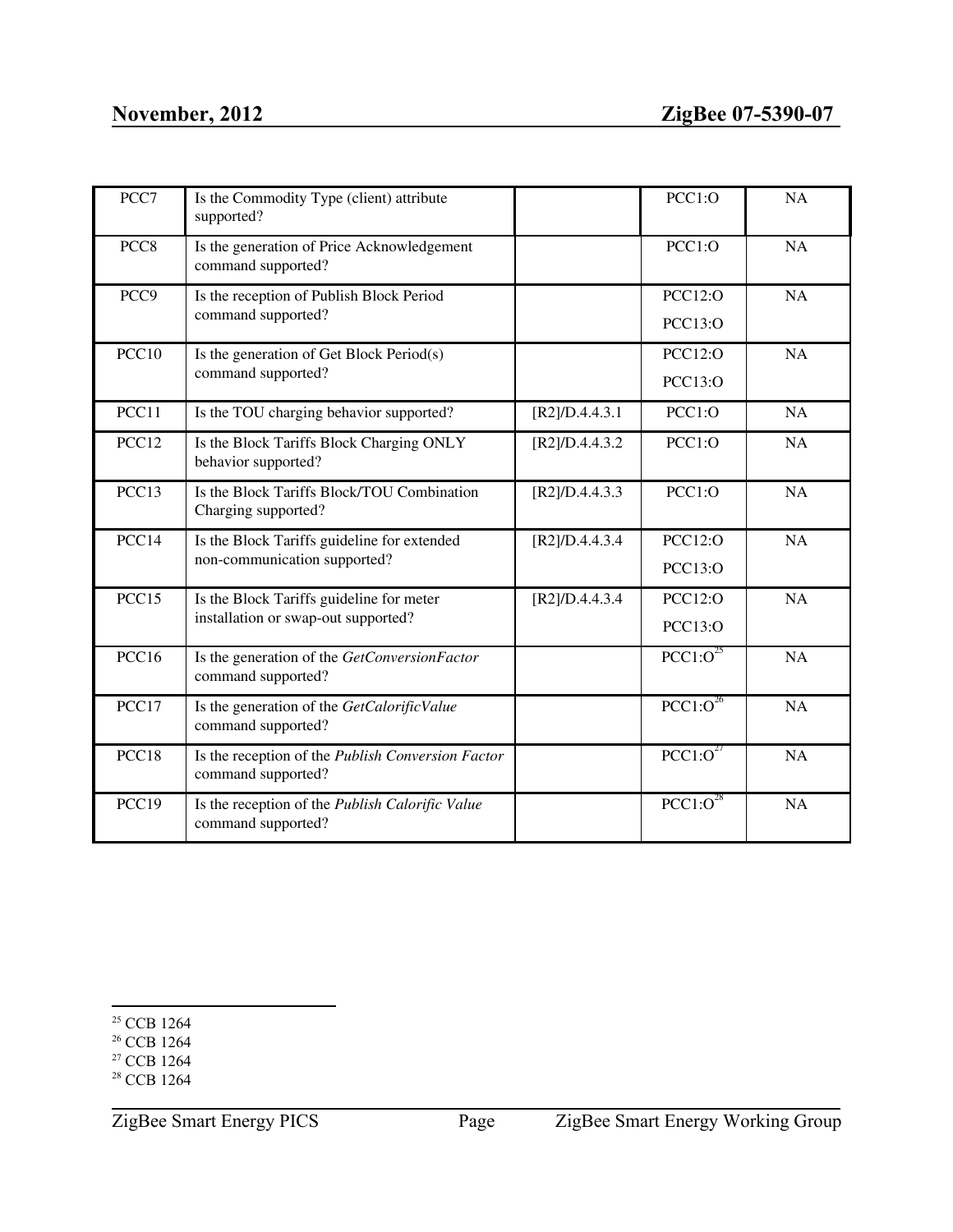# <span id="page-47-0"></span>8.8.11 **Messaging Cluster attributes and functions**

#### **Table 37 – Messaging cluster server capabilities**

| <b>Item</b><br>number          | Item description                                               | <b>Reference</b> | <b>Status</b> | <b>Support</b> |
|--------------------------------|----------------------------------------------------------------|------------------|---------------|----------------|
| MCS <sub>1</sub>               | Is the Messaging Cluster supported as a server?                | [R2]/D.5         | $\bigcap$     | N              |
| MCS <sub>2</sub>               | Is the reception of Get Last Message command<br>supported?     |                  | MCS1:M        | <b>NA</b>      |
| MCS <sub>5</sub> <sup>29</sup> | Is the reception of Message Confirmation<br>command supported? |                  | MCS1:M        | NA.            |
| MCS <sub>3</sub>               | Is the generation of Display Message command<br>supported?     |                  | MCS1:M        | <b>NA</b>      |
| MCS4                           | Is the generation of Cancel Message command<br>supported?      |                  | MCS1:M        | <b>NA</b>      |

**Table 38 – Messaging cluster client capabilities**

| <b>Item</b><br>number | <b>Item description</b>                                         | <b>Reference</b> | <b>Status</b> | <b>Support</b> |
|-----------------------|-----------------------------------------------------------------|------------------|---------------|----------------|
| MCC <sub>1</sub>      | Is the Messaging Cluster supported as a client?                 | [R2]/D.5         | $O^{30}$      | N              |
| MCC <sub>2</sub>      | Is the reception of Display Message command<br>supported?       |                  | MCC1:M        | <b>NA</b>      |
| MCC <sub>3</sub>      | Is the reception of Cancel Message command<br>supported?        |                  | MCC1: M       | <b>NA</b>      |
| MCC <sub>4</sub>      | Is the generation of Get Last Message command<br>supported?     |                  | MCC1:M        | <b>NA</b>      |
| MCC <sub>5</sub>      | Is the generation of Message Confirmation<br>command supported? |                  | MCC1:M        | <b>NA</b>      |

# <span id="page-47-1"></span>8.8.12 **Tunneling Cluster attributes and functions**

**Table 39 – Tunneling cluster server capabilities**

| <b>Item</b><br>number | <b>Item description</b>                         | <b>Reference</b> | <b>Status</b> | <b>Support</b> |
|-----------------------|-------------------------------------------------|------------------|---------------|----------------|
| TUS1                  | Is the Tunneling Cluster supported as a server? | [R2]/D.6         |               | N              |

<sup>29</sup> CCB 1496

<sup>30</sup> CCB 1430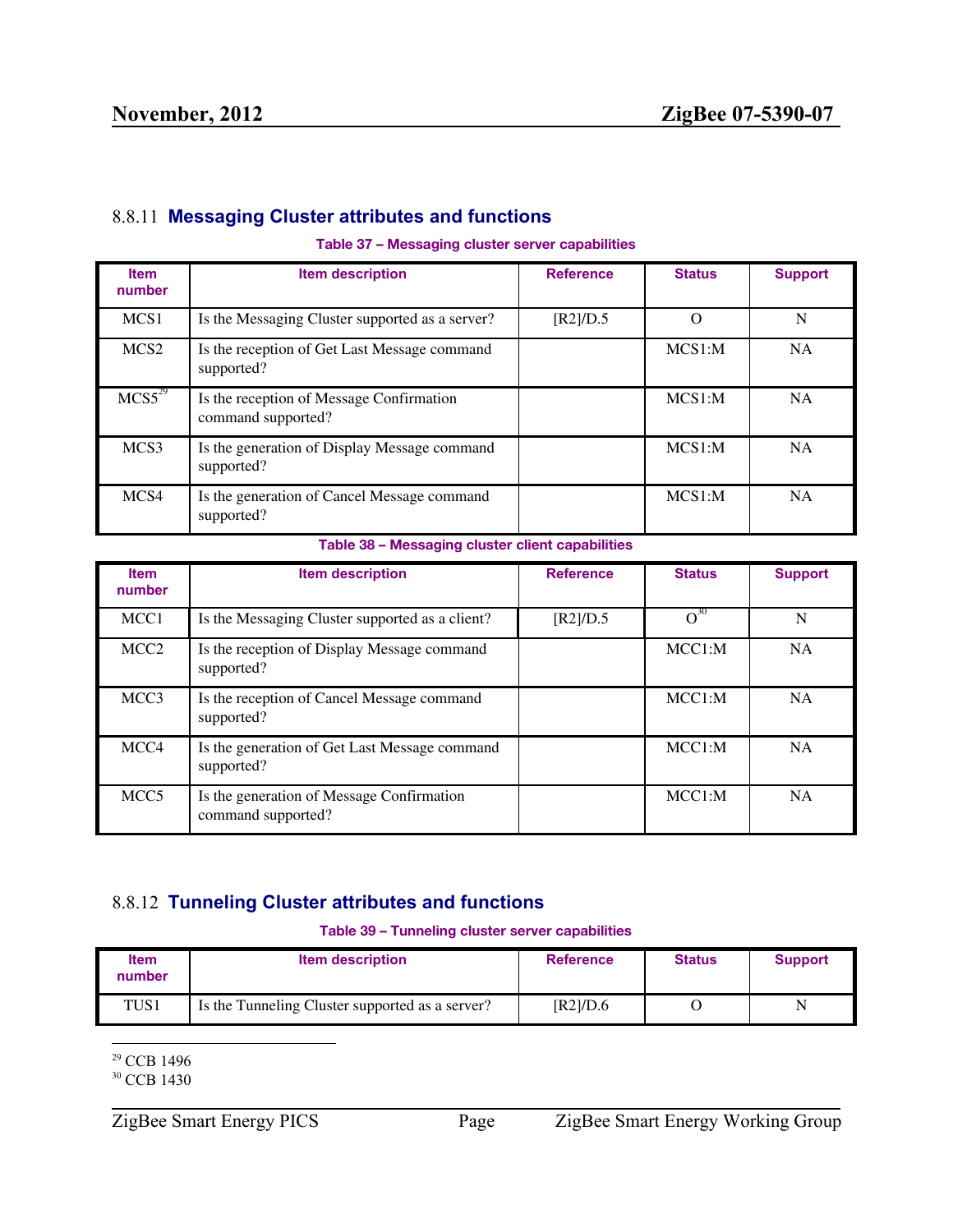| TUS <sub>2</sub>  | Is the reception of RequestTunnel command<br>supported?                            | [R2]/D.6.2.4 | TUS1:M                   | NA        |
|-------------------|------------------------------------------------------------------------------------|--------------|--------------------------|-----------|
| TUS3              | Is the reception of CloseTunnel command<br>supported?                              | [R2]/D.6.2.4 | TUS1:M                   | <b>NA</b> |
| TUS4              | Is the reception of TransferData command<br>supported?                             | [R2]/D.6.2.4 | TUS1:M                   | NA        |
| TUS5              | Is the reception of TransferDataError command<br>supported?                        | [R2]/D.6.2.4 | TUS1:M                   | NA        |
| TUS6              | Is the reception of AckTransferData command<br>supported?                          | [R2]/D.6.2.4 | TUS1:O                   | NA        |
| TUS7              | Is the reception of ReadyData command<br>supported?                                | [R2]/D.6.2.4 | TUS1:O                   | <b>NA</b> |
| TUS <sub>8</sub>  | Is the generation of RequestTunnelResponse<br>command supported?                   | [R2]/D.6.2.5 | TUS1:M                   | NA        |
| TUS9              | Is the generation of TransferData command<br>supported?                            | [R2]/D.6.2.5 | TUS1:M                   | NA        |
| <b>TUS10</b>      | Is the generation of TransferDataError command<br>supported?                       | [R2]/D.6.2.5 | TUS1:M                   | NA        |
| TUS11             | Is the generation of AckTransferData command<br>supported?                         | [R2]/D.6.2.5 | TUS1:O                   | NA        |
| <b>TUS12</b>      | Is the generation of ReadyData command<br>supported?                               | [R2]/D.6.2.5 | TUS1:O                   | NA        |
| TUS13             | Is the reception of the<br>GetSupportedTunnelProtocols supported?                  | [R2]/D.6.2.4 | TUS1:O <sup>31</sup>     | NA        |
| TUS <sub>14</sub> | Is the generation of the Supported Tunnel<br>Protocols Response command supported? | [R2]/D.6.2.5 | $TUS1:O^{32}$            | NA        |
| TUS15             | Is the generation of the<br>TunnelClosureNotification command supported?           | [R2]/D.6.2.5 | $T\overline{US1:O}^{33}$ | NA        |

#### **Table 40 – Tunneling cluster client capabilities**

| <b>Item</b><br>number | <b>Item description</b>                         | <b>Reference</b> | <b>Status</b> | <b>Support</b> |
|-----------------------|-------------------------------------------------|------------------|---------------|----------------|
| TUC1                  | Is the Tunneling Cluster supported as a client? | [R2]/D.6         |               | N              |

<sup>31</sup> CCB 1273

<sup>32</sup> CCB 1273

<sup>&</sup>lt;sup>33</sup> CCB 1273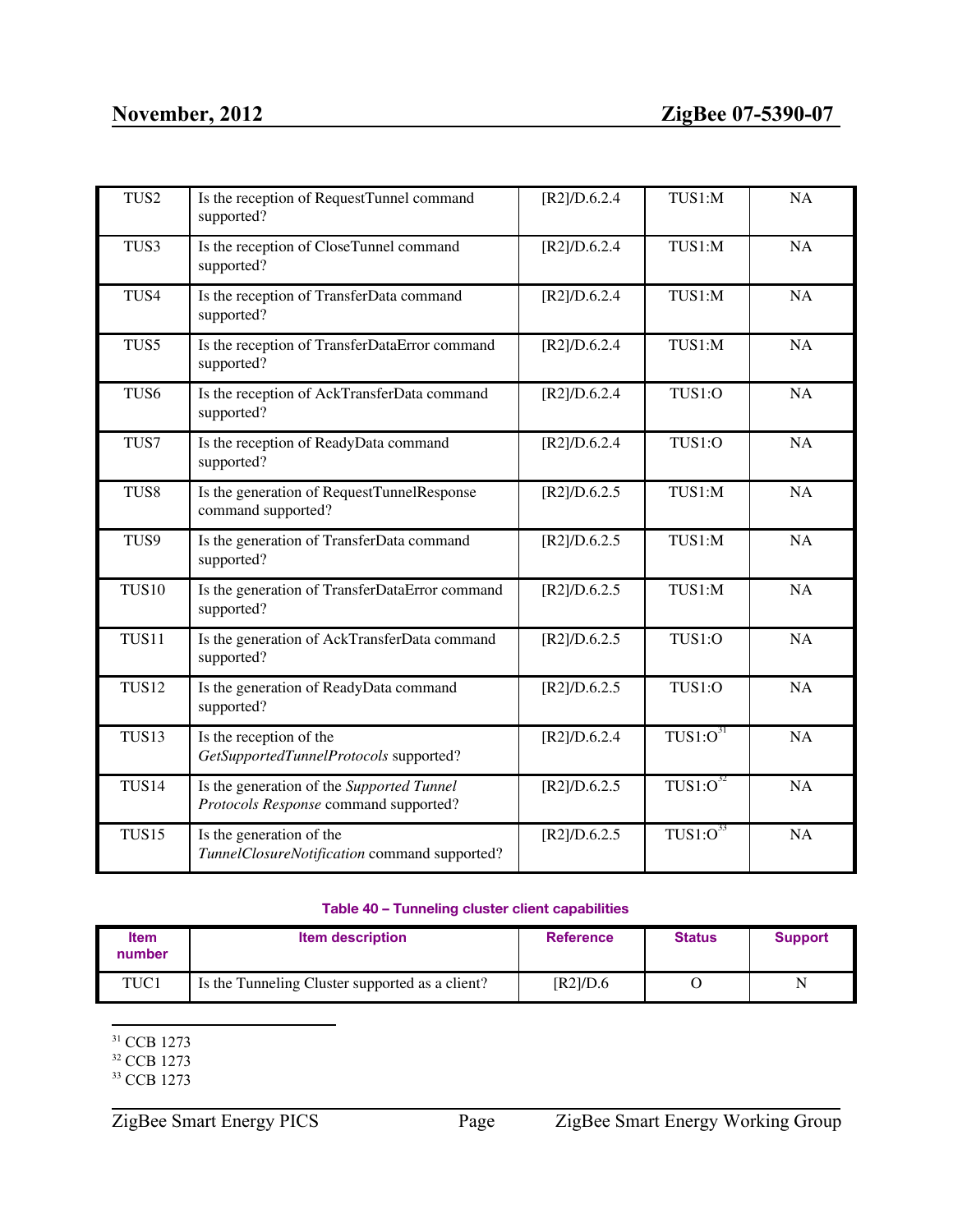| TUC <sub>2</sub> | Is the reception of RequestTunnelResponse<br>command supported?                   | [R2]/D.6.3.3 | TUC1:M               | NA        |
|------------------|-----------------------------------------------------------------------------------|--------------|----------------------|-----------|
| TUC3             | Is the reception of TransferData command<br>supported?                            | [R2]/D.6.3.3 | TUC1:M               | NA        |
| TUC <sub>4</sub> | Is the reception of TransferDataError command<br>supported?                       | [R2]/D.6.3.3 | TUC1:M               | NA        |
| TUC5             | Is the reception of AckTransferData command<br>supported?                         | [R2]/D.6.3.3 | TUC1:O               | NA        |
| TUC <sub>6</sub> | Is the generation of ReadyData command<br>supported?                              | [R2]/D.6.3.3 | TUC1:O               | <b>NA</b> |
| TUC7             | Is the generation of RequestTunnel command<br>supported?                          | [R2]/D.6.3.4 | TUC1:M               | NA        |
| TUC <sub>8</sub> | Is the generation of CloseTunnel command<br>supported?                            | [R2]/D.6.3.4 | TUC1:M               | NA        |
| TUC <sub>9</sub> | Is the generation of TransferData command<br>supported?                           | [R2]/D.6.3.4 | TUC1:M               | NA        |
| TUC10            | Is the generation of TransferDataError command<br>supported?                      | [R2]/D.6.3.4 | TUC1:M               | NA        |
| TUC11            | Is the generation of AckTransferData command<br>supported?                        | [R2]/D.6.3.4 | TUC1:O               | NA        |
| TUC12            | Is the generation of ReadyData command<br>supported?                              | [R2]/D.6.3.4 | TUC1:O               | NA        |
| TUC13            | Is the generation of the<br>GetSupportedTunnelProtocols supported?                | [R2]/D.6.2.4 | $TUC1:O^{34}$        | NA        |
| TUC14            | Is the reception of the Supported Tunnel<br>Protocols Response command supported? | [R2]/D.6.2.5 | TUC1:O <sup>35</sup> | NA        |
| TUC15            | Is the reception of the TunnelClosureNotification<br>command supported?           | [R2]/D.6.2.5 | $TUC1:0^{36}$        | NA        |

<sup>34</sup> CCB 1273

<sup>35</sup> CCB 1273

<sup>&</sup>lt;sup>36</sup> CCB 1273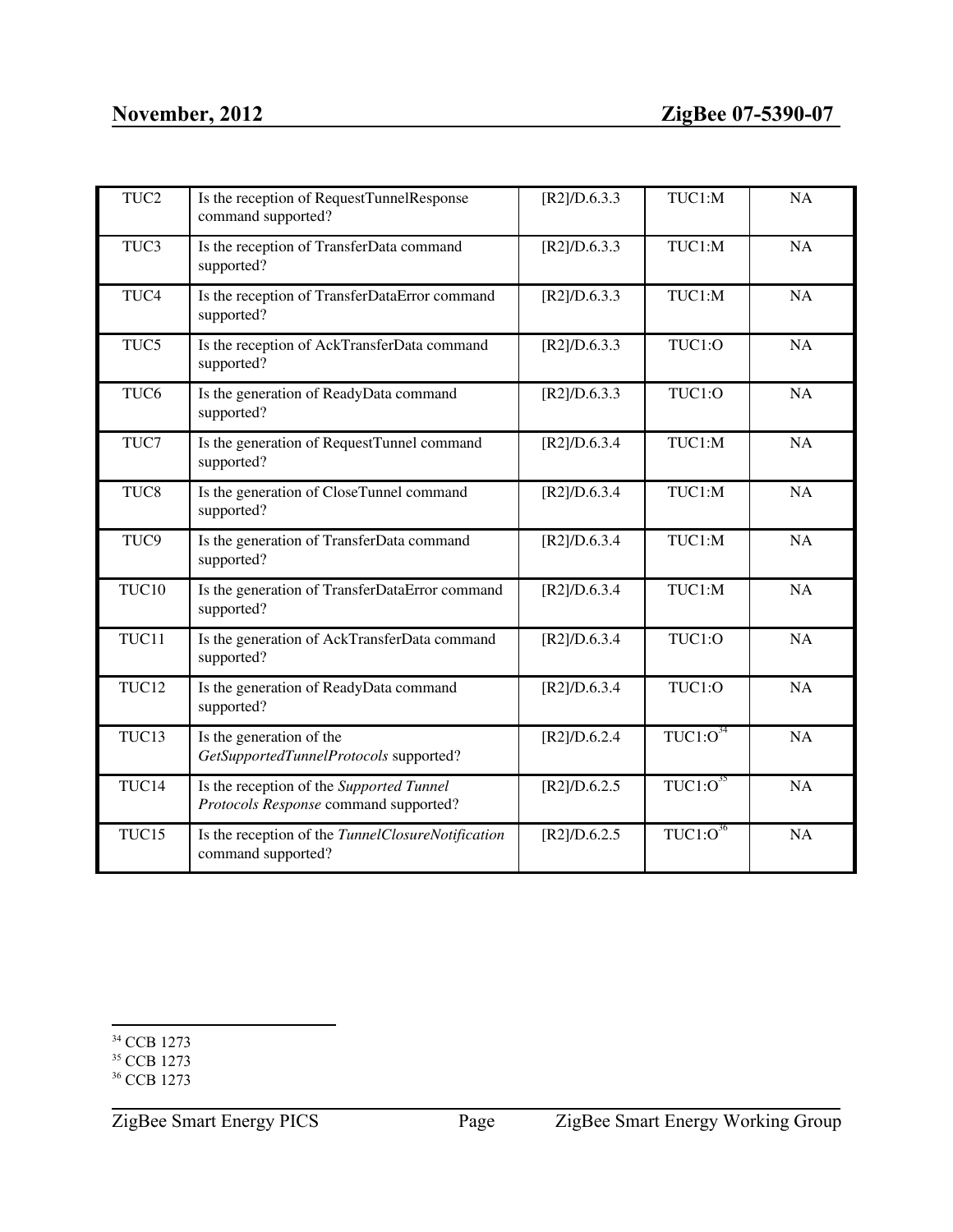# <span id="page-50-0"></span>8.8.13 **Prepayment Cluster attributes and functions**

#### **Table 41 – Prepayment cluster server capabilities**

| <b>Item</b><br>number | <b>Item description</b>                                                                       | <b>Reference</b>  | <b>Status</b>  | <b>Support</b> |
|-----------------------|-----------------------------------------------------------------------------------------------|-------------------|----------------|----------------|
| PPCS1                 | Is the Prepayment Cluster supported as a server?                                              | $[R2]/D.7$        | $\overline{O}$ | $\mathbf N$    |
| PPCS <sub>2</sub>     | Is the reception of Select Available Emergency<br>Credit command supported?                   | [R2]/D.7.2.3      | PPCS1:O        | <b>NA</b>      |
| PPCS3                 | Is the reception of Change Supply command<br>supported?                                       | [R2]/D.7.2.3      | PPCS1:O        | NA             |
| PPCS4                 | Is the generation of Supply Status Response<br>command supported?                             | [R2]/D.7.2.4      | PPCS1:O        | <b>NA</b>      |
| PPCS7                 | Is the Payment Control attribute supported?                                                   | [R2]/D.7.2.2.1    | PPCS1:M        | <b>NA</b>      |
| PPCS <sub>8</sub>     | Is the Credit Remaining attribute supported?                                                  | [R2]/D.7.2.2.1    | PPCS1:O        | <b>NA</b>      |
| PPCS9                 | Is the Emergency Credit Remaining attribute<br>supported?                                     | [R2]/D.7.2.2.1    | PPCS1:O        | <b>NA</b>      |
| PPCS10                | Is the Credit Status attribute supported?                                                     | [R2]/D.7.2.2.1    | PPCS1:O        | <b>NA</b>      |
| PPCS11                | Are the Top up Date/Time attributes supported?<br>If so, list supported attributes $#1-5$ .   | [R2]/D.7.2.2.2    | PPCS1:O        | NA             |
| PPCS12                | Are the Top up Amount attributes supported? If<br>so, list supported attributes #1-5.         | [R2]/D.7.2.2.2    | PPCS1:O        | NA             |
| PPCS13                | Are the Originating Device attributes supported?<br>If so, list supported attributes $#1-5$ . | [R2]/D.7.2.2.2    | PPCS1:O        | <b>NA</b>      |
| PPCS14                | Is the Fuel Debt Remaining attribute supported?                                               | [R2]/D.7.2.2.3    | PPCS1:O        | <b>NA</b>      |
| PPCS15                | Is the Fuel Debt Recovery Rate attribute<br>supported?                                        | [R2]/D.7.2.2.3    | PPCS1:O        | <b>NA</b>      |
| PPCS16                | Is the Fuel Debt Recovery Period attribute<br>supported?                                      | $[R2]$ /D.7.2.2.3 | PPCS1:O        | <b>NA</b>      |
| PPCS17                | Is the Non Fuel Debt Remaining attribute<br>supported?                                        | [R2]/D.7.2.2.3    | PPCS1:O        | <b>NA</b>      |
| PPCS18                | Is the Non Fuel Debt Recovery Rate attribute<br>supported?                                    | [R2]/D.7.2.2.3    | PPCS1:O        | <b>NA</b>      |
| PPCS19                | Is the Non Fuel Debt Recovery Period attribute<br>supported?                                  | [R2]/D.7.2.2.3    | PPCS1:O        | NA             |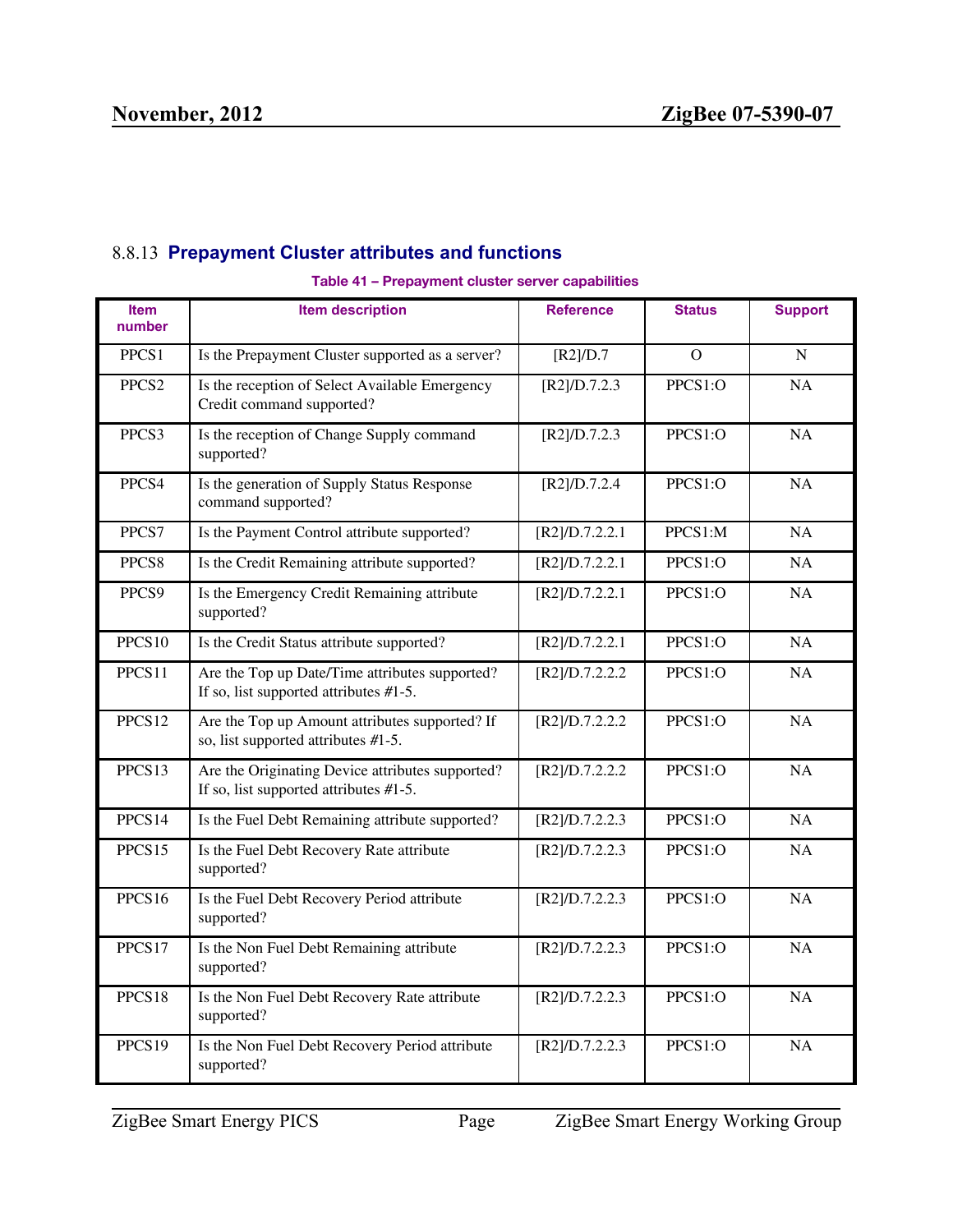| PPCS <sub>20</sub> | Is the Proposed Change Provider ID attribute<br>supported?                | [R2]/D.7.2.2.4 | PPCS1:O | <b>NA</b> |
|--------------------|---------------------------------------------------------------------------|----------------|---------|-----------|
| PPCS <sub>21</sub> | Is the Proposed Change Implementation Time<br>attribute supported?        | [R2]/D.7.2.2.4 | PPCS1:O | <b>NA</b> |
| PPCS <sub>22</sub> | Is the Proposed Change Supply Status attribute<br>supported?              | [R2]/D.7.2.2.4 | PPCS1:O | <b>NA</b> |
| PPCS <sub>23</sub> | Is the Delayed Supply Interrupt – Value<br>Remaining attribute supported? | [R2]/D.7.2.2.4 | PPCS1:O | NA.       |
| PPCS <sub>24</sub> | Is the Delayed Supply Interrupt – Value Type<br>attribute supported?      | [R2]/D.7.2.2.4 | PPCS1:O | <b>NA</b> |

#### **Table 42 – Prepayment cluster client capabilities**

| <b>Item</b><br>number | <b>Item description</b>                                                      | <b>Reference</b> | <b>Status</b> | <b>Support</b> |
|-----------------------|------------------------------------------------------------------------------|------------------|---------------|----------------|
| PPCC1                 | Is the Prepayment Cluster supported as a client?                             | $[R2]$ /D.7      | Ω             | N              |
| PPCC <sub>2</sub>     | Is the generation of Select Available Emergency<br>Credit command supported? | [R2]/D.7.3.4     | PPCC1:O       | <b>NA</b>      |
| PPCC <sub>3</sub>     | Is the generation of Change Supply command<br>supported?                     | [R2]/D.7.3.4     | PPCC1:O       | <b>NA</b>      |
| PPCC4                 | Is the reception of Supply Status Response<br>command supported?             | [R2]/D.7.3.3     | PPCC1:O       | <b>NA</b>      |

# <span id="page-51-0"></span>8.8.14 **Trust Center Swap-out**

#### **Table 43 – Trust Center Swap-out capabilities**

| <b>Item</b><br>number | <b>Item description</b>                                                           | <b>Reference</b> | <b>Status</b>               | <b>Support</b> |
|-----------------------|-----------------------------------------------------------------------------------|------------------|-----------------------------|----------------|
| TCSW1                 | Is the device a Trust Center supporting Trust<br>Center Swap-out?                 | [R2]/5.4.2.2.3   | ∩                           | N              |
| TCSW <sub>2</sub>     | Is the generation of Trust Center keep-alive<br>command supported?                |                  | TCSW1:M<br>FDT1·M<br>FDT2:M | <b>NA</b>      |
| TCSW <sub>3</sub>     | Is the backup of the Extended PAN ID to an<br>off-chip device supported?          |                  | TCSW1:M<br>FDT1:M           | <b>NA</b>      |
| TCSW <sub>4</sub>     | Is the backup of the registered device EUI-64 to<br>an off-chip device supported? |                  | TCSW1:M<br>FDT1:M           | <b>NA</b>      |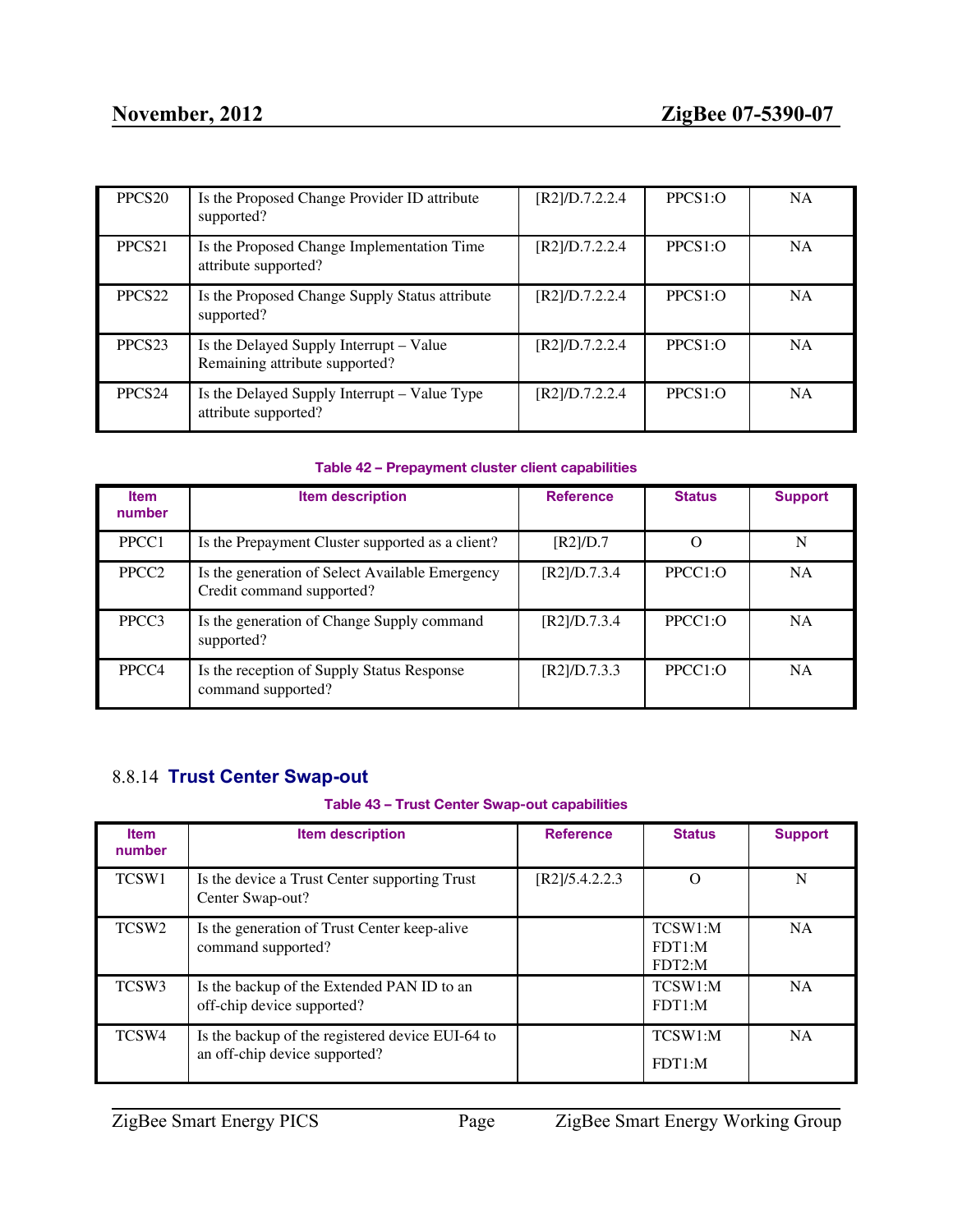| TCSW <sub>5</sub> | Is the backup of the registered device Install<br>Code to an off-chip device supported?                       |                    | TCSW1:M<br>FDT1:M          | <b>NA</b> |
|-------------------|---------------------------------------------------------------------------------------------------------------|--------------------|----------------------------|-----------|
| TCSW <sub>6</sub> | Is the backup of the registered device hashed<br>CBKE derived link key to an off-chip device<br>supported?    |                    | TCSW1:M<br>FDT1:M          | <b>NA</b> |
| TCSW7             | Is the restore of the Extended PAN ID from an<br>off-chip device supported?                                   |                    | TCSW1:M<br>FDT1:M          | NA        |
| TCSW8             | Is the restore of the registered device EUI-64<br>from an off-chip device supported?                          |                    | TCSW1:M<br>FDT1:M          | <b>NA</b> |
| TCSW9             | Is the restore of the registered device Install Code<br>from an off-chip device supported?                    |                    | TCSW1:M<br>FDT1:M          | <b>NA</b> |
| TCSW10            | Is the restore of the registered device hashed<br>CBKE derived link key from an off-chip device<br>supported? |                    | TCSW1:M<br>FDT1:M          | <b>NA</b> |
| TCSW11            | Is the discovery of the new Trust Center based on<br>the Extended PAN ID supported?                           |                    | TCSW1:M<br>FDT2:M          | NA        |
| TCSW12            | Is the rejoin using the CBKE derived link key<br>supported?                                                   |                    | TCSW1:M<br>FDT2:M          | <b>NA</b> |
| TCSW13            | Is the Recommision of device supported?                                                                       |                    | FDT1:M<br>FDT2:M<br>FDT3:M | $Y, EP=1$ |
| TCSW14            | Does the device support the Trust Center<br>Swap-Out parameters?                                              | $[R2]$ 5.4.2.2.3.7 | TCSW1:M<br>FDT1:M          | <b>NA</b> |

# <span id="page-52-0"></span>8.8.15 **Multiple ESI**

### **Table 44 – Multiple ESI Client capabilities**

| <b>Item number</b> | <b>Item description</b>                                        | <b>Reference</b> | <b>Status</b> | <b>Support</b> |
|--------------------|----------------------------------------------------------------|------------------|---------------|----------------|
| MESC1              | Is Multiple ESI supported?                                     | [R2]/5.7         |               |                |
| MESC <sub>2</sub>  | Is the discovery of all ESIs in a HAN<br>supported?            |                  | MESC1:M       | NA             |
| MESC <sub>3</sub>  | Is the generation of bindings on discovered<br>ESIs supported? |                  | MESC1:M       | NA             |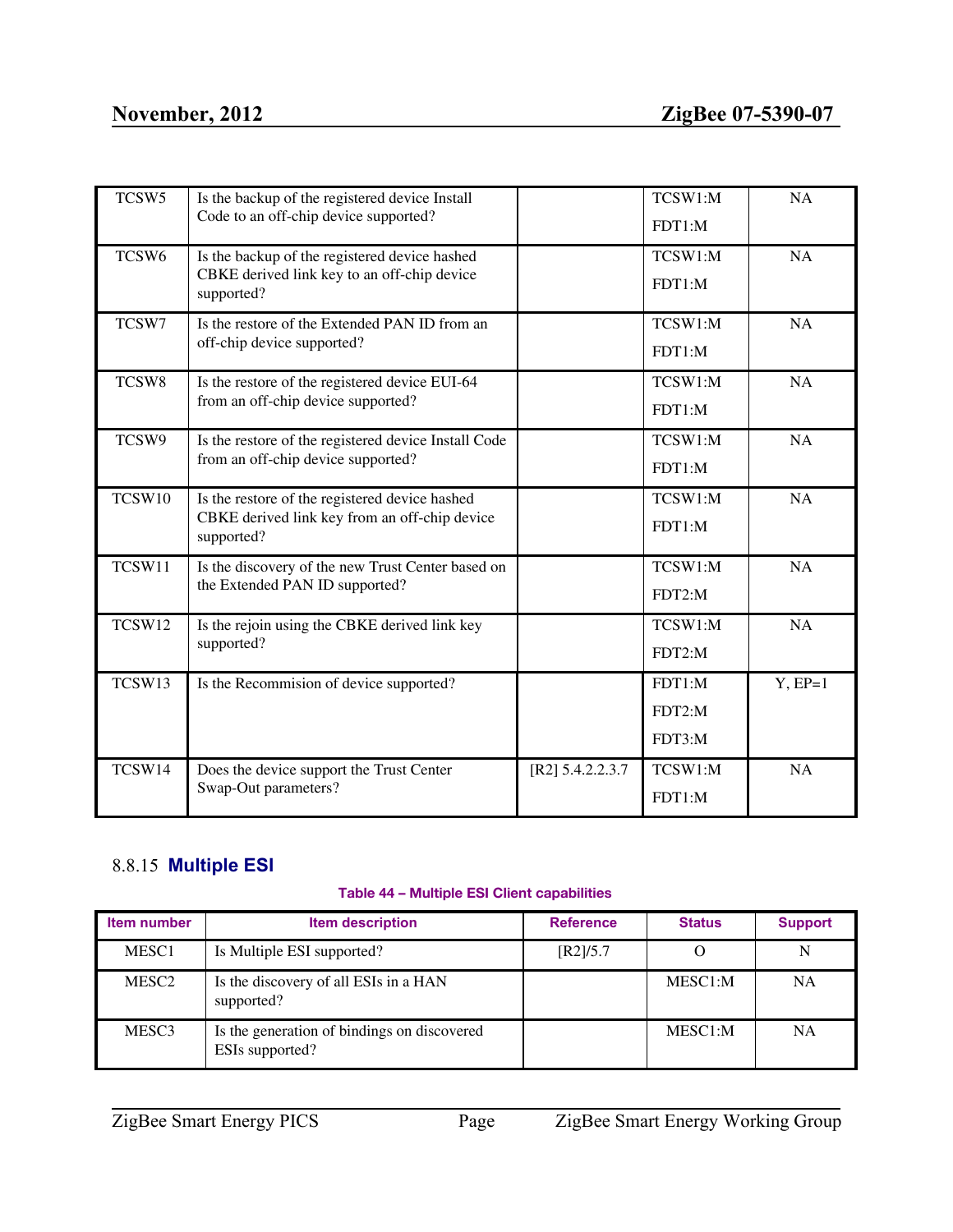| MESC <sub>4</sub> | Is determination of the authoritative ESI<br>supported?                                   | MESC1:M | <b>NA</b> |
|-------------------|-------------------------------------------------------------------------------------------|---------|-----------|
| MESC <sub>5</sub> | Is processing of events from multiple ESIs<br>supported?                                  | MESC1:M | <b>NA</b> |
| MESC <sub>6</sub> | Is resolution of conflicting events received<br>from multiple ESIs supported?             | MESC1:M | <b>NA</b> |
| MESC7             | Is the notification message for an event sent to<br>at least one ESI that sent the event? | MESC1:M | <b>NA</b> |
| MESC <sub>8</sub> | Is the event processing based on the<br>authoritative time?                               | MESC1:M | <b>NA</b> |

#### **Table 45 – Multiple ESI Server capabilities**

| <b>Item</b><br>number | <b>Item description</b>                           | <b>Reference</b> | <b>Status</b> | <b>Support</b>            |
|-----------------------|---------------------------------------------------|------------------|---------------|---------------------------|
| MESS <sub>1</sub>     | Is Multiple ESI supported?                        | [R2]/5.7         |               | N                         |
| MESS <sub>2</sub>     | Is the <i>TimeStatus</i> attribute supported?     |                  | MESS1:M       | NA                        |
| <b>DELETED</b>        | Is the LastSynchronizedTime attribute supported?  |                  | MESS1:M       | [NA or Y/N]<br>[Int:EP#x] |
| MESS3                 |                                                   |                  |               |                           |
| MESS4                 | Is the <i>ValidUntilTime</i> attribute supported? |                  | MESS1:M       | <b>NA</b>                 |

# <span id="page-53-0"></span>8.8.16 **OTA Upgrade Cluster attributes and functions**

#### **Table 46 – OTA Upgrade cluster server capabilities**

| <b>Item</b><br>number | <b>Item description</b>                              | <b>Reference</b> | <b>Status</b> | <b>Support</b> |
|-----------------------|------------------------------------------------------|------------------|---------------|----------------|
| OTAS1                 | Is the OTA Upgrade Cluster supported as a<br>server? | [R9]             |               | N              |

#### **Table 47 – OTA Upgrade cluster client capabilities**

| <b>Item</b> | <b>Item description</b> | <b>Reference</b> | <b>Status</b> | Support |
|-------------|-------------------------|------------------|---------------|---------|
| number      |                         |                  |               |         |

<sup>37</sup> CCB 1301